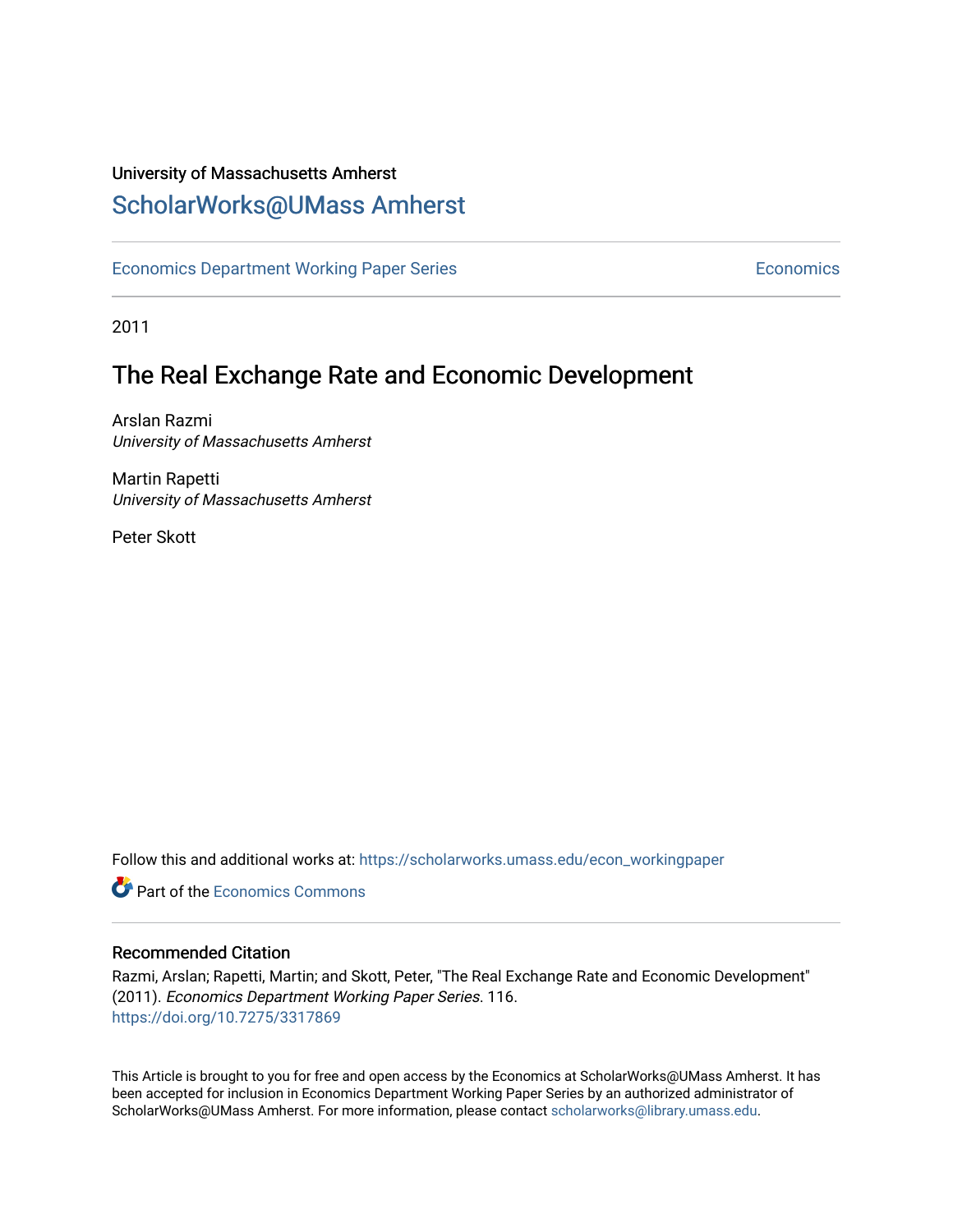# **DEPARTMENT OF ECONOMICS**

# **Working Paper**

# **The Real Exchange Rate and Economic Development**

By

Arslan Razmi Martin Rapetti Peter Skott

Working Paper 2011‐08



# **UNIVERSITY OF MASSACHUSETTS AMHERST**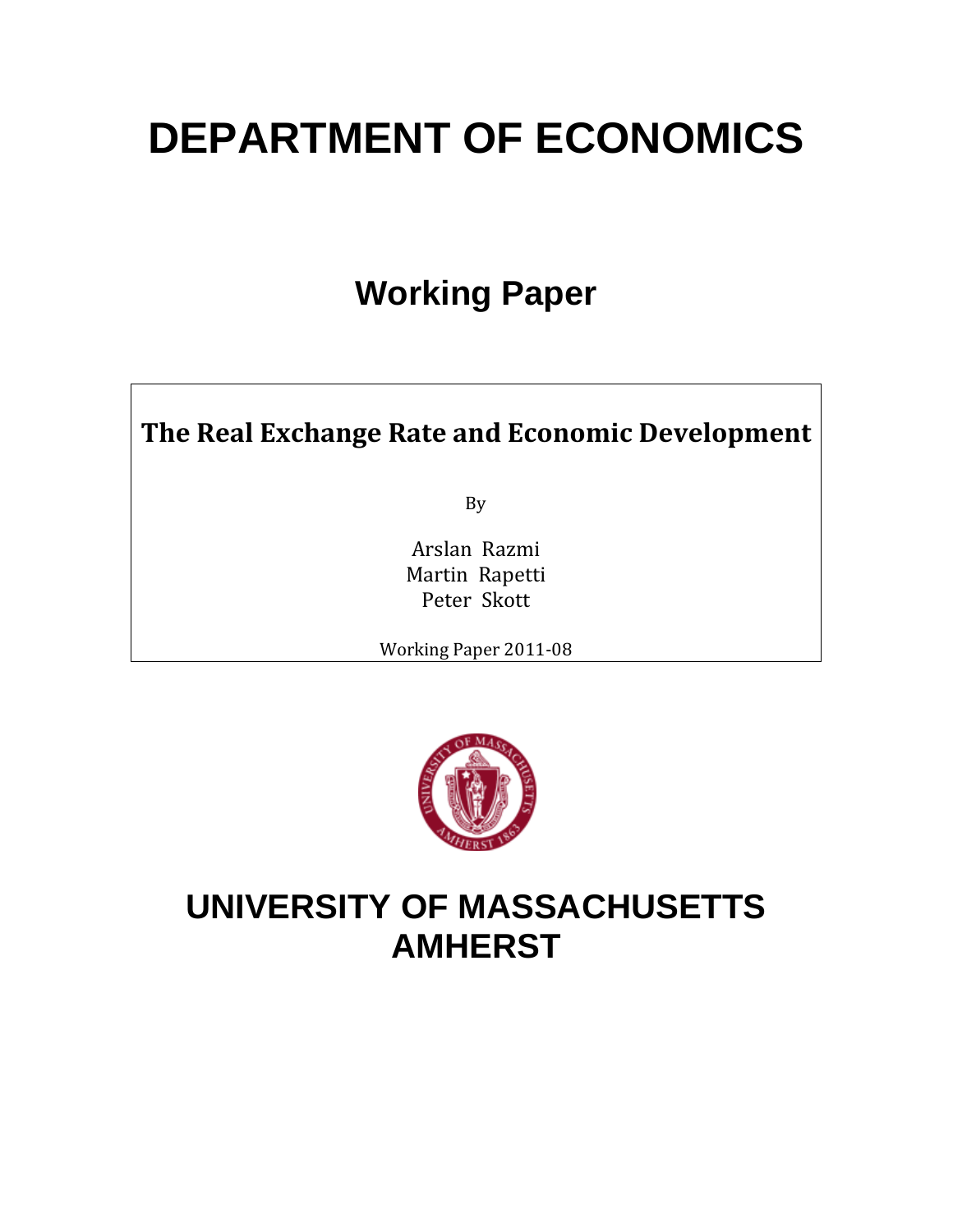# The Real Exchange Rate and Economic Development<sup>∗</sup>

Arslan Razmi† , Martin Rapetti‡ and Peter Skott§

May 2011

#### Abstract

Recent empirical studies have found a robust correlation between competitive exchange rates and economic growth in developing economies. This paper presents (i) a formal model to help explain these findings and (ii) econometric evidence on the relation between investment and the real exchange rate. The model emphasizes the existence of (hidden) unemployment as a source of endogenous growth, even under constant returns to scale. Growth promoting policies, however, affect the external balance, and two instruments are needed in order to achieve targets for both the growth rate and the trade balance. The real exchange rate can serve as one of those instruments. The implications of the model for the relation between real exchange rates and the rate of capital accumulation find support in our econometric analysis.

JEL classification: F43, O11, O41

Key words: Real exchange rates, underemployment, capital accumu-

<sup>∗</sup>Early versions of this paper have been presented in seminars at New School for Social Research, Moscow Higher School of Economics, Aarhus University, Universidad Naciona de Córdoba, International Conference on Developments in Economic Theory and Policy, and the Eastern Economic Association Meetings. We thank the participants and Jaime Ros for helpful comments and suggestions.

<sup>†</sup>Contact author: Department of Economics, University of Massachusetts Amherst, Amherst, MA 01003; email: arazmi@econs.umass.edu

<sup>‡</sup>Department of Economics, University of Massachusetts Amherst, Amherst, MA 01003; email: mrapetti@econs.umass.edu

<sup>§</sup>Department of Economics, University of Massachusetts Amherst, Amherst, MA 01003; email: pskott@econs.umass.edu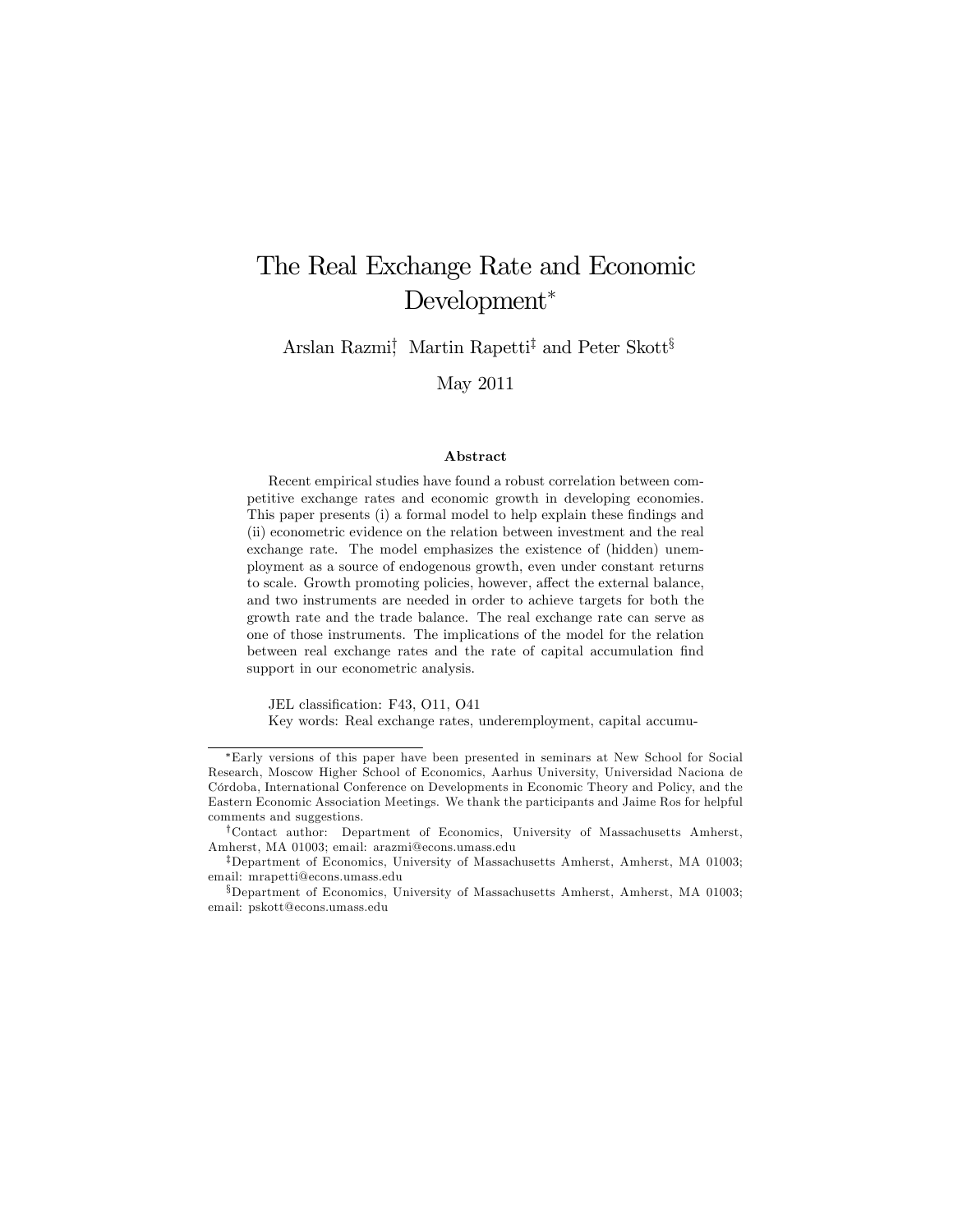# 1 Introduction

Recent studies have found a robust correlation between competitive exchange rates and economic growth. An interesting example is the study by Hausmann et al. (2003) which identified and analyzed determinants of 'growth episodes' in the latter half of the twentieth century and found that real exchange depreciations tend to precede sustained growth spurts. Other work includes Razin and Collins (1997), Polterovich and Popov (2002), Levi-Yeyati and Sturzenegger (2007), Gala (2007), Rodrik (2008), and Berg et al. (2008). This emerging body of empirical evidence - along with East Asiaís rapid accumulation of reserves in the pursuit of what is widely seen as 'export-led growth' - has stimulated interest in the theoretical linkages between the real exchange rate and growth.

The growth enhancing effects of competitive exchange rates are found primarily in developing countries, $\frac{1}{2}$  and this finding motivates our approach in this paper. Unlike developed economies, LDCs typically have large amounts of (hidden) unemployment and the development process involves the mobilization of these unemployed resources. An obvious example is China where record growth rates over the last three decades have involved moving millions of workers from the rural hinterland to the industrialized urban areas, mainly in the coastal provinces in the south and south east. The rural areas have low productivity and significant under- and informal employment, and the goods produced in these informal sectors tend to be relatively non-traded in nature.

The classic Lewis model captures the dual character of developing economies and the elastic supply of labor to the modern sector but pays little attention to trade and aggregate demand. These aspects are addressed in open-economy versions of Keynesian and Kaleckian models in which depreciations tend to boost demand and raise output in the short-run. A redistribution of income towards profits, moreover, can stimulate long-run growth in a profit-led regime in these models.<sup>2</sup> The 'balance of payments constrained' growth model (BPCG), first developed by Thirlwall  $(1979)$ , adds to this argument by suggesting that the need for external balance puts a limit on the sustainable levels of aggregate demand.<sup>3</sup> To the extent that real exchange rate depreciations relax the external constraint, a depreciation would promote growth in this framework.

Like the Kaleckian and BPGC models, the model in this paper focuses on the mobilization of unemployed resources, but there are important differences. Both the Kaleckian and the BPCG models emphasize quantity adjustments over external relative price adjustments, and the real exchange rate is often treated as an exogenously given constant in these models. Real depreciations, moreover, may be expansionary, but the specifications of export and import functions in most BPGC models imply that continuously depreciating exchange rates are required in order to obtain a lasting effect on growth. Our analysis, by contrast,

<sup>&</sup>lt;sup>1</sup> See, for example, Rapetti et al.  $(2011)$ .

<sup>&</sup>lt;sup>2</sup> See, for example, Blecker (2002). To the extent that they come at the expense of other countries, these effects in Kaleckian models have a beggar-thy-neighbor flavor. See Blecker and Razmi (2008) for an investigation of the "fallacy of composition" argument.

<sup>&</sup>lt;sup>3</sup>See Porcile and Lima (2010) for a recent contribution in this tradition.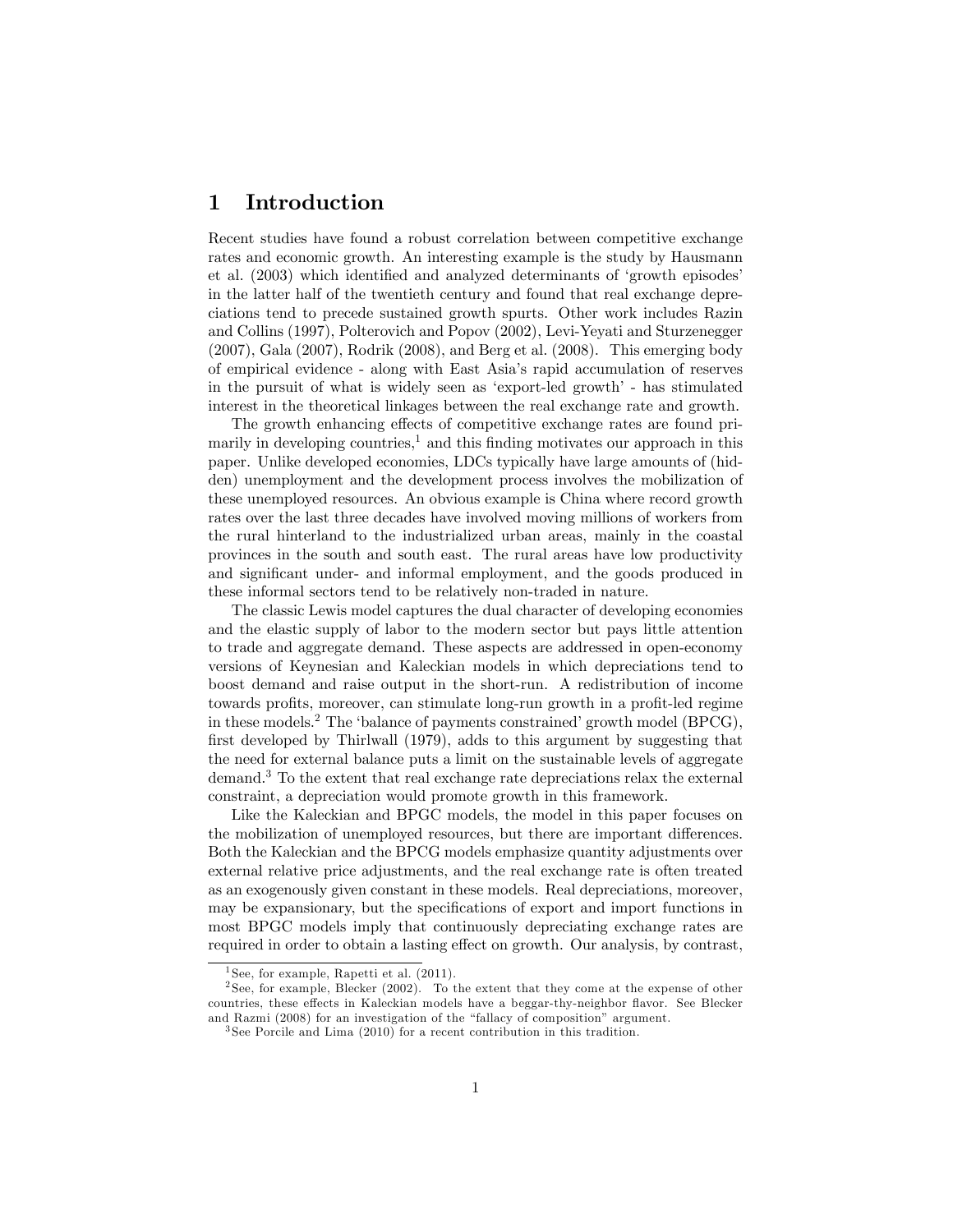sees the real exchange rate as a key variable, and we assume that the demand for exports is perfectly elastic.

We set up a stylized model of a small open economy with two sectors; a modern sector produces a tradable good while the output of the traditional sector is non-tradable. Only the former uses capital and, owing to the underdeveloped nature of the industrial sector, all capital goods are imported. The framework has affinities with the 'dependent economy model,' but unlike the standard versions of this model, we assume that there is substantial hidden or open unemployment.

The model implies that changes in the real exchange rate affect the level and composition of employment and that the real exchange rate can, therefore, be used to facilitate sustained capital accumulation and economic growth. The basic intuition behind these results is straightforward. Growth is endogenous in a dual economy without full employment, as evidenced for instance by the classic Harrod-Domar and Lewis models. This endogeneity of the growth rate also applies to open economies, but in open economies one needs to consider the implications of growth promoting policies for the external balance. An increase in the growth rate may require a more competitive exchange rate, and this adjustment need not happen automatically.<sup>4</sup> Recently, Rodrik  $(2009)[p. 23]$ has argued that, in the presence of trade balance constraints, "industrial policy can be assigned to the structural transformation target while the exchange rate is assigned to the external balance." Our model can be interpreted as a formal development of this argument.

Mainstream macroeconomic theory has traditionally seen the real exchange rate as an endogenous variable whose value is determined in a general equilibrium set-up by 'deeper' parameters such as preferences, factor endowments, and productivity. In accordance with this view, the role of exchange rate policy in causing or sustaining growth has been played down. A body of literature shows, however, that the real exchange rate tracks the nominal exchange rate quite closely over time which suggests that targeting the latter may effectively target the former as well, at least in the short- and medium-run. Moreover, the ability of policy to target the exchange rate in the presence of capital mobility may have been underestimated. Governments have a variety of policy options including monetary and fiscal policy, saving incentives, capital controls, and reserve management, and the evidence suggests that governments do indeed use these instruments to influence exchange rates.<sup>5</sup> These empirical observations

<sup>4</sup> See, for example, Chinn and Wei (2008). The lack of exchange rate adjustment in the face of external imbalances may hinder growth, as has been eloquently illustrated in recent decades by the economic performance of several developing countries that experienced stopand-go cycles during which foreign exchange shortages typically led to the interruption of growth instead of smooth exchange rate depreciations.

<sup>5</sup>A detailed discussion of these policy issues is beyond the scope of this paper but see, for example, the 'fear of floating' literature emanating from Calvo and Reinhart (2002), who show that, in the aftermath of the Asian crises, developing countries have systematically intervened in the foreign exchange market to manage the behavior of exchange rates. Levi-Yeyati and Sturzenegger (2007) find evidence that in the 2000s such interventions have aimed to maintain competitive exchange rates or to avoid overvaluations.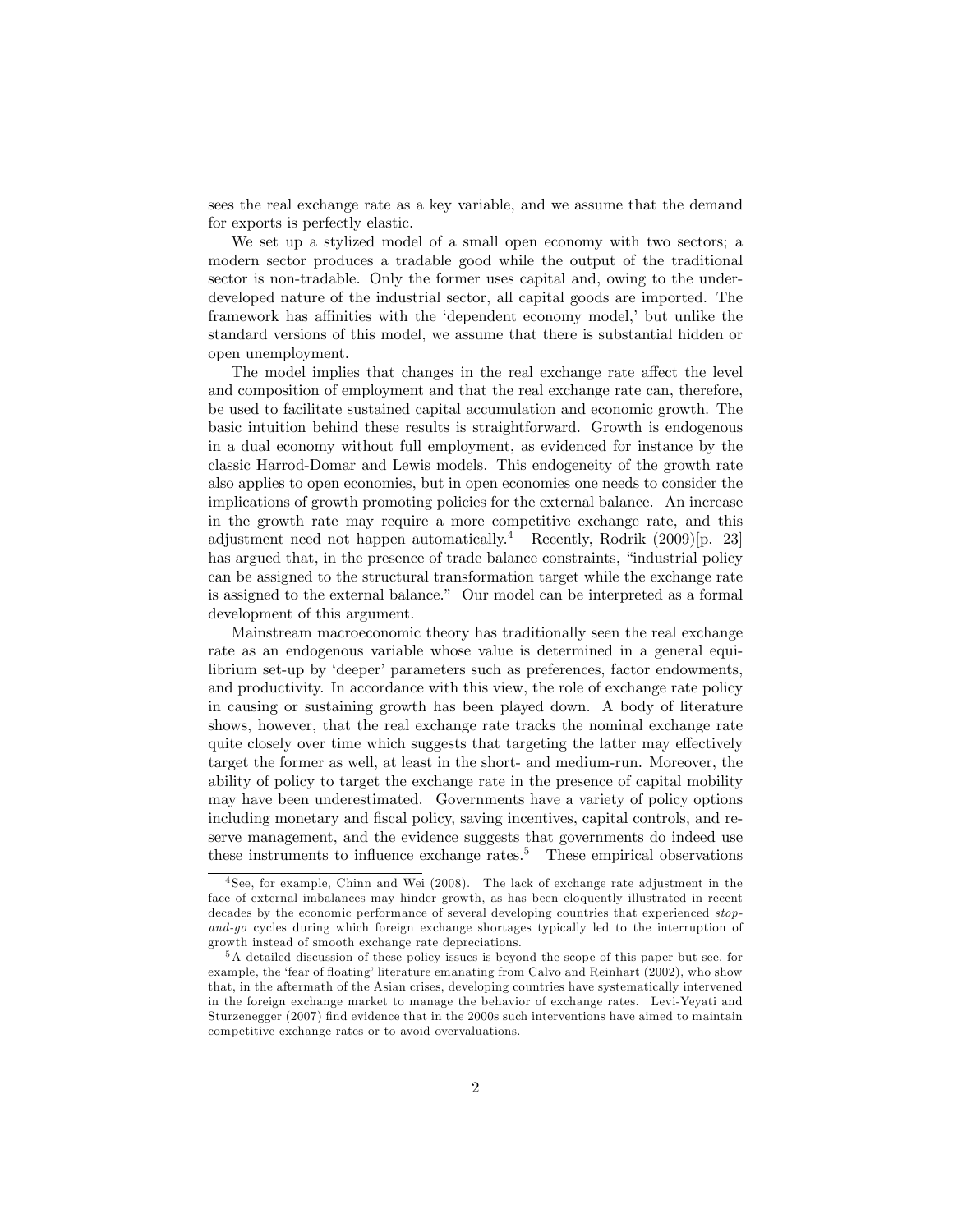are consistent with the model in this paper. The model has a continuum of equilibrium paths. All of the paths have balanced trade, but the growth rates and the real exchange rates differ across paths, and the existence of these different paths leaves an opening for policy to influence the outcome.

The empirical part of the paper examines the implications of the model for the relationship between real exchange rate changes and the rate of capital accumulation. In the absence of a sophisticated industrial sector that has the capacity to supply domestic capital goods requirements, a more ambitious accumulation target requires an undervalued exchange rate to offset the effects on the external balance. We show that real exchange rate undervaluations are (statistically) significant drivers of investment growth, but only in developing countries. This result, which is in line with the model, is robust to different specifications, controls, and econometric methods.

To the extent that underemployment of resources and the balance of payments constraint play a crucial role, two important recent papers that perhaps come closest to this contribution are Gala (2007) and Porcile and Lima (2010). However, the former explicitly focuses on the short run, assuming adjusting capacity utilization and nominal wage rigidity and, unlike our two-sector version of a small open economy, both use a one-good model with mark-up pricing in an "imperfect substitutes" framework. The Porcile and Lima study is purely theoretical while Gala has an empirical section. Unlike our focus on the investment-real exchange rate relationship, however, he explores the growth-real exchange rate nexus. Moreover, in order to evaluate whether the real exchange rate affects investment mainly through the negative effects of overvaluation (the "Dutch disease" effect), we dig deeper by investigating possible asymmetries between under- and overvaluation, between small and large misalignments, and between developing and high-income economies.

The paper falls in six sections. The benchmark model is presented in Section 2. We analyze the long-run implications of the model in Section 3 and consider the short run in Section 4. Section 5 discusses the econometrics and presents the results. Section 6 concludes.

# 2 A Long-Run Model

The benchmark model is kept simple. It captures, we believe, important features of most low income countries, and many of the assumptions can be relaxed without affecting the qualitative conclusions (see Appendix A).<sup>6</sup>

We consider a small open economy with a non-tradable and a tradable goods sector. Investment goods are imported while the domestically produced tradable good can be used for domestic consumption or export. The non-tradable good

 $6$ The model eschews explicit intertemporal optimization by a representative agent, following instead an eclectic, Keynesian approach. One advantage of the eclectic approach is that by assuming exogenous saving rates (instead of full intertemporal optimization by a single representative agent) the *interaction* between different sectors and agents can be analyzed in a fairly simple and transparent way.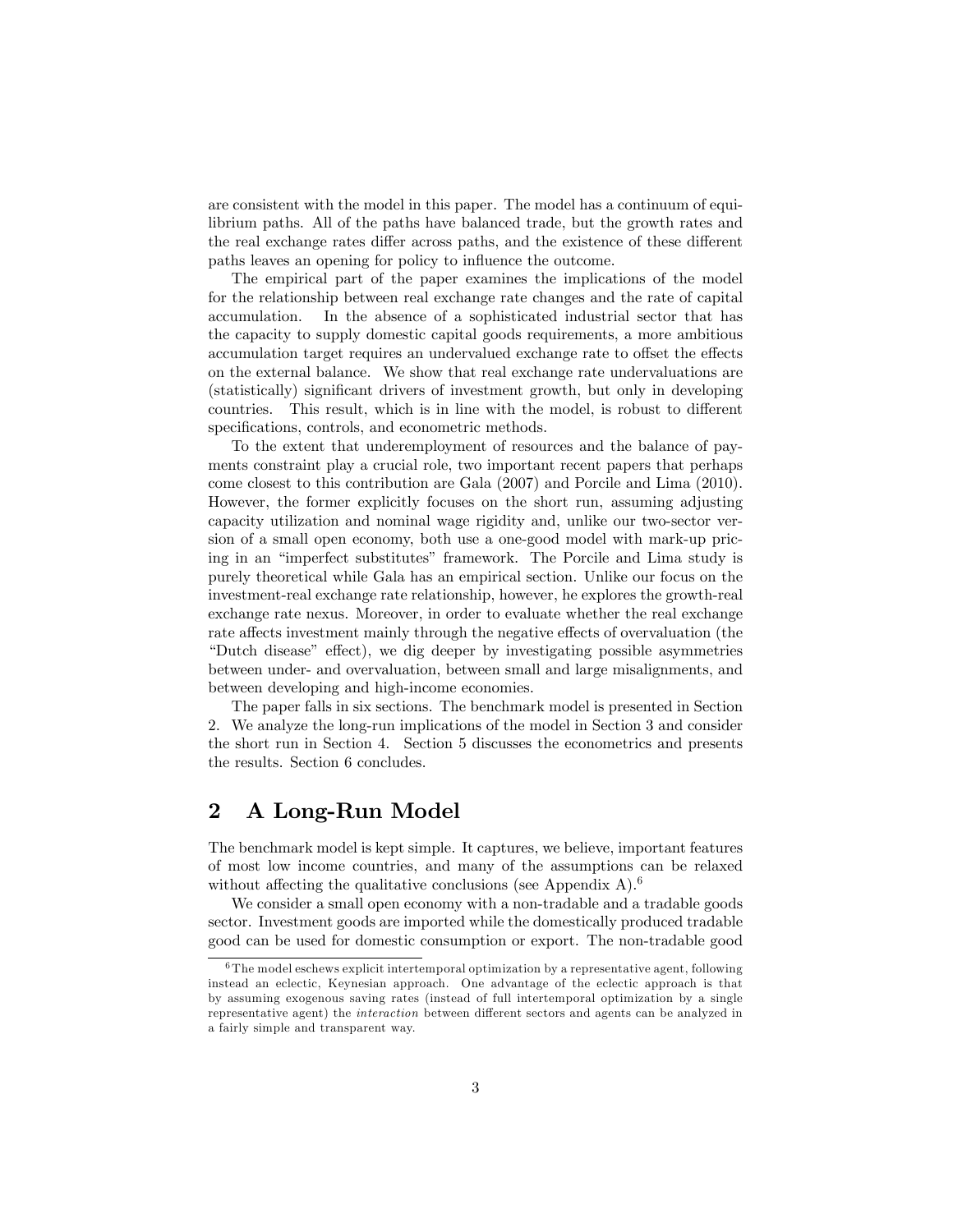is produced using labor (and a fixed supply of land),

$$
Y_N = AL_N^{\beta}; \qquad 0 < \beta \le 1 \tag{1}
$$

where  $Y_N$ ,  $L_N$  denote output and employment in the non-tradable sector. Under profit maximization and perfect competition, the income share of labor would be constant and equal to  $\beta$ . We shall retain the assumption of constant distributive shares in the non-tradable sector but take the share of wages to equal  $v\beta$ . Deviations from marginal productivity pricing could occur for a number of reasons, including monopsonistic effects or imperfect competition in the product market (which would imply  $\nu < 1$ ) and the influence of social norms and conventions (with  $\nu \geq 1$ ). We do not make any specific assumption about the value of  $\nu$  but restrict the product  $\nu\beta$  (the share of labor) to be strictly less than one.<sup>7</sup>

Empirical measures of the real wage in a traditional, non-tradable sector may be hard to interpret in the presence of hidden unemployment and underemployment. Our distributional assumptions imply that the wage share is uniquely determined, but the effective labor input  $L<sub>N</sub>$  may be spread across a larger number of workers and/or involve a larger amount of low intensity work. We therefore consider two distinct measures of the real wage in the traditional sector. One of them, the 'effective wage'  $\omega_N$ , is found by dividing the well-defined total wage payment by the effective labor input  $L_N$ :

$$
\omega_N = \frac{w_N}{p_N} = \nu \beta A L_N^{\beta - 1}; \qquad 0 < \nu \le 1, \nu \beta < 1 \tag{2}
$$

An alternative measure assumes that the traditional sector is characterized by work sharing. If unemployment takes the form of underemployment, the empirically measured wage in the traditional sector may be the average remuneration, that is, total labor income divided by the number of workers not employed in the formal sector. This 'sharing wage'  $(\tilde{\omega}_N)$  is given by

$$
\tilde{\omega}_N = \frac{\omega_N L_N}{L - L_T} \le \omega_N \tag{3}
$$

where  $L_T$  is employment in the tradable sector. Depending on institutional characteristics, the measured wage in the traditional, non-tradable sector may fall anywhere between the sharing wage  $\tilde{\omega}_N$  and the effective wage  $\omega_N$ .

Tradable goods are produced in the formal (advanced, capitalist) sector. This sector uses both labor and capital, and for simplicity a fixed coefficient production function is assumed, i.e.,

$$
Y_T = \min\{aL_T, \bar{b}K\} \tag{4}
$$

where  $Y_T$ ,  $L_T$  and K denote output, employment, and capital in the tradable goods sector. The parameters  $a$  and  $b$  are taken to be fixed, and we assume that

<sup>&</sup>lt;sup>7</sup>The condition  $\nu\beta$  < 1 is needed to ensure the existence of an equilibrium solution when workers in the traditional sector spend their entire income on non-traded goods. Once we relax this latter assumption (see Appendix A), this condition is no longer needed.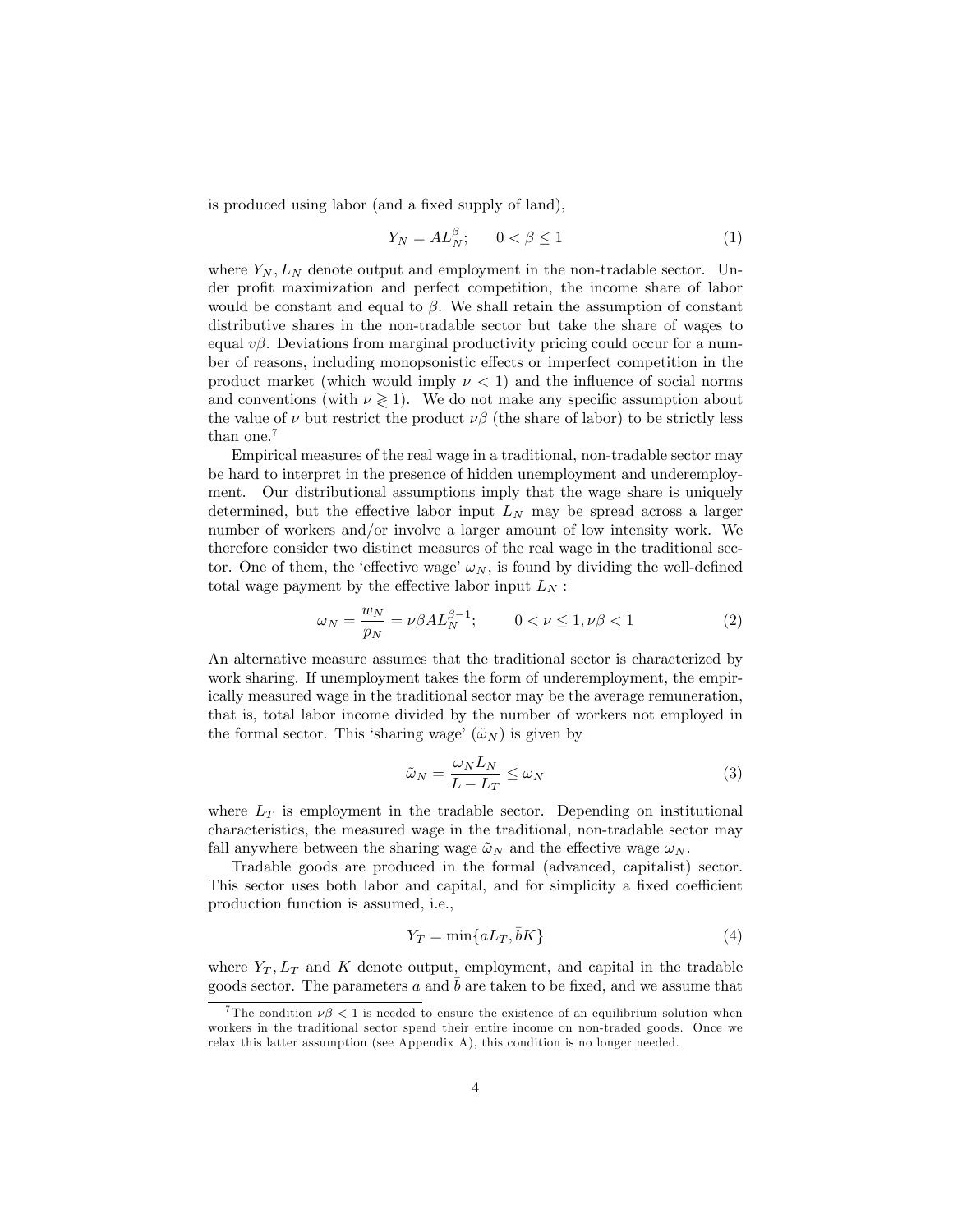there is no labor hoarding and that capital utilization is at the desired rate  $\bar{u}$ . Hence,

$$
Y_T = aL_T = \bar{u}\bar{b}K = bK\tag{5}
$$

where  $\bar{u}$  is desired utilization and  $b = u\bar{b}$ . The utilization assumption will be modified in section 4 when we address short-run issues.

Labor is mobile across sectors. However, workers in the tradable sector may receive a wage premium, and we take the tradable-sector real wage to be determined by the tradable-sector employment rate  $L<sub>T</sub>/L$ , the relative price of tradables  $q$ , and the saving rate  $s$ ,

$$
\omega_T = \frac{w_T}{p_N} = \phi\left(\frac{L_T}{L}, q, s\right); \quad \phi_1 \ge 0, \phi_2 \ge 0, \phi_3 \le 0
$$
 (6)

A wage premium may exist in the modern tradable sector for a variety of reasons, including principal-agent problems (efficiency wages) and bargaining in the presence of costly search and relationship-specific investment. The value of the sharing wage  $\tilde{\omega}_N$  along with the tradable-sector employment rate  $L_T/L$  are key determinants of workers' fallback position in both efficiency wage and bargaining models, and the general specification in equation  $(6)$  is consistent with tradablesector wages being determined as a markup on the sharing wage, with the markup as a function of employment and the exchange rate:  $\omega_T = \lambda(\frac{L_T}{L}, q)\tilde{\omega}_N$ (see note 10 below). The real exchange rate enters the  $\phi$ -function both because it determines the total revenue (the size of the 'pie') in the tradable sector and may affect the size of the wage premium  $\lambda$  and because of its influence on the demand for non-tradables, non-tradable employment and the sharing wage; the saving rate enters the  $\phi$ -function because it affects the demand for nontradables and the sharing wage.

By definition, the equilibrium condition for non-tradables is given by

$$
Y_N = E_N \tag{7}
$$

where  $E_N$  is the domestic demand for the non-tradables. We assume that the non-tradables are used only for consumption. Workers do not save and consume only non-tradables. Non-workers (capitalists and landlords), on the other hand, save a fraction s of their income and consume both non-tradables and tradables. Thus, the demand for non-tradables can be written

$$
E_N = \omega_N L_N + \omega_T L_T + \alpha (1 - s) [q b K - \omega_T L_T + (1 - \nu \beta) A L_N^{\beta}] \tag{8}
$$

where  $\alpha$  is the proportion of capitalist and landlord consumption that is spent on the non-tradable. These assumptions about saving rates and the demand for non-tradables are made because they fit the stylized facts for LDCs; Appendix A examines the implications of allowing worker saving and worker consumption of tradables.<sup>8</sup>

<sup>&</sup>lt;sup>8</sup>The saving propensity out of wages is small in most developing economies. Even for high saving countries like China, the bulk of the saving comes from profit and rent income. One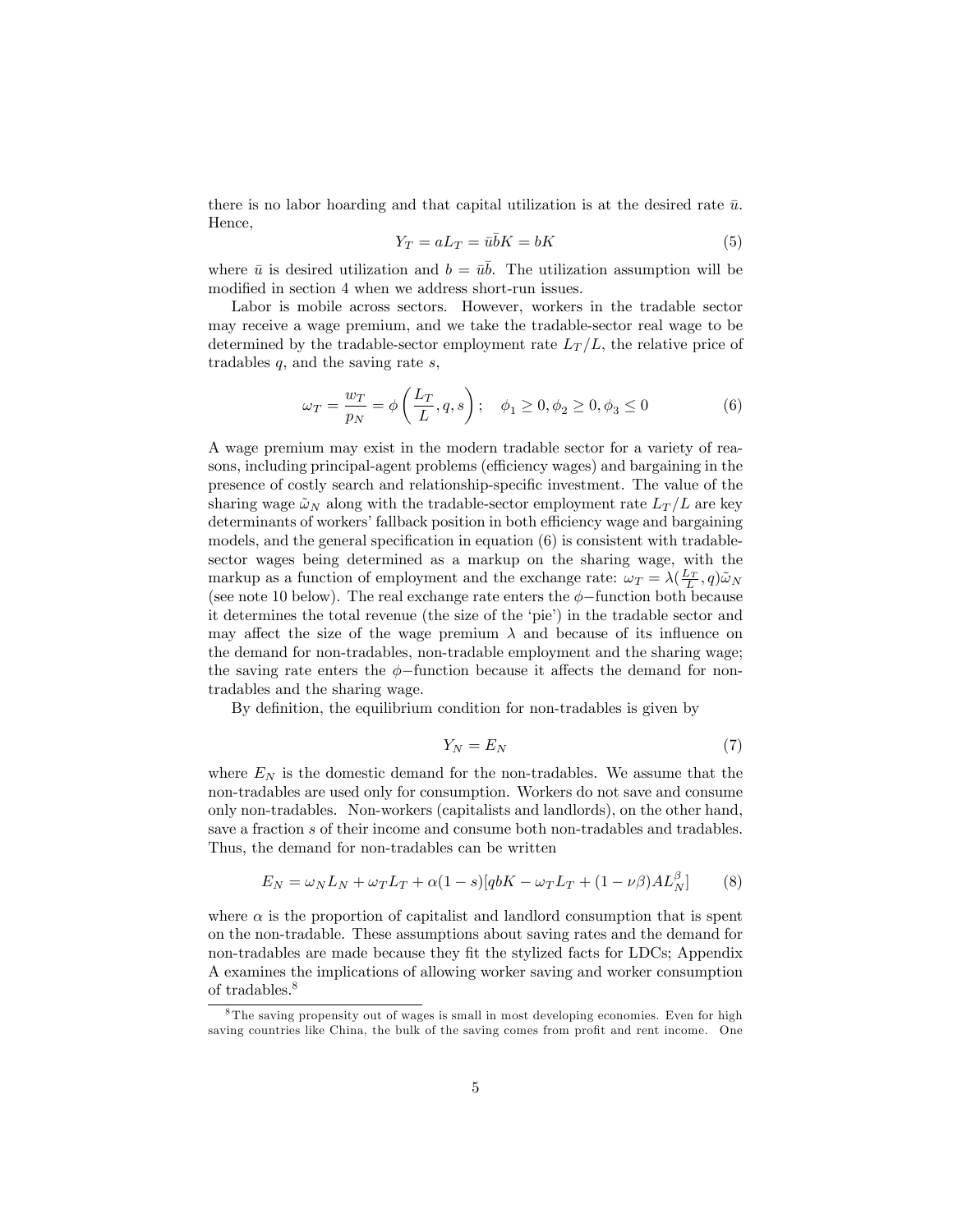The proportion  $\alpha$  depends on q, and if tradable and non-tradables are gross substitutes (the likely case), the dependence is positive

$$
\alpha = \alpha(q), \quad \alpha' > 0 \tag{9}
$$

The tradable good can be exported or consumed domestically. We take world demand to be perfectly elastic at a given price in foreign currency,  $p_T$ , and with a given supply of tradables, the equilibrium condition for the tradable goods sector serves to determine the trade balance net of investment (or, equivalently, the net exports of the tradable good),

$$
X_T = Y_T - E_T \tag{10}
$$

Clearly, it can be difficult to break into new export markets, and the infiniteelasticity assumption will be modified in the short run analysis (see section 4).

The domestic consumption demand for the tradable good is given by

$$
E_T = (1 - \alpha)(1 - s)[q bK - \omega_T L_T + (1 - \nu \beta)AL_N^{\beta}] / q \tag{11}
$$

and the relative price of tradables, which is our long-run measure of the real exchange rate, can be written

$$
q = \frac{ep_T}{p_N} \tag{12}
$$

where  $e$  is the nominal exchange rate (i.e., the domestic currency price of foreign currency). All capital goods are imported at a world market price  $p<sub>K</sub>$  in foreign currency. Thus, the trade balance (in terms of non-tradables) can be written

$$
TB = q\left(X_T - \frac{p_K}{p_T}I\right) = q\left(Y_T - E_T - \frac{p_K}{p_T}I\right)
$$
\n(13)

Trade need not be balanced in the short run but sustainability requirements constrain the value of the trade balance (relative to the size of the economy) in the long run. For simplicity, we assume that in the long run

$$
TB = 0 \tag{14}
$$

The accumulation rate in the tradable goods sector depends on its profitability and the cost of investment. $9$  Formally,

$$
\frac{I}{K} = f(r,\gamma) = f\left(b\frac{p_T}{p_K}\left(1 - \frac{\phi\left(\frac{L_T}{L}, q, s\right)}{aq}\right), \gamma\right); \qquad f_r > 0, f_\gamma > 0 \tag{15}
$$

indirect piece of evidence in this regard comes from the oft-cited empirical regularity that the wage share of national income in developing countries tends to be positively correlated with the consumption share. World Bank (2007, p. 6) illustrates the co-movement of these variables in China in recent years, and Kuijs (2006) finds that while Chinese household saving out of disposable income (which includes some interest, rent and profit income) is high, what makes the saving to GDP ratio exceptional is the presence of high enterprise and government savings.

Data for a number of developing countries from LABORSTA (2009) suggest that the proportion of household expenditures devoted to food and housing decreases, while that devoted to clothing and "other manufactures" increases as we move up the income distribution.

<sup>&</sup>lt;sup>9</sup>Domestic investment could also depend on the foreign profit rate but  $-$  in line with the small open economy assumption – this is taken to be exogenous and constant.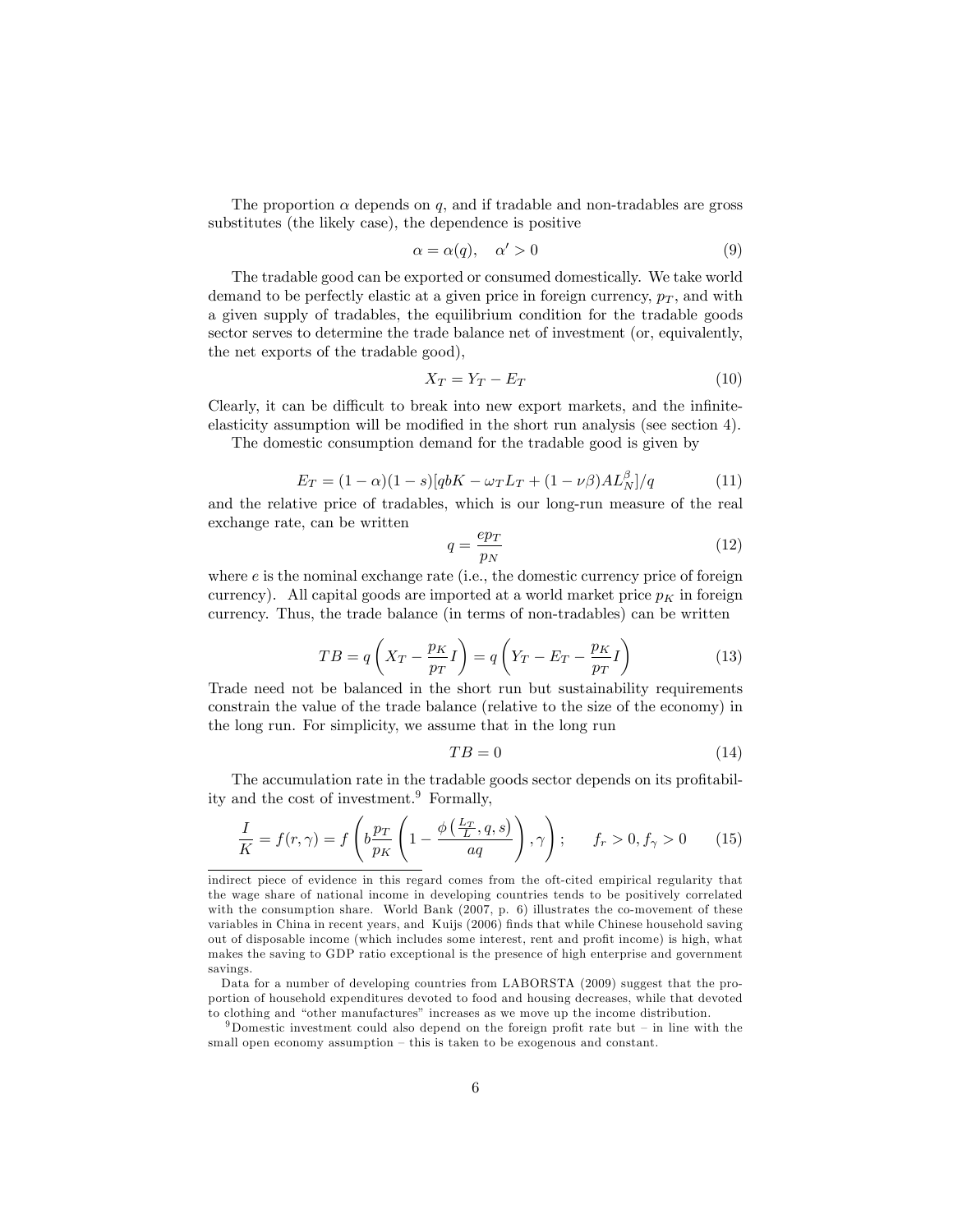where  $\gamma$  can be interpreted as a policy variable that affects the incentive to invest. We take this policy variable to be an inverse measure of the cost of Önance/the interest rate, rather than, say, a government subsidy to investment which would need to be financed, adding variables to the model. Finally, real aggregate income and aggregate domestic demand, both in terms of non-tradables, are given by

$$
Y = Y_N + qY_T \tag{16}
$$

$$
E = E_N + qE_T + q\frac{p_K}{p_T}I\tag{17}
$$

### 3 The real exchange rate and economic growth

#### 3.1 Analysis

Tradable-sector employment is determined by the capital stock,

$$
L_T = -\frac{b}{a}K\tag{18}
$$

and, substituting (18) into (6), the tradable-sector wage can be written

$$
\omega_T = \phi \left( \frac{b}{a} \frac{K}{L}, q, s \right) \tag{19}
$$

The solutions for non-tradable output, employment and wages are more involved. Using equations  $(2)$  and  $(5)-(8)$ , the equilibrium value of non-tradable output is

$$
Y_N = \left[ \frac{\alpha (1 - s)q}{(1 - \alpha (1 - s))} + \frac{\phi(\frac{b}{a} \frac{K}{L}, q, s)}{a} \right] \frac{bK}{(1 - \nu \beta)} \tag{20}
$$

and effective non-tradable employment and wages are given by<sup>10</sup>

 $10$  See Appendix B for more discussion of distributional effects. In the special case where  $\omega_T = \lambda(\frac{L_T}{L}, q)\tilde{\omega}_N$ , the expression for  $\tilde{w}_N$  can be written

$$
\tilde{\omega}_N = \frac{a\nu\beta\alpha(1-s)q}{[1-\alpha(1-s)][(1-\frac{L_T}{L})(1-\nu\beta)-\frac{L_T}{L}\lambda\nu\beta]}\frac{L_T}{L}
$$

The right hand side of this equation is increasing in the formal-sector employment rate  $L_T/L$ and the real exchange rate q and decreasing in the saving rate s. It follows that  $\omega_T$  =  $\lambda\left(\frac{L_T}{L}, q\right)$   $\tilde{\omega}_N$  is a special case of the general specification in equation (6),  $\omega_T = \phi\left(\frac{L_T}{L}, q, s\right)$ .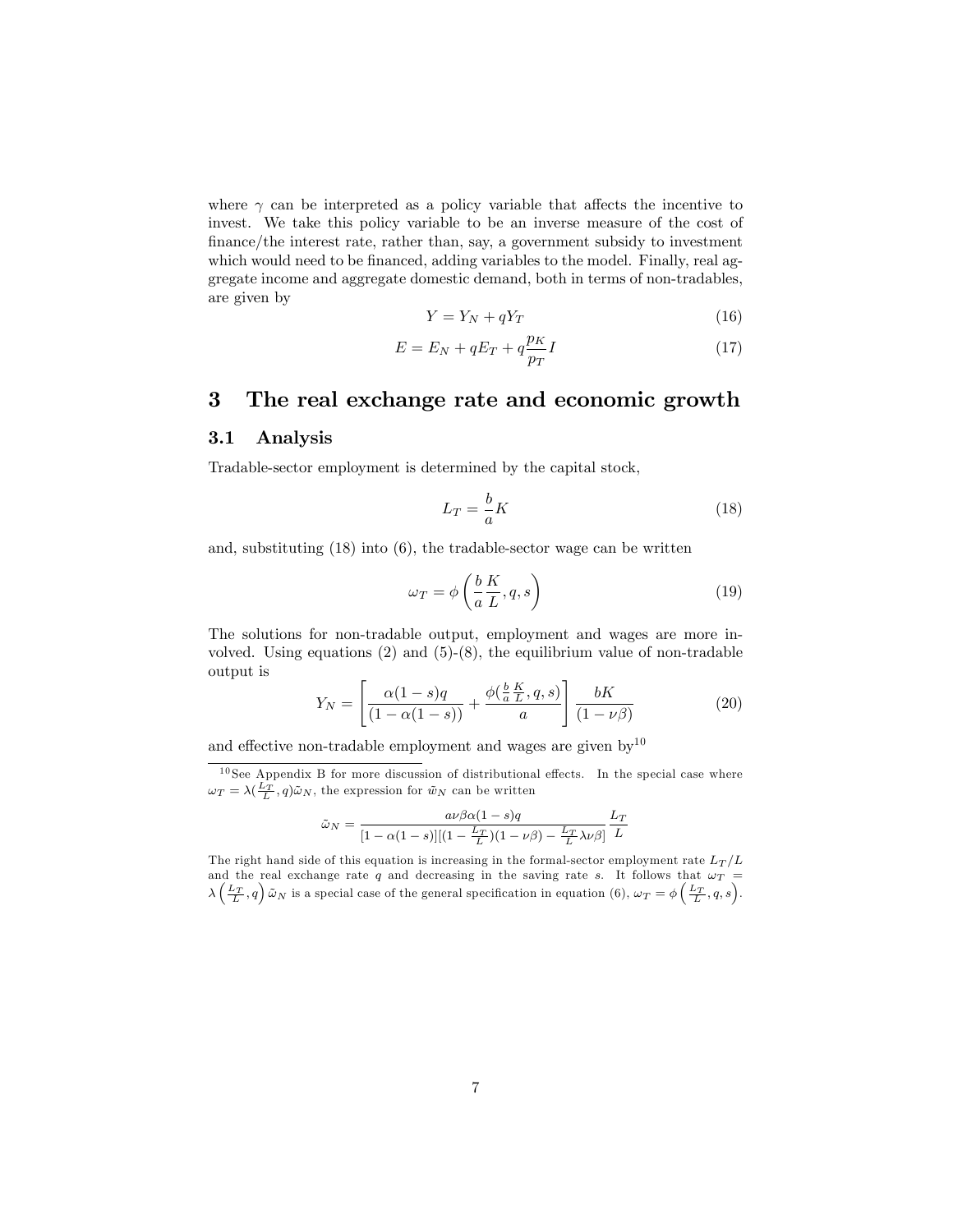$$
L_N = \left\{ \left[ \frac{\alpha (1 - s)q}{(1 - \alpha (1 - s))} + \frac{\phi(\frac{b}{a} \frac{K}{L}, q, s)}{a} \right] \frac{bK}{A(1 - \nu \beta)} \right\}^{1/\beta}
$$
(21)

$$
\omega_N = \nu \beta A \left\{ \left[ \frac{\alpha (1 - s)q}{(1 - \alpha (1 - s))} + \frac{\phi(\frac{b}{a} \frac{K}{L}, q, s)}{a} \right] \frac{bK}{A(1 - \nu \beta)} \right\}^{(\beta - 1)/\beta} (22)
$$

$$
\tilde{\omega}_N = \frac{1}{L - L_T} \nu \beta \left[ \frac{\alpha (1 - s)q}{(1 - \alpha (1 - s))} + \frac{\phi(\frac{b}{a} \frac{K}{L}, q, s)}{a} \right] \frac{bK}{(1 - \nu \beta)} \tag{23}
$$

Both tradable and non-tradable employment are increasing in  $K$  (equations  $(18)$  and  $(21)$ ) as are wages in the tradable sector (equation  $(19)$ ). The nontradable sharing wage also depends positively on K (equation  $(23)$ ) but the effective real wage in the non-tradable sector is unaffected if  $\beta = 1$  or declines if  $\beta$  < 1 (equation (22)). Non-tradable output, employment, sharing wage, and tradable-sector wages are increasing in  $q$  and decreasing in  $s$ ; effective wages in the non-tradable sector are decreasing in q and increasing in s (if  $\beta$  < 1). The positive effect of q on non-tradable output and employment  $-$  which is due both to income and substitution effects  $-$  flows from the existence of unemployment. In a standard full employment model, a rise in the relative price of a good would shift resources away from the sector whose relative price has declined; with unemployment and a perfectly elastic export demand, however, the change in relative prices generates an increase in non-tradable demand, and a rise in employment makes it possible to meet this extra demand.

Turning now to the trade balance, equations  $(5)-(6)$ ,  $(11)$ ,  $(13)-(15)$  and  $(21)$ imply that

$$
\frac{TB}{q\frac{p_K}{p_T}K} = \frac{b}{\frac{p_K}{p_T}} \frac{s}{1 - \alpha(1 - s)} - \frac{I}{K}
$$
\n
$$
= \frac{b}{\frac{p_K}{p_T}} \frac{s}{1 - \alpha(1 - s)} - f\left(b\frac{p_T}{p_K}\left(1 - \frac{\phi(\frac{b}{a}\frac{K}{L}, q, s)}{aq}\right), \gamma\right)
$$
\n
$$
= F\left(q; \gamma, \frac{K}{L}\right); \quad F_q \geq 0, F_\gamma < 0, F_K \geq 0 \tag{25}
$$

The partials  $F_{\gamma}$  and  $F_K$  are straightforward. By assumption an increase in  $\gamma$  (a decrease in the cost of finance) stimulates investment, thus reducing the trade balance; an increase in the capital stock relative to the total labor force, on the other hand, raises the tradable sector real wage which reduces profitability and accumulation. The effects of an increase in the real exchange rate, by contrast, are ambiguous: a real depreciation shifts domestic consumption toward non-tradables, thus releasing a larger proportion of tradable sector output for exports, but it may also raise profitability and investment (and thus imports). The evidence suggests that the first of these effects generally dominates in the long run: the Marshall-Lerner-Robinson-Bickerdike condition (MLRB condi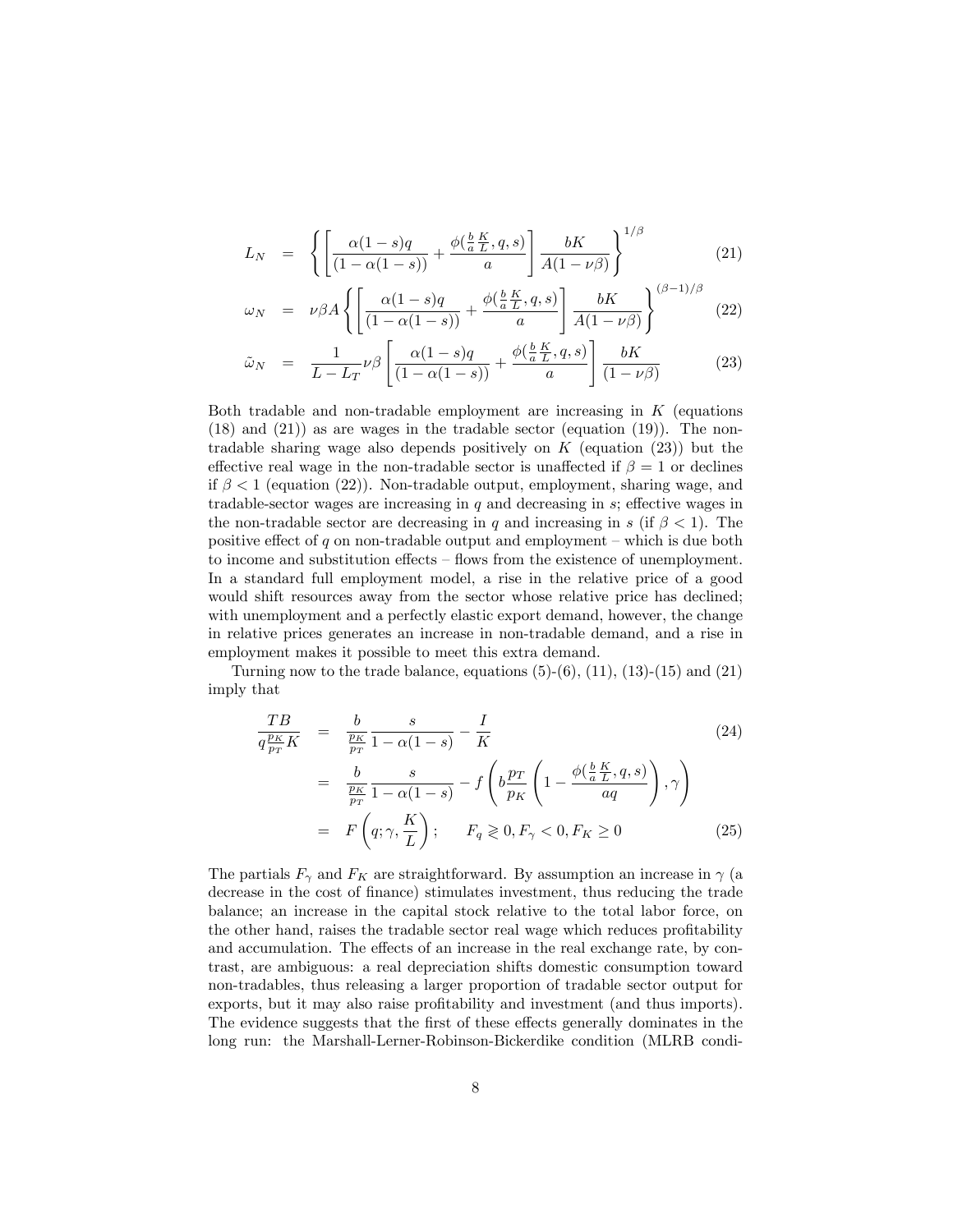tion) is usually satisfied, also for  $LDCs$ <sup>11</sup> Assuming that this is the case, we have  $F_q > 0$  and if  $TB = 0$ , equation (25) defines the real exchange rate as a function of  $\gamma$  and K :

$$
q = \eta\left(\gamma, \frac{K}{L}\right); \quad \eta_{\gamma} > 0, \eta_{K} \le 0 \tag{26}
$$

The negative sign of  $\eta_K$  fits the standard Balassa-Samuelson and Bhagwati-Kravis-Lipsey results: higher levels of income (higher capital stocks) are associated with an appreciated real exchange rate.

Viewed from another angle, the above analysis shows that two instruments  $(\gamma \text{ and } q)$  are needed to reach two targets  $(\frac{I}{K} \text{ and } TB)$ . The structure of the model is such that, given  $I/K$  and  $TB = 0$ , equation (24) determines q,

$$
q = \psi\left(\frac{I}{K}\right); \quad \psi' > 0 \tag{27}
$$

where the sign of the derivative  $\psi'$  follows from the assumption that  $\alpha' > 0$ . The accumulation function (15) can now be used to determine  $\gamma$ ,

$$
\gamma = \xi \left( \frac{I}{K}, q, \frac{K}{L} \right); \quad \xi_{\frac{I}{K}} > 0, \xi_{q} \geq 0, \xi_{K} \geq 0 \tag{28}
$$

Thus, given a target rate of accumulation, the trade balance condition determines the real exchange rate and the accumulation target then determines the corresponding investment incentive. Equation (27) captures the key result: faster accumulation requires real depreciation in order to switch domestic expenditure away from tradables and make room for increased capital good imports.

The direct effect of a depreciation on accumulation is ambiguous. This ambiguity may seem surprising, but the intuition is simple: a depreciation raises the demand for non-tradables and thereby stimulates both employment and the "shared wage"  $\tilde{\omega}_N$ . The result is upward pressure on real wages in the tradable sector, and depending on the strength of this effect, tradable sector profitability can go either way. Thus, depending on the precise functional form of the wage equation (6), a real depreciation may raise or lower the rate of accumulation. If the MLRB condition is satisfied, however, a rise in  $q$  improves the tradebalance and even if it raises accumulation, an additional growth stimulus from reductions in the cost of finance (that is, a rise in  $\gamma$ ) is necessary to avoid an improvement in the trade balance: a rise in both q and  $\gamma$  is needed to bring about an increase in  $I/K$  while keeping  $TB = 0$ .

The comparative statics depend on both the MLRB condition and the assumption of substitutability in consumption  $(\alpha' > 0)$ . If the former is violated,

<sup>&</sup>lt;sup>11</sup> See, for example, Bahmani-Oskoee and Niroomand (1998) for a test of the Marshall-Lerner condition for a large sample of countries. The standard Marshall-Lerner condition focuses on demand elasticities, assuming a perfectly elastic supply. In our case this supply elasticity assumption is far from being met: the supply of traded output is constrained by the capital stock while the world demand elasticity for traded goods is taken to be infinite. Note that the MLRB condition is less stringent than the Marshall-Lerner condition.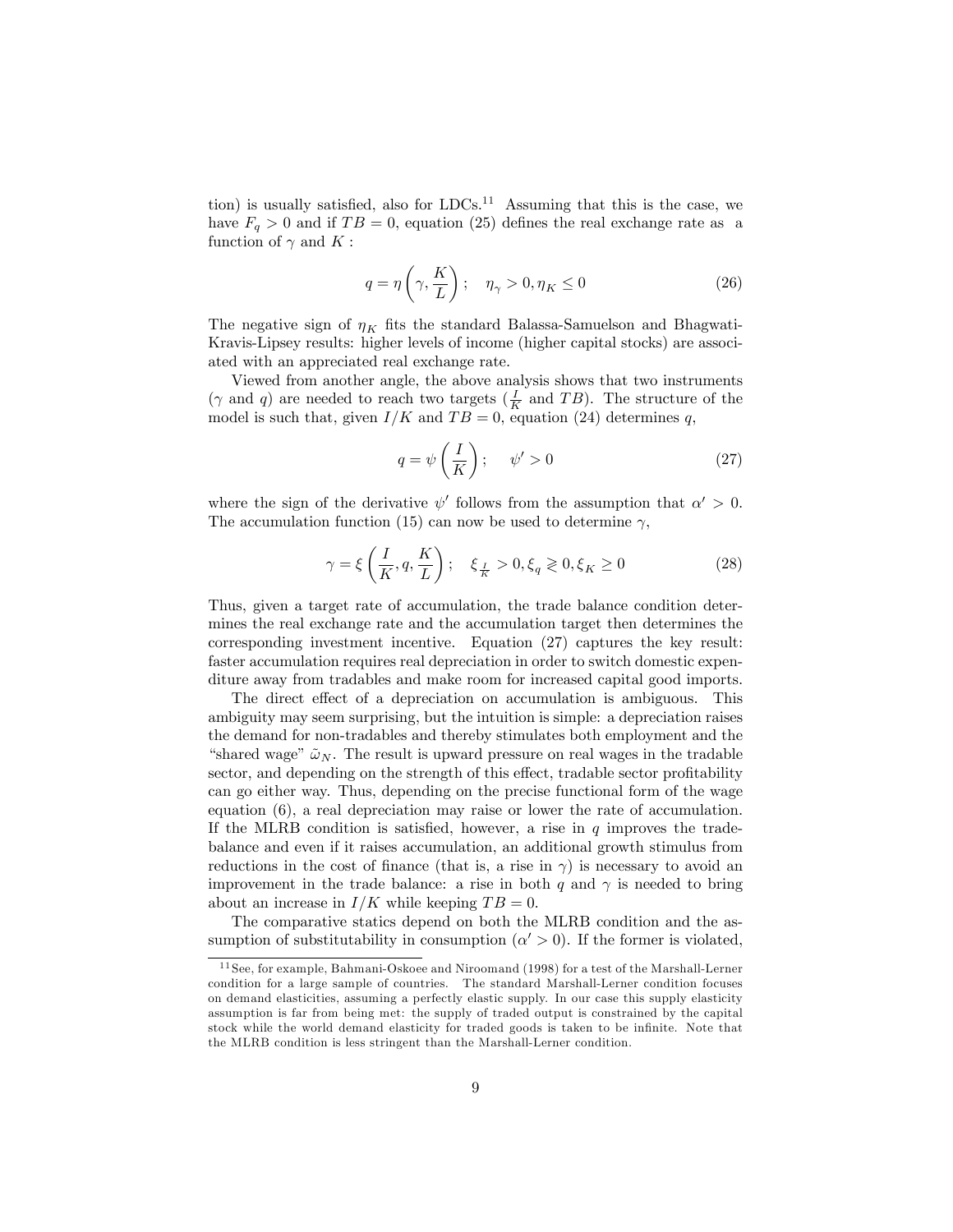increased accumulation is associated with a decline in  $\gamma$  but the real exchange rate still depreciates; complementarity in consumption implies that  $\alpha' < 0$ , and an appreciation is required in order to reduce domestic consumption of tradables and accommodate a rise in the target accumulation rate.

#### 3.2 Steady growth

The capital stock affects the levels of employment and income (cf. equations (18)-(23)), and the link between the exchange rate and accumulation therefore implies that the exchange rate has a growth effect, too.

A steady growth path exists if there are constant returns to labor in the non-tradable sector  $(\beta = 1)$  and the labor force grows at the rate n. In this case,

$$
\frac{I}{K} = n + \delta \tag{29}
$$

$$
q = \psi(n+\delta) \tag{30}
$$

and equations  $(28)$ ,  $(18)-(22)$  and  $(5)$  can be used to solve for capital intensity, employment rates and real wages.

Steady growth with  $g \neq n$  may be of greater interest from the perspective of LDCs. Growth paths of this kind become possible if  $\beta = 1$  and changes in  $L_T/L$  do not affect the tradable-sector real wage ( $\phi_1 = 0$  in equation (6)). The latter condition may be reasonable when there is a large pool of hidden unemployment. If  $g > n$ , the condition will eventually be violated, but the economy may show endogenous steady growth for a prolonged period, and the steady growth rate will be related to the real exchange rate,  $q = \psi(g + \delta)$ .

Steady growth paths with a positive growth rate do not exist if there are diminishing returns to labor in the non-tradable sector and no technical change. With these assumptions, however, the model has a long-run stationary state if the total labor supply  $L$  is given. In this stationary state we have

$$
\frac{I}{K} = \delta \tag{31}
$$

where  $\delta$  is the rate of depreciation and, using equations (27) and (31), the steady-state value of the real exchange rate is given by

$$
q = \psi(\delta) \tag{32}
$$

Using (28), the investment incentives ( $\gamma$ ) now determine the ratio  $\frac{K}{L}$  and hence the capital stock, if  $L$  is taken as exogenously given. With the capital stock and the exchange rate fixed, equations  $(20)-(23)$  can be used to find non-tradable employment, output and wages, while outcomes in the tradable sector are given by  $(18)-(19)$ . An increase in  $\gamma$  pushes up both total output and employment, but full employment (or inflation barriers) sets an upper limit. This upper limit can be found as in section 3.4 below, but in the absence of a well-defined, structural NAIRU, a range of employment outcomes may be feasible.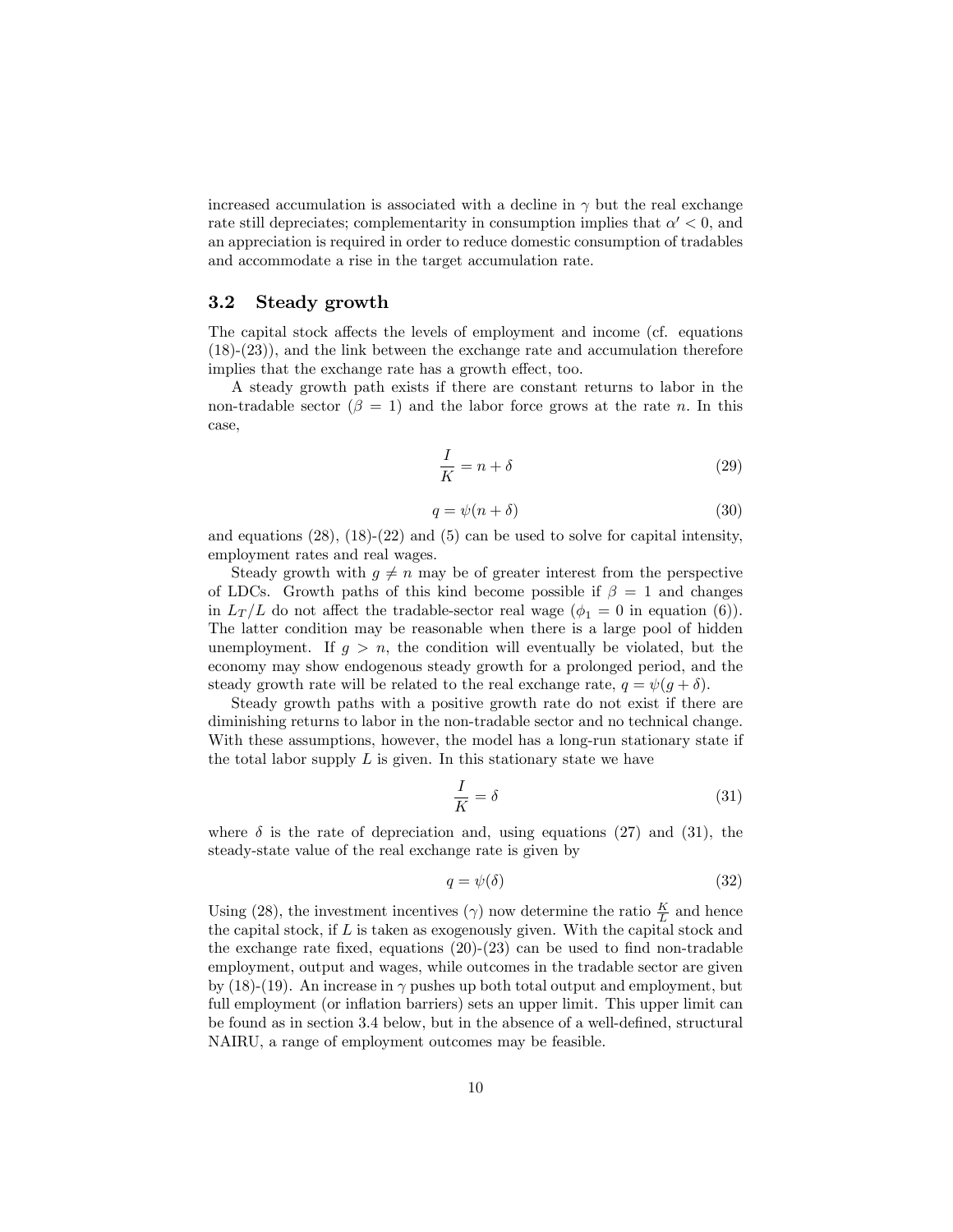#### 3.3 Zero sum game?

In this model the pursuit of faster growth through an appropriate combination of real exchange rates and investment incentives does not imply a zero sum game: the gains of a fast-growing country are not necessarily offset by losses in other countries. A stylized two country model can be used to demonstrate this.

The home country is described by the model in section 2. We now supplement this with a simple specification of the "rest of the world" (ROW). We assume that ROW can produce either investment goods or the tradable consumption good, using the same production process. Thus,

$$
Y_K^* + Y_T^* = F(L^*, K^*)
$$
\n(33)

This specification of production possibilities implies that  $p<sub>K</sub> = p<sub>T</sub>$ , assuming that both types of goods are produced in ROW. Subject to this constraint, the home country can exchange its tradable good one-for-one for investment goods. ROW neither gains nor loses from this trade, and the accumulation rate in the home economy (and the associated real exchange rate) has no impact on ROW.

This result should not be surprising. Growth in our open economy is not export-led. Our open economy with  $TB = 0$  is isomorphic to a closed economy in which the modern sector (corresponding to the tradable sector) produces an output that can be used either for investment or for consumption. With given investment demand and a given supply of modern sector output, the equilibrium condition for the modern sector determines the relative price (corresponding to the real exchange rate), and aggregate employment and output can now be determined in this closed economy.

Needless to say, it is not our claim that domestic policies never have welfare effects in other countries. Growth policies, however, need not have negative externalities for the rest of the world.

#### 3.4 The role of unemployment and the full employment ceiling

The growth policies in this paper are predicated on the existence of unemployment. This raises two questions for the applicability of the model.

The set of solutions, first, must satisfy a full employment constraint. Using (18) and (21), this constraint can be written

$$
L_N(q, K, s) + L_T(K) \le L \tag{34}
$$

For a given value of  $L$ , this equation defines a maximum, full-employment value of the real exchange rate

$$
q \le q^{\max} = h(K, s); \quad h_K < 0, h_s > 0 \tag{35}
$$

The presence of large amounts of (hidden) un- and underemployment suggests that this condition fails to be binding in most LDCs. Using (26), however, it is readily seen that the maximum value of the real exchange rate translates into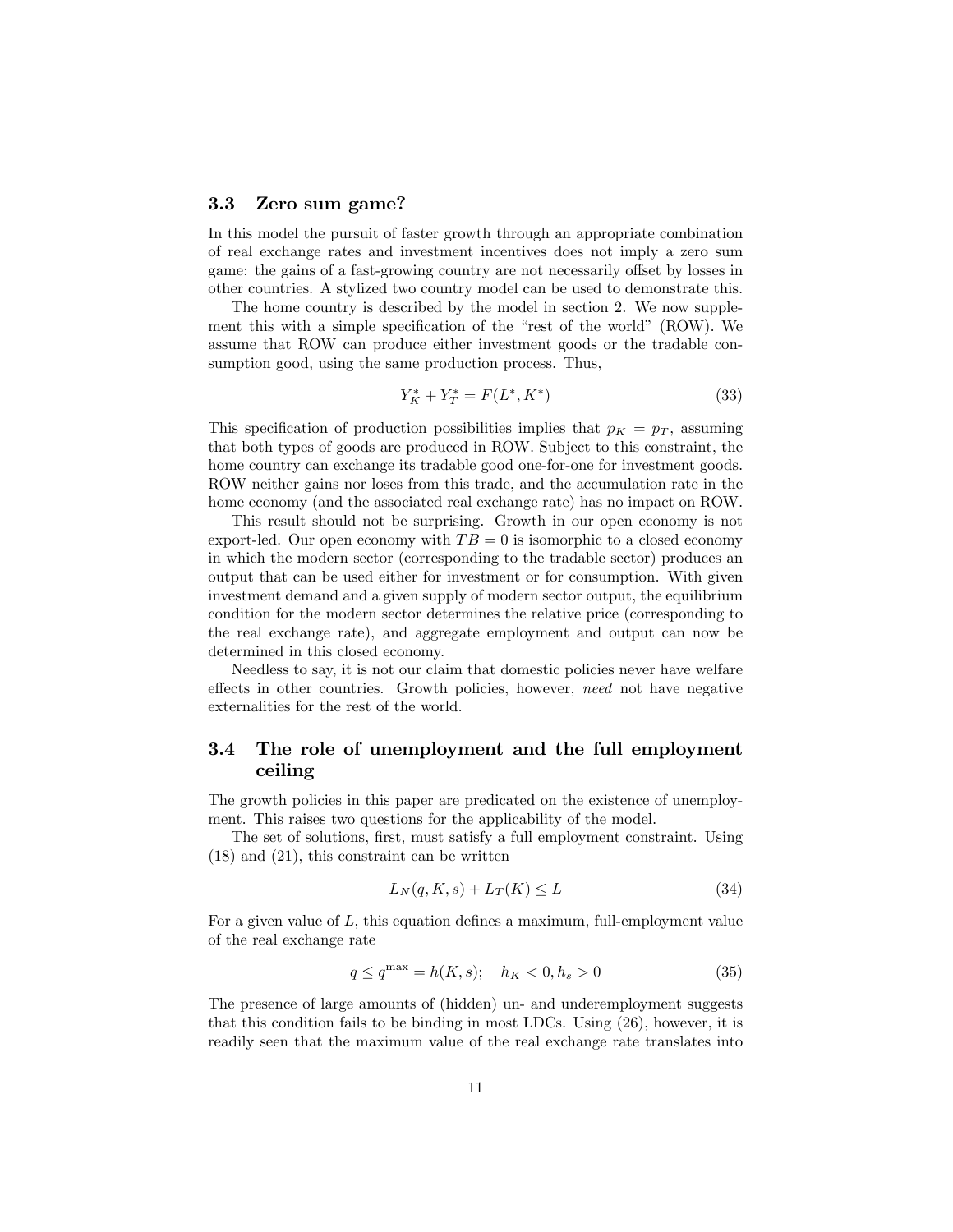a maximum growth rate of the capital stock. As the capital stock increases (relative to the population) the maximum values of the real exchange rate and the associated growth rate both decline. Putting it differently, an undervalued exchange rate and fast capital accumulation ceases to be desirable when the capital stock is large relative to the size of the total labor force and the pool of unemployment (and underemployment) dries up. This property of the model is consistent with empirical findings: the relation between undervaluation and growth holds only for developing countries (see Sections 1 and 5).

A second question concerns the potential role of market forces in securing full employment. The presence of unemployment may lead to downward pressure on money wages and with a given world market price of traded goods and a given nominal exchange rate, a reduction in money wages translates into a real depreciation. Thus, with áexible labor markets there would seem to be no need for exchange rate policy: a flexible money wage should take the economy to a full employment position with  $q = q^{\max}$ .

The benefits of increased money wage flexibility can be questioned  $-$  the classic argument was outlined by Keynes  $(1936)$  and Fisher  $(1933)$  – but it is beyond the scope of the present paper to discuss these issues in any detail. For present purposes it is sufficient to note that as a factual matter, nominal wages do not appear to fall in economies with large amounts of hidden and open unemployment and under these circumstances exchange rate policy becomes important.<sup>12</sup>

In the presence of nominal wage stickiness, adopting a floating exchange rate regime may be considered an alternative solution to achieve full employment. The empirical evidence on nominal exchange rate behavior, however, casts serious doubts in this regard. The disconnect of nominal exchange rate movements from macroeconomic fundamentals in the short- and medium-run is a well established phenomenon.<sup>13</sup> Thus, the exchange rate adjustment that is required to mobilize unemployed workers may not automatically occur and, when it does, it may take the form of a sharp depreciation in the wake of a balance of payment crisis.

 $12$ It should be noted perhaps that an extremely high value of the real exchange rate may be required to achieve full employment. If the real exchange rate and thereby the ratio of non-tradable to tradable goods in the consumption bundle moves beyond a certain point, the gross substitutability assumption in equation (9) may cease to hold. When that happens, a further increase in the real exchange rate reduces the rate of accumulation that is consistent with balance of payments equilibrium.

A better route to higher employment without adverse consequences for the balance of payments or the rate of accumulation would be introduce reforms that shift income in the traditional sector from profits (rent) to wages. Korean and Taiwanese land reforms in the late 1940s and early 1950s may exemplify shifts of this kind. In terms of the model, a rise in  $\nu\beta$ stimulates employment but leaves the trade balance unaffected (equations  $(21)$  and  $(24)$ ).

<sup>&</sup>lt;sup>13</sup> See, for example, the literature following Meese and Kenneth (1983), which showed that a range of macroeconomic models were unable to beat a random walk in forecasting the behavior of nominal exchange rates.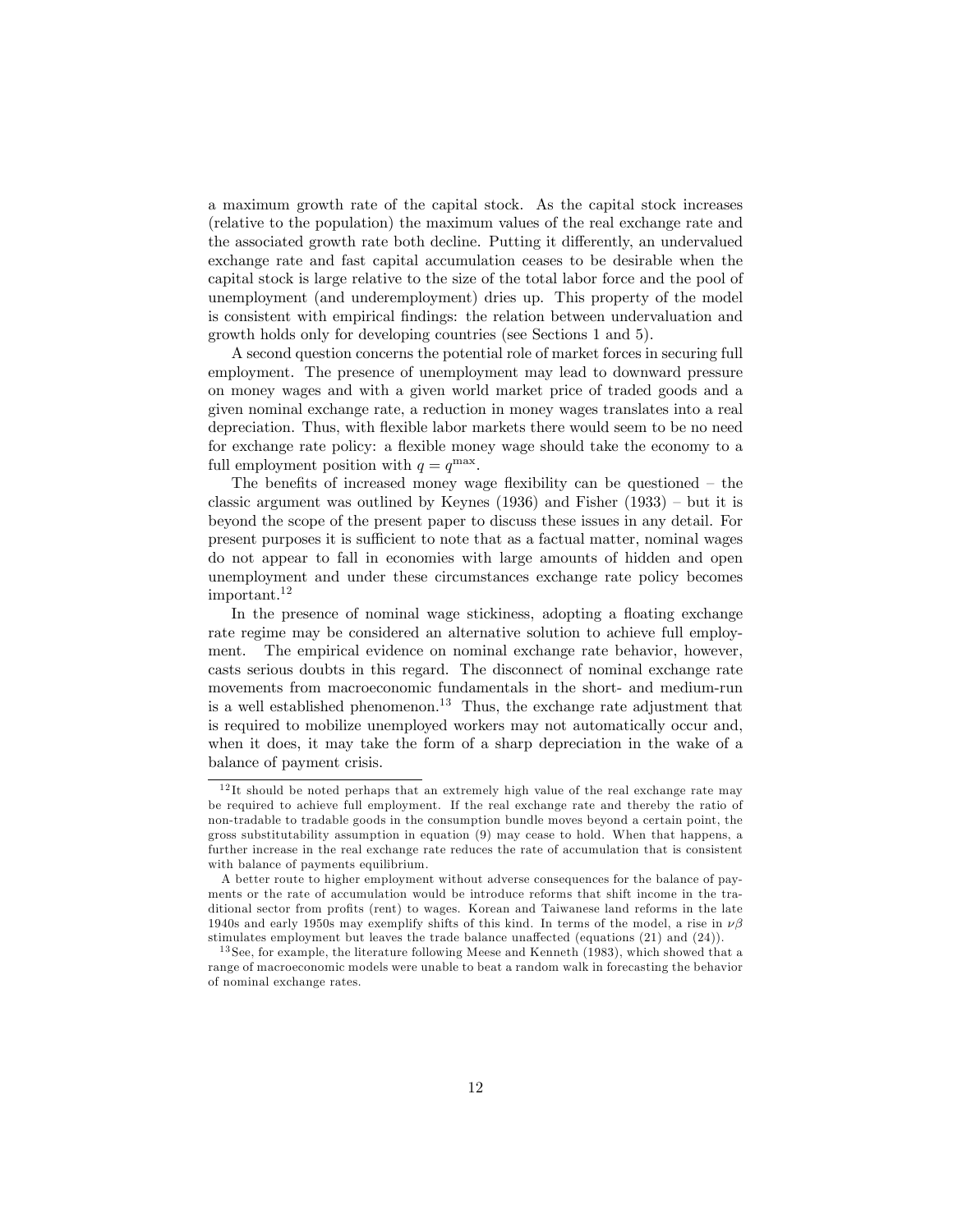### 4 Short-run dynamics

At least three assumptions need to be relaxed if the model is to be applied to the short run: export demand is not perfectly elastic, capital in the modern sector is not always fully utilized, and net exports are not always zero. With respect to exports, we assume that the level is predetermined at any moment but that the growth of exports depends on the international competitiveness of the domestically produced export good

$$
\hat{X} = F\left(\frac{p_T}{p_T^*}\right); \quad F' < 0 \tag{36}
$$

where  $p_T^*$  is the (foreign currency) price of the foreign goods and a '<sup> $\,\cdot\,$ </sup>' over a variable is used to denote a growth rate  $(X = (dX/dt)/X)$ . The relation between the terms of trade and the relative price  $q$  is given by

$$
\frac{p_T}{p_T^*} = \frac{ep_T}{p_N} \frac{p_N}{ep_T^*} = q/z \tag{37}
$$

where  $z = ep_T^*/p_N$ . We take z to be a policy variable. The domestic currency price of the domestically produced tradable good  $(ep<sub>T</sub>)$ , on the other hand, depends on demand conditions. A simple specification along the lines suggested by Flaschel and Skott (2006) relates changes in the price markup to the rate of utilization:

$$
\hat{e} + \hat{p}_T = \hat{w}_T + \lambda (u - \bar{u}) \tag{38}
$$

where u and  $\bar{u}$  are the actual and desired capital utilization rates in the tradable sector. We simplify the wage specification for the tradable sector by assuming that the real wage is constant in terms of non-tradables

$$
\omega_T = \frac{w_T}{p_N} = \bar{\omega} \tag{39}
$$

This assumption implies that  $\hat{w}_T = \hat{p}_N$ , and we get the following expression for the growth rate of  $q$ ,

$$
\hat{q} = \hat{e} + \hat{p}_T - \hat{p}_N = \lambda (u - \bar{u}) \tag{40}
$$

The utilization rate in the tradable sector is determined by

$$
u = \frac{Y_T}{\overline{b}K} = \frac{X + E_T}{\overline{b}K} = \frac{X}{\overline{b}K} + (1 - \alpha)(1 - s) \left[ u - \frac{\overline{\omega}L_T}{q\overline{b}K} + (1 - \nu\beta) \frac{Y_N}{q\overline{b}K} \right]
$$
  
= 
$$
\frac{X}{\overline{b}K} + (1 - \alpha)(1 - s)u \left\{ 1 - (1 - \pi) + \left[ \frac{\alpha(1 - s)}{(1 - \alpha(1 - s))} + (1 - \pi) \right] \right\}
$$

or

$$
u = \frac{1 - \alpha(1 - s)}{s} \frac{X}{\bar{b}K} = h(q) \frac{X}{K}; \ h' < 0 \tag{41}
$$

where  $\pi \left( = \frac{e p_T Y_T - w_T L_T}{e p_T Y_T} = 1 - \frac{1}{a} \frac{\bar{\omega}}{q} \right)$ ) is the profit share and the sign of  $h'$  follows from the assumption of gross substitutability. The profit rate, a key determinant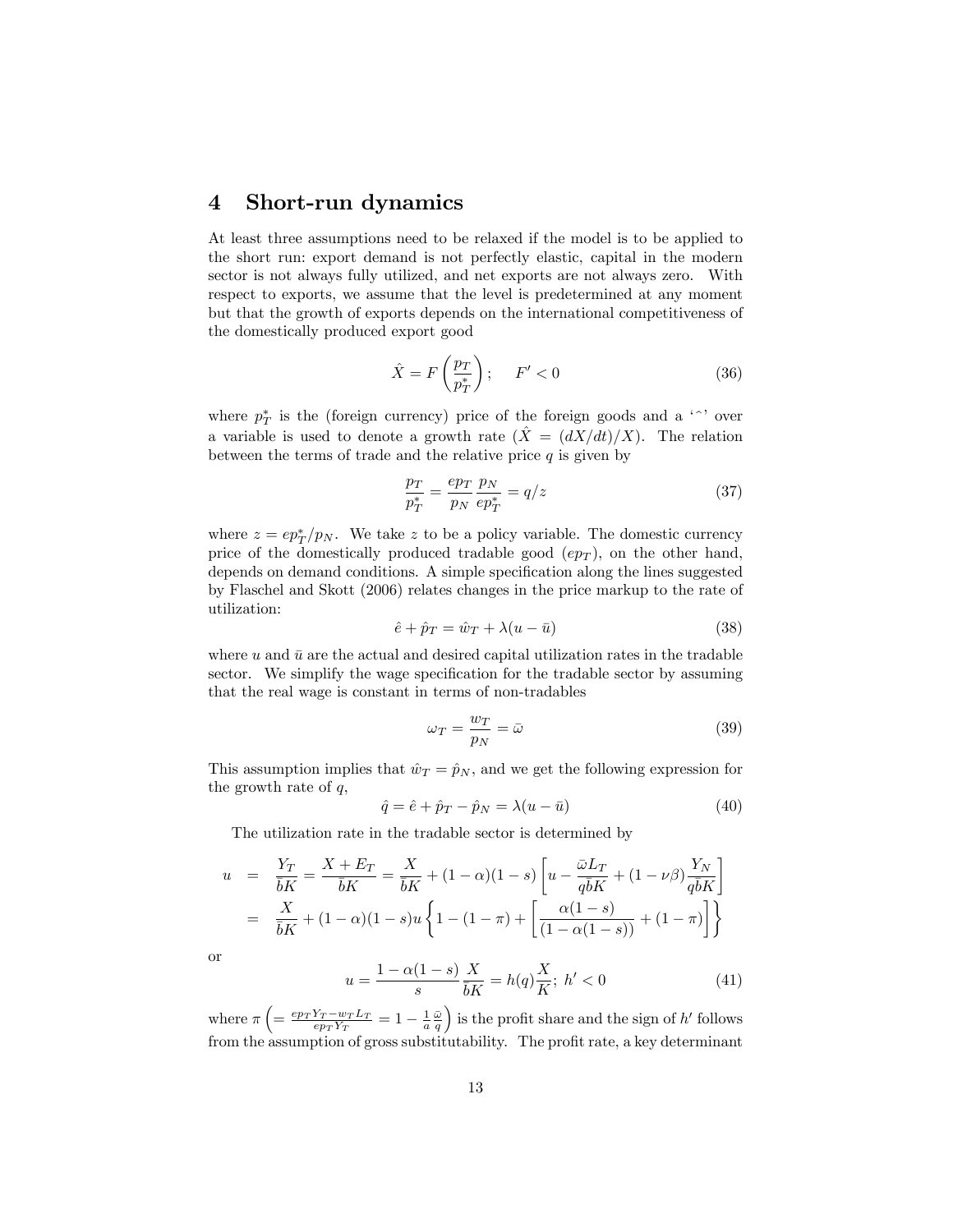of accumulation, is given by

$$
r = \pi \frac{p_T Y_T}{p_K K} = \pi u \frac{p_T}{p_K} \bar{b} = \pi u \frac{p_T^*}{p_K} \frac{q \bar{b}}{z}
$$
(42)

Using  $(41)$  and  $(42)$  the accumulation function  $(15)$  can now be written

$$
\hat{K} = \frac{I}{K} - \delta \n= g(u, q; \gamma, z) - \delta; \quad g_u > 0, g_q > 0, g_\gamma > 0, g_z < 0
$$
\n(43)

and, combining (36) and (43), we have

$$
\hat{X} - \hat{K} = F\left(\frac{q}{z}\right) - g(u, q; \gamma, z) + \delta \tag{44}
$$

Given  $\gamma$  and z, equations (40) and (44) form a two dimensional system of differential equations in  $(\frac{X}{K}, q)$ . There is a unique (non-trivial) stationary point and the Jacobian is given by

$$
J\left(\frac{X}{K},q\right) = \begin{bmatrix} -g_uh & \frac{1}{z}F' - g_uh'\frac{X}{K} - g_q \\ \lambda h & \lambda h'\frac{X}{K} \end{bmatrix}
$$

The determinant and trace are positive and negative, respectively, and the stationary point is (locally asymptotically) stable. The utilization rate is equal to the desired rate at the stationary point, but the stationary solution depends on the policy variables  $\gamma$  and z, and the trade balance need not be zero if  $\gamma$  and z are set independently.

Figure 1 illustrates the dynamics. The  $\hat{q} = 0$  locus is upward sloping while the  $(X/K) = 0$  locus can be either negatively or positively sloped; in the latter case it is steeper than the  $\hat{q} = 0$  locus. An increase in z (a real depreciation) leaves the  $\hat{q} = 0$  locus unchanged but shifts the  $(X/K) = 0$  locus upwards. Thus, starting from an arbitrary point in the phase diagram (i.e. allowing  $u \neq \bar{u}$ ) a real depreciation raises the growth rate of exports and this generates (possibly with a delay) an increase in the accumulation rate: the new stationary point has a higher value of  $q$  and an unchanged value of  $u$ , and from the accumulation function it therefore follows that the system converges to a stationary point with a higher accumulation rate. The utilization rate initially falls but then increases again as it moves toward the (unchanged) desired rate.

An increase in  $\gamma$  also raises the accumulation rate. The  $(X/K) = 0$  locus shifts down and the new solution involves a lower export-capital ratio. Thus, a depreciation and an increase in the investment incentive have similar effects on the accumulation rate, but the implications for the trade balance are quite different. We have

$$
\frac{TB}{K} = p_T \frac{X}{K} - p_K(\hat{K} + \delta)
$$
\n(45)

At a stationary point  $\hat{X} = \hat{K} = g$  and  $p_T = p_T (g)$ . Hence,

$$
\frac{TB}{K} = p_T(g)\frac{X}{K} - p_K(g+\delta)
$$
\n(46)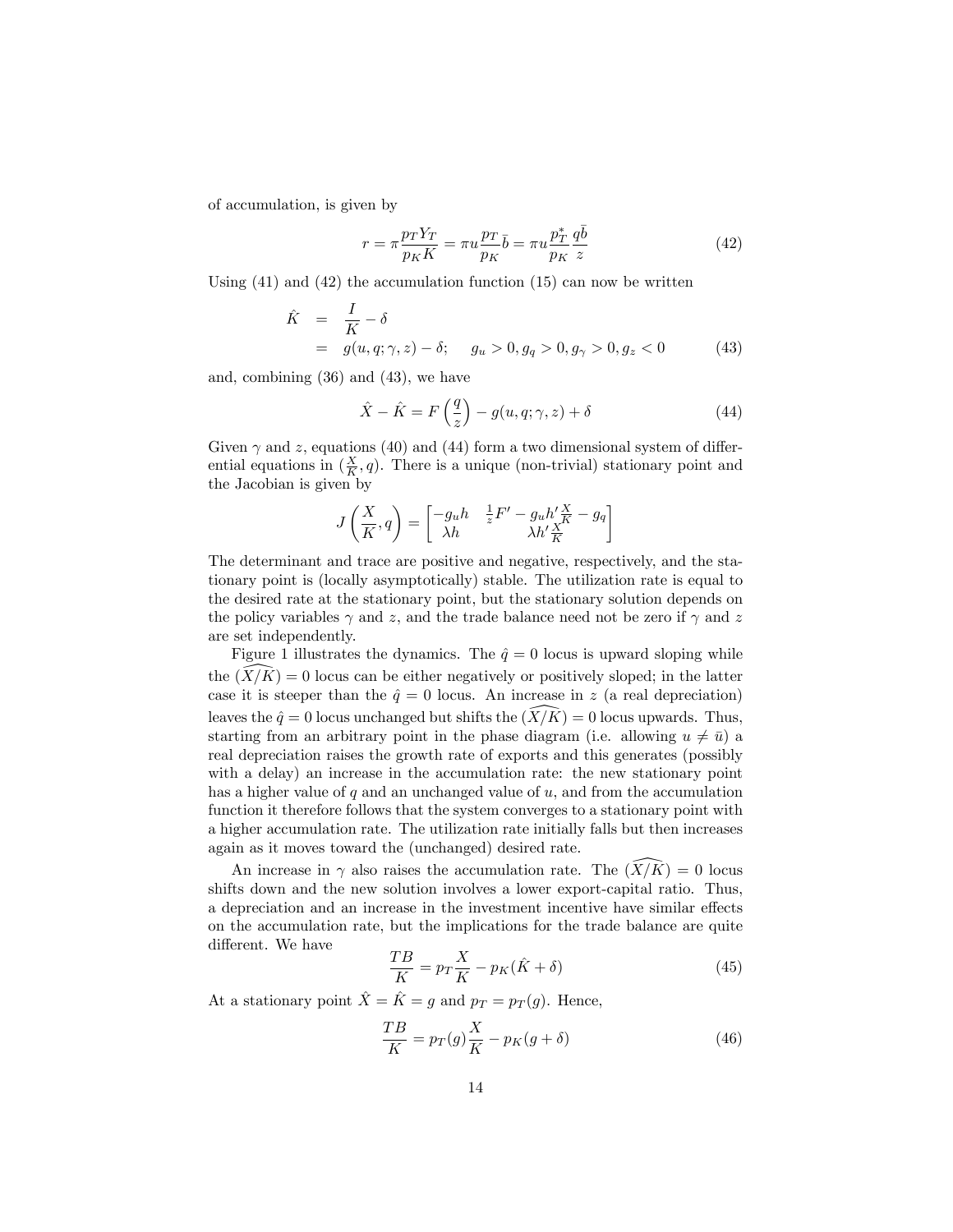An increase in g reduces the trade balance, and if the stimulus comes from an increase in  $\gamma$ , this effect is reinforced by a decline in the export-capital ratio. If the stimulus comes from a real depreciation, however, the deterioration may be offset by an increase in the export-capital ratio.

### 5 Empirics

#### 5.1 Empirical model

Our theoretical model predicts a positive relationship between the degree of exchange rate undervaluation and the rate of capital accumulation in countries that have widespread underemployment and are heavily reliant on imported capital goods; traits that are characteristic mainly of developing countries. Figure 2 illustrates the relationship between undervaluation, accumulation, and output growth for China in a striking manner. We now explore this prediction econometrically, and for a large data set.

Lacking reliable and consistent panel data for the capital stock, we rewrite the accumulation equation to get an expression for the average rate of growth of investment  $(GROWTHGFCF)$ . Using equation (43), we have

$$
\frac{I}{K} = g(u, q; \gamma, z)
$$
  

$$
\ln I = \ln K + \ln g(u, q; \gamma, z)
$$
 (47)

or,

The values of u and q converge to stationary points determined by 
$$
(\gamma, z)
$$
. With  
fast convergence, the average values of u and q over a discrete period will be  
determined largely by the contemporary values of  $(\gamma, z)$ ; more generally, both  
contemporary and lagged values of  $(\gamma, z)$  will affect u and q. Thus, equation  
(47) suggests the following discrete-time version of the investment equation

$$
\ln I = \ln K + \ln H(\gamma, \gamma_{-1}, \dots \gamma_{-n}, z, z_{-1}, \dots, z_{-n})
$$
\n(48)

Taking first differences, this investment equation implies that

$$
\Delta \ln I = \Delta \ln K + \Delta \ln H(\gamma, \gamma_{-1}, \dots \gamma_{-n}, z, z_{-1}, \dots, z_{-n})
$$
  
= 
$$
\frac{I_{-1}}{K_{-1}} + \Delta \ln H(\gamma, \gamma_{-1}, \dots \gamma_{-n}, z, z_{-1}, \dots, z_{-n})
$$
  
= 
$$
G(\gamma, \gamma_{-1}, \dots \gamma_{-n}, \gamma_{-(n+1)}, z, z_{-1}, \dots, z_{-n}, z_{-(n+1)})
$$
(49)

We use the degree of undervaluation as an indicator of the z variable and include a range of variables to control for the general investment/growth environment (corresponding here to the current and lagged values of  $\gamma$ ). Thus, using a linear approximation and setting  $n = 1$ , we estimate equations of the form

$$
GROWTHGFCF_{it} = \alpha + \beta_0 \ln RGDPCH_{it-1} + \delta_0 \ln UNDERVAL_{it}
$$
  
+
$$
\delta_1 \ln UNDERVAL_{it-1} + \delta_2 \ln UNDERVAL_{it-2}
$$
  
+
$$
\rho X_t + f_t + f_i + \varepsilon_{it}
$$
(50)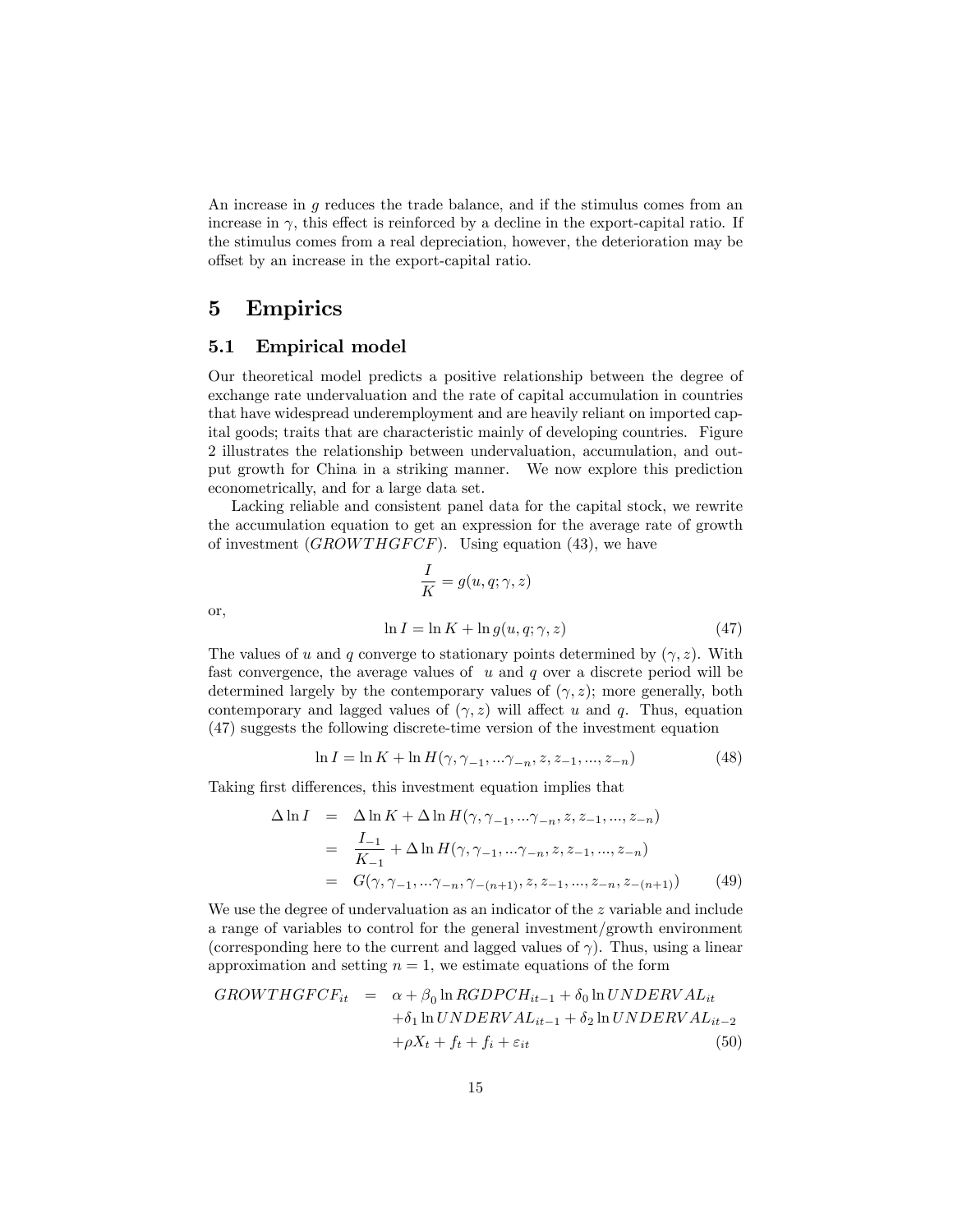We follow the three-step methodology pursued by Rodrik (2008) to obtain an index of real exchange rate undervaluation, i.e., UNDERV AL (see Appendix C for more details). The dependent variable is the average annual rate of investment growth,  $RGDPCH_{it-1}$  captures the convergence term,  $f_t$  time specific effects,  $f_i$  country specific effects,  $\varepsilon_{it}$  is the error term, and X is a vector of standard control variables, which includes government consumption, the inflation rate, gross domestic savings,  $14$  degree of openness, human capital (years of education), terms of trade, foreign debt, real exchange rate volatility, and an index of rule of law. Table 1 lists the variable definitions and data sources.

The long-run effect of a persistent increase in undervaluation (the sum of the  $\delta$ -coefficients) is expected to be positive, but the existence of lags implies that the individual  $\delta$ -coefficients cannot be signed unambiguously by the model.<sup>15</sup>

#### 5.2 Econometric estimates

We conducted a series of panel data regressions for a data set of a maximum of 153 countries and up to nine 5-year time periods spanning  $1960-2004$ .<sup>16</sup> The average annual rate of investment growth  $(GROWTHGFCF)$  is calculated from the gross fixed capital formation (GFCF) series obtained from the World Bank's World Development Indicators. Ideally, one would want to include lags of the

<sup>15</sup> The first-order approximation of (53) at a stationary point  $(\gamma^*, \underline{z}^*, \dot{\gamma}^*, \dot{\underline{z}}^*) = (\gamma^*, \underline{z}^*, 0, 0)$ can be written

$$
\Delta \ln I = \alpha + \sum_{i=0}^{n} H_{\gamma_{-i}}(\underline{\gamma}^*, \underline{z}^*)\gamma_{-(i+1)} + \sum_{i=0}^{n} H_{z_i}(\underline{\gamma}^*, \underline{z}^*)z_{-(i+1)} \n+ \sum_{i=0}^{n} \frac{H_{\gamma_{-i}}}{H}(\gamma_{-i} - \gamma_{-(i+1)}) + \sum_{i=0}^{n} \frac{H_{z_{-i}}}{H}(z_{-i} - z_{-(i+1)} \n= \alpha + \frac{H_{\gamma}}{H}\gamma + \frac{H_{z}}{H}z + \sum_{i=0}^{n-1} \left(H_{\gamma_{-(i+1)}} + \frac{H_{\gamma_{-(i+1)}} - H_{\gamma_{-i}}}{H}\right)\gamma_{-(i+1)} \n+ \sum_{i=0}^{n-1} \left(H_{z_{-(i+1)}} + \frac{H_{z_{-(i+1)}} - H_{z_{-i}}}{H}\right)z_{-(i+1)} + \left(H_{\gamma_{-n}} - \frac{H_{\gamma_{-n}}}{H}\right)\gamma_{-(n+1)} \n+ \left(H_{z_{-n}} - \frac{H_{z_{-n}}}{H}\right)z_{-(n+1)}
$$

With 5-year periods, each estimated coefficient may be a weighted average of some of the coefficients in the above equation and cannot be unambiguously signed. The long-run effect of a persistent change in undervaluation, however, is given by  $\sum H_{z-i} > 0$ .

 $16$  We exclude from the sample extreme values of the undervaluation index from the sample  $(-1.5 > \ln UNDERVAL > 1.5)$ . This involves excluding a maximum of 15 data points.

 $14$  Since both our model and casual empiricism suggest that the saving rate is affected by the real exchange rate,  $UNDERVAL$  and the saving rate  $(GDSGDP)$  are likely to be highly collinear. To correct for multicollinearity, we estimated the effect of undevaluation on the saving rate  $(GDSGDP = \alpha + \beta \ln UNDERVAL_{it} + f_t + f_i + \varepsilon_{it}$  and then used the residuals of this regression as a control variable. With this methodology the coefficient on  $ln UNDERVAL$ captures its direct effect on the dependent variable  $(GROW TH)$  and its indirect effect through the saving rate. The coefficient on the residuals captures the effect of the saving rate on the dependent variable, net of the effect of  $ln UNDERVAL$ .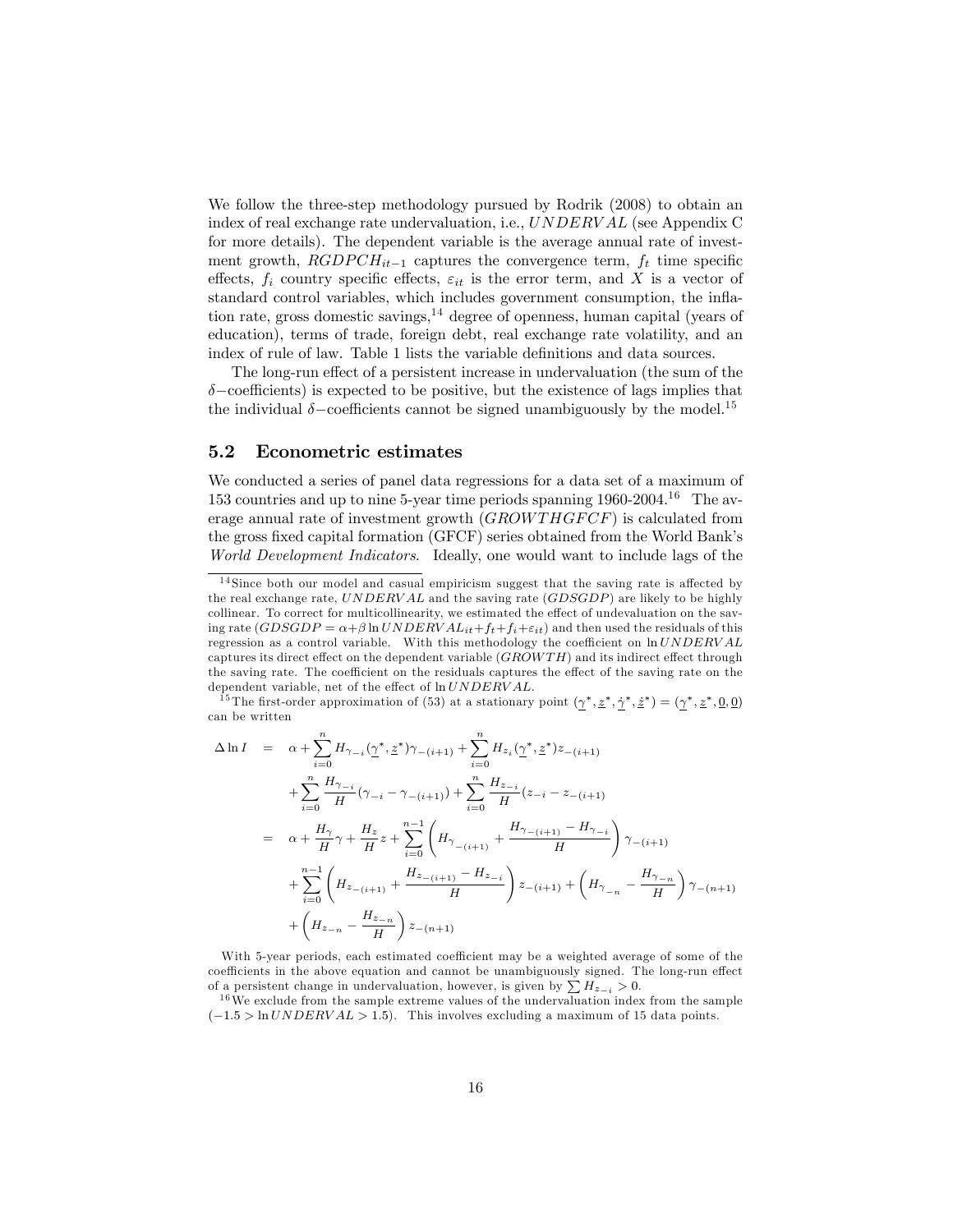controls. Since many of the controls are only available for shorter periods, however, there would be a high cost in terms of degrees of freedom.

Table 2 reports results from the estimation of equation (50) for the whole sample with different combinations of control variables. The table reports the individual estimates of coefficients on  $\ln UNDERVAL{o}$  and also its long-run effect, along with the associated Wald statistic for the test of joint significance  $\sum_{i=0}^{2} \hat{\delta}_i = 0$ . In columns 1 to 5, the coefficient on ln UNDERV AL<sub>t-1</sub> is significant at 1% and stable in the range 0.042-0.051. This would suggest that some time is needed for a competitive currency to stimulate investment decisions. The current effect of  $\ln UNDERVAL$  is slightly negative (between -0.002 and -0.017) and insignificant, whereas the twice lagged coefficient is negative, varies between  $-0.015$  and  $-0.027$  and is significant at either 5% or 10%, except for the baseline equation where it is not significant. When we consider the overall long-run effect of undervaluation on investment growth, we observe that it tends to be small and statistically insignificant, except for the baseline equation in which it is moderately large  $(0.023)$  and the Wald test indicates significance at 10%. In the regressions that include the terms of trade and the rule of law index (columns 6 and 7, respectively)  $\ln UNDERVAL$  and its lags are not significant either individually or jointly. Column 8 reports the regression in which  $\ln UNDERVAL$  interacts with the level of GDP per capita. The negative sign on the interaction term indicates that as income per capita increases the effect of  $\ln UNDERVAL$  decreases. According to the estimated coefficients, the long-run effect of undervaluation becomes nil at a level of GDP per capita around \$8,800. Thus, the positive effect of undervaluation on investment growth appears to operate particularly for developing countries.<sup>17</sup>

In order to investigate differences among countries at different levels of income, we first used a relatively standard classification in defining developed countries as a group of 23 countries typically considered industrialized.<sup>18</sup> We refer to this as "Classification I." One potential objection to this classification is its static nature: countries are classified as either developed or developing based on their current status. In our sample period that covers 45 years, it is not evident that a country that is now seen as developed would have been considered the same at the beginning of the sample. Some European countries in the immediate post-war period come to mind in this regard. Similarly, there might be developing countries today which could have been considered developed at the beginning of the sample. An example is Argentina. In order to provide a more dynamic classification of countries, our second classification, termed "Classification II," defines developed countries as those which in a given 5-year period were at a per capita GDP level at least half that of the US, excluding those that had a population of less than a million in 2004. Under this classification, some

 $17$ We also tried non-linear specifications but found the quadratic interaction term to be insignificant.

<sup>&</sup>lt;sup>18</sup> The countries are Australia, Austria, Belgium, Canada, Denmark, Finland, France, Germany, Greece, Iceland, Ireland, Italy, Japan, Luxemburg, Netherlands, New Zeland, Norway, Portugal, Spain, Sweden, Switerland, United Kindom and United States. Other studies have followed a similar classification. See, for example, Prasad et al. (2007).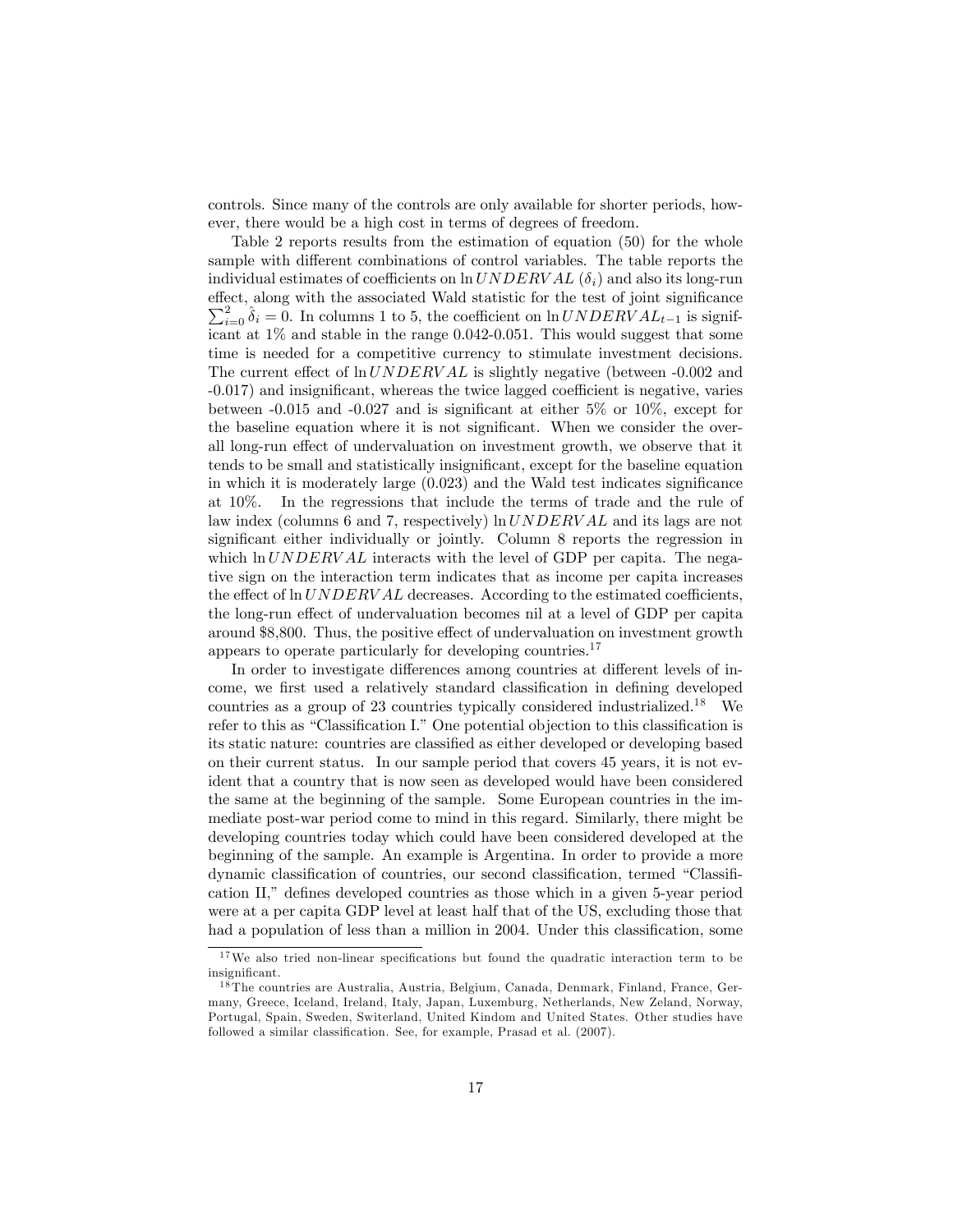countries are deÖned as developed (developing) at the beginning but not at the end of the sample. As a further robustness test, we follow Rodrik (2008) and others by classifying countries based on their per capita income; under ClassiÖcation III, countries with a per capital real GDP below \$6,000 (in constant 2000 dollars) are classified as developing and the rest as developed. In the remainder of this section, we focus on the results from Classification I, only briefly reporting results for the other classifications for comparison. The detailed results for Classifications II and III, which are largely similar, are reported in a separate available-on-request appendix.

Tables 3 and 4 provide further evidence that the effect of undervaluation on investment growth is particularly important for developing countries (as defined under Classification I). Table 3 reports the fixed effect regressions for developing countries. The long-run effect of undervaluation is large, significant and robust to various controls. In columns  $1$  to  $6$ , the estimated long-run coefficient is in the range of  $0.056$ -0.066. The only case where the coefficient is smaller and not significant is the regression that includes the rule of law index (column  $7$ ). Note, however, that undervaluation is not the only variable that loses explanatory power. Most of the control variables that in the previous specifications are highly significant turn insignificant here. This result is likely attributable to the small number of observations available for the rule of law index.<sup>19</sup>

Again, the positive effect of undervaluation on investment growth appears to operate mainly through the first lag. The estimated coefficient for  $\delta_1$  is always large and significant (except for that in column 7). On the other hand, the current effect of  $\ln UNDERVAL$  is negative and almost always insignificant. Finally, the positive long-run effect of currency undervaluation on investment growth for developing countries is robust to changes in the sample period (columns 8 and 9). When we split the sample into two sub-periods (1960-1984 and 1985-2004), the long-run coefficient of  $\ln UNDERVAL$  is significant at 5% in both periods.

Table 4 shows the results for developed countries. Because of the small number of observations, we introduce control variables individually. The long-run effect of undervaluation is statistically indistinguishable from zero in all the regressions. The estimated coefficient on  $\ln UNDERVAL_{t-1}$  is large and positive (although not very significant) but is "neutralized" by the negative effects of the current level and second lag. The results using the other classifications, reported in the available-on-request appendix, are qualitatively similar to those in Tables 3 and 4, except for that, with Classification III, the effect of undervaluation on investment growth turns negative for developed countries.

Tables 5-7 report robustness checks of the positive relationship between currency undervaluation and investment growth found for developing countries. Since the real exchange rate is arguably determined jointly with other variables, a potential concern is that the results provided in Table 3 are contaminated by endogeneity/simultaneity problems. To address this issue, we carry out dy-

 $19$  This conclusion receives strong support from our finding that all the insignificant control variables continue to be insignificant if we run the regression with the sample of countries that report data for the rule of law index, but exclude the index itself as a control variable.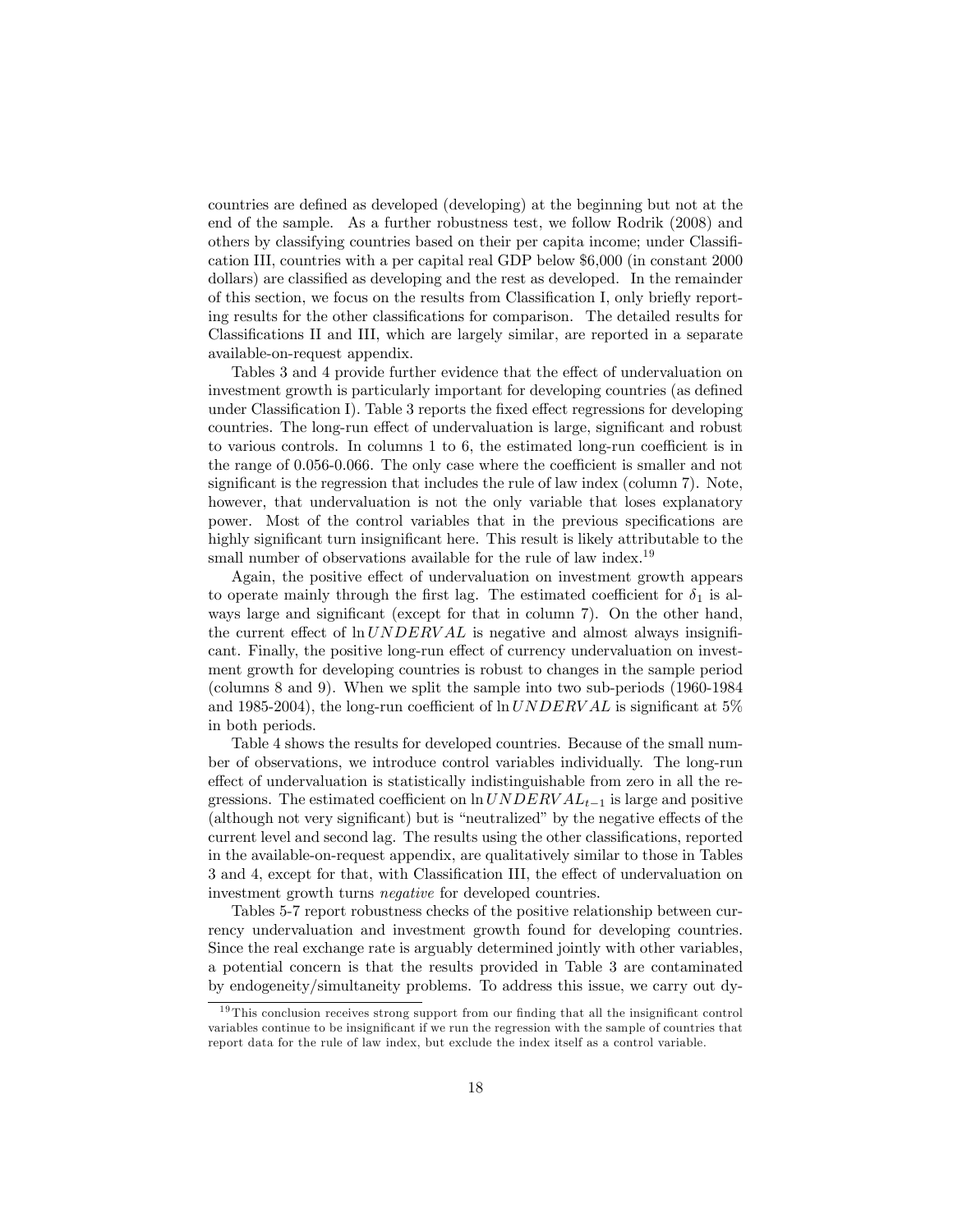namic panel estimations using the Arellano-Bond two-step General Method of Moments (GMM) method. We treat  $ln UNDERVAL$  as endogenous and use its lagged values as instruments.<sup>20</sup> Table 5 reports the main results. The longrun coefficient on ln  $UNDERVAL$  (row (e)) is significant at 1% for developing countries regardless of classifications type. It is reassuring to see that the values of the estimates with GMM are relatively similar to those of the baseline fixed effects OLS estimation.<sup>21</sup> As in the OLS estimations, the individual coefficient on the first lag is large and significant, and the coefficient on the current value is positive but generally insignificant. The estimated values for the individual coefficients are also similar.<sup>22</sup> For developed countries, the long-run coefficient is not significant under either classification I or II. For the whole sample, the estimated long-run coefficient on  $\ln UNDERVAL$  is significant at 1%, but lower than that for developing countries. Overall, the results of the GMM estimations support the earlier findings.

It is possible that our results are dominated by the effects of extreme real exchange rate misalignments. Table 6, therefore, reports robustness checks for sensitivity to the magnitude of misalignment. Columns 1-3 present the results of the baseline regression applied to successively narrower ranges of  $ln UNDERVAL$  for developing countries. The long-run coefficient is always positive and significant. The estimated effect ranges from  $0.046$  to  $0.063$ . As in the previous analyses, the effect of undervaluation on investment growth operates mainly through the first lag. Columns 4-6 introduce the controls previously used in column 4 of Table 3. Adding controls makes little difference to the magnitude or significance of results. The effect of misalignment on investment growth is significant regardless of its size.

The relevant literature has, until recently, mostly focused on the negative impact of *overvaluations* on growth. This suggests another possibility; namely that our results are mainly picking up the negative impact of *overvaluations* on accumulation, rather than a positive effect of undervaluation. Table 7 explores asymmetries in the relationship between the undervaluation index and capital accumulation. Columns  $(1)$  and  $(4)$  report the estimated coefficients for the baseline equation applied separately to developing countries with undervalued  $(\text{lnUNDERVAL} > 0)$  and overvalued  $(\text{lnUNDERVAL} < 0)$  exchange rates, respectively. The long-run effect of undervaluation is marginally insignificant for countries with undervalued exchange rates and only significant at  $10\%$  for countries with overvalued exchange rates. A problem with these point criteria (i.e.,  $\leqslant$  0) is that we do not exploit the variability produced by countries that move from one state to another (e.g. from being undervalued to being overvalued).

<sup>&</sup>lt;sup>20</sup>Given that in the regressions reported in Table 3, the second lag of  $ln UNDERVAL$  was systematically insignificant and very close to zero, we omit it from the GMM analysis. Also, since from a general equilibrium perspective ln  $RGDPCH_{t-1}$  and ln  $UNDERVAL_{t-1}$  are endogenous variables, we treated both as endogenous regressors in the GMM regressions.

<sup>&</sup>lt;sup>21</sup> The GMM and OLS estimates (Table 3) for the baseline specification are  $\hat{\delta}_0 + \hat{\delta}_1 = 0.079$ and 0:066;respectively.

<sup>&</sup>lt;sup>22</sup>We get  $\hat{\delta}_0 = 0.012$  and  $\hat{\delta}_1 = 0.048$  in the OLS estimation, and  $\hat{\delta}_0 = 0.021$  and  $\hat{\delta}_1 = 0.042$ in the GMM estimation.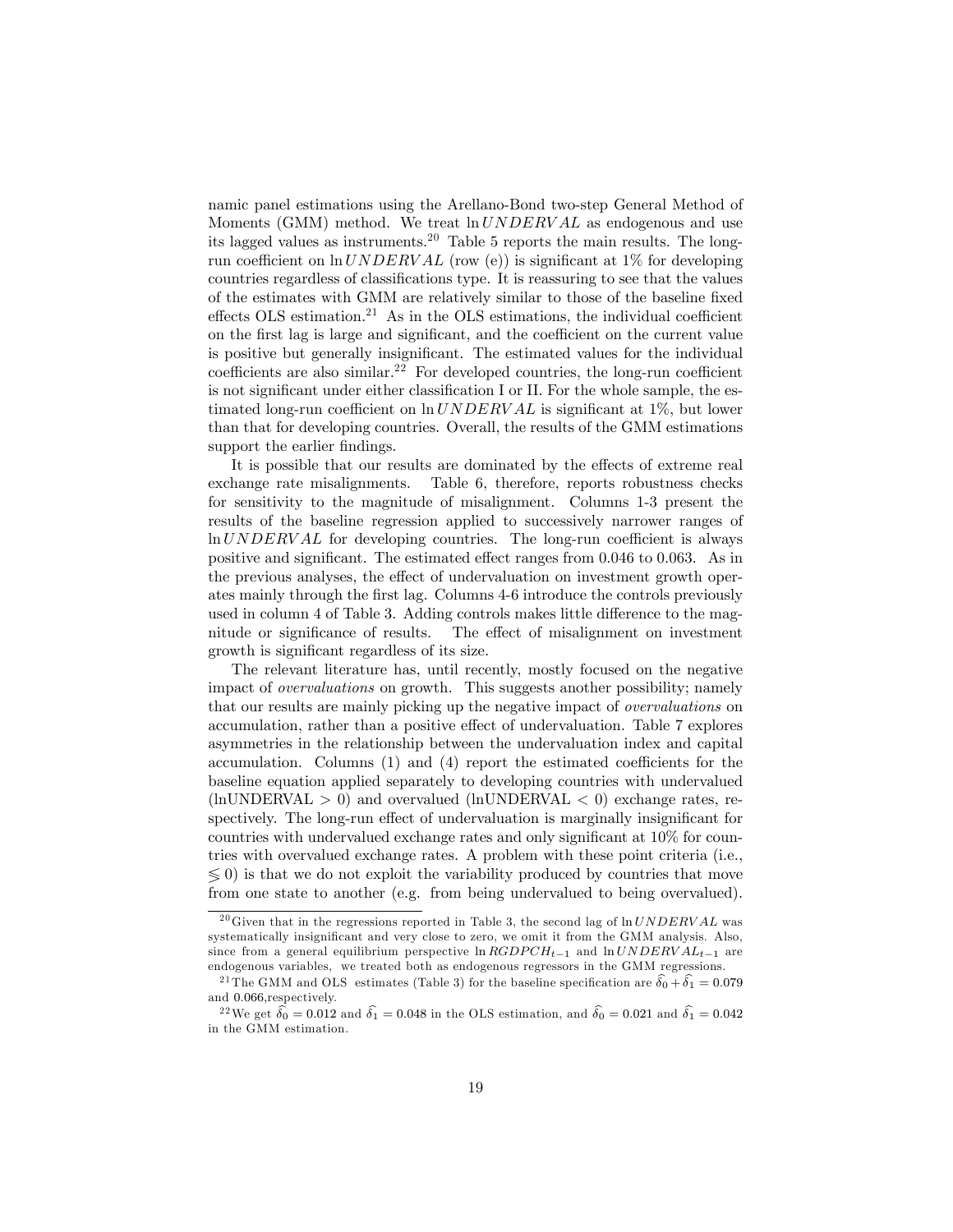Another limitation arises from the fact that it is impossible to have an accurate point estimate of the equilibrium real exchange rate. One way to ameliorate these limitations is by defining the equilibrium rate as a narrow band rather than a point. Columns  $(2)$  and  $(5)$  analyze the cases where equilibrium is defined as  $-0.05\leq\ln UNDERVALleq 0.05$ . Columns (3) and (6) replicate the analysis using a  $\mp$ 0.1 as the limits. The long-run coefficient is significant for both overvaluation and undervaluation, indicating that while the former promotes investment growth in developing countries, the latter undermines it. <sup>23</sup>

The evidence reported in this section suggests that real undervaluations have a positive effect on investment growth mainly for developing countries. This conclusion results from two sources. First, we found that  $\ln UNDERVAL$  interacts negatively with the level of real GDP per capita, indicating that its effect on investment growth decreases with countries' income level. Second, using our various classifications of developed and developing countries, we found that the effect of undervaluation on investment growth is large and significant only for developing countries. The small sample size for developed countries somewhat limits the confidence with which we can assess the results, but additional support comes from the coefficient on the interaction term in Table 2, and from fact that the long-run effect of  $ln UNDERVAL$  is insignificant for the whole sample (Table 2), but significant for developing countries (Table 3). These findings are robust to econometric methodology and different degrees of exchange rate misalignment.

# 6 Conclusions

The theoretical part of this paper analyzed an economy with significant amounts of open and/or hidden unemployment. In this economy, non-tradable output and employment are demand-led, and an investment stimulus can affect both the level of output and the growth rate. But growth is not export-led in the sense of net exports acting as a necessary driver of demand. Instead, there is a close affinity with the argument presented by Rodrik (1997) who saw investment promotion rather than exports as key to growth in Taiwan and Korea. Investment promotion, however, has implications for the balance of payments and requires a suitable real exchange rate policy in order to be sustainable. Thus, the real exchange rate becomes a critical element of successful development.

The model highlights the mobilization of underemployed resources as a source of economic growth, and to simplify the analysis we deliberately left out other potential explanations of the link between exchange rates and economic performance. An alternative approach focuses on dynamic effects associated with learning by doing or other growth enhancing externalities in the tradable sector. Rodrik (2008) gives a full-employment version of this argument. Pro-

<sup>&</sup>lt;sup>23</sup> Tightening the band to  $\mp 0.01$  yields similarly significant results. Also, we conducted the same analysis using the period t-1 to determine whether the exchange was undervalued or overvalued and obtained qualitatively similar results. These are reported in the available-onrequest appendix.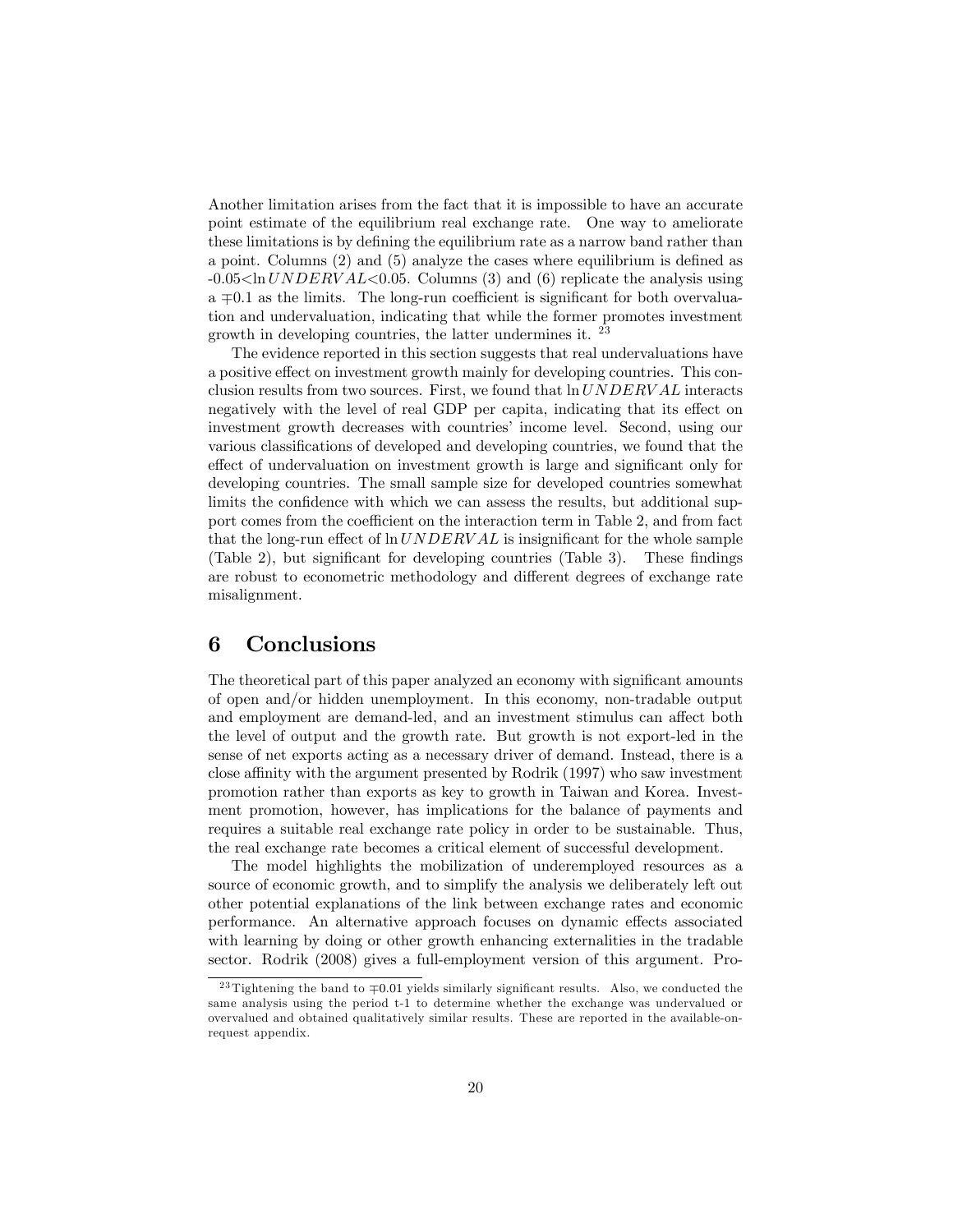duction in the tradable sector, he suggests, is strongly afflicted by institutional weaknesses and market failures, and these problems lead to a bias against this sector in the allocation of resources. Exchange rate undervaluation boosts profits in the tradable sector and the resulting sectoral reallocation raises the growth rate in an AK-type model of endogenous growth.<sup>24</sup> Rodrik's full employment assumption is questionable, but unemployment and scale economies clearly are not mutually exclusive. Kaldor (1966) built the theoretical argument for his ëgrowth lawsí around a combination of dynamic increasing returns to scale in industry and the existence of hidden unemployment, and a large literature has developed and extended his analysis. The real exchange rate, however, has played a limited role in this literature, and an examination of the interaction between the mobilization and scale effects of the real exchange rate is left for future research.

The empirical part explores the main implication of our model: the existence of a positive relationship between real exchange rate undervaluation and investment growth. If, as suggested by the model, the presence of under-employment and reliance on imported capital goods constitute important channels through which the real exchange rate affects the economy, targeting the latter may be more effective in promoting accumulation and employment in low income developing countries compared to developed countries. Our econometric results, which are robust to a variety of classifications, controls, sample periods, and estimation techniques provide support to this prediction.

# A Extension: respecifying workers' consumption

As a more general specification, one could allow for saving out of wage income, with saving propensities that depend on both sector and income category, and let the composition of consumption depend on the source of income. Thus, let  $s_w$  and  $s_r$  represent the saving rates out of wages and rents in the non-tradable sector and  $\sigma_w$  and  $\sigma_p$  the corresponding rates for the tradable sector, and let  $\alpha_p$ and  $\alpha_w$  be the shares of non-tradables in the consumption out of profits/rents and wages. The equilibrium condition for the non-tradable can now be written

$$
Y_N = \alpha_w (1 - s_w) \nu \beta Y_N + \alpha_w (1 - \sigma_w) W_T + \alpha_p (1 - s_r) (1 - \nu \beta) Y_N + \alpha_p (1 - \sigma_p) (q Y_T - W_T)
$$

where  $W_T = \phi(\frac{bK}{a}, q, s_w, s_r, \sigma_w, \sigma_p) \frac{bK}{a}$  is the wage bill in the tradable sector. Solving for  $Y_N$  and substituting into the expression for  $E_T$ , we get

$$
E_T = AY_T + \frac{B}{q}W_T
$$

 $24$ It should be noted that even if the magnitude of the externalities is insufficient to allow for permanent endogenous growth in a closed economy, they may generate multiple equilibria in an open economy, and a temporary exchange rate shock can send the economy to a new long run equilibrium (Krugman, 1987; Ros and Skott, 1998).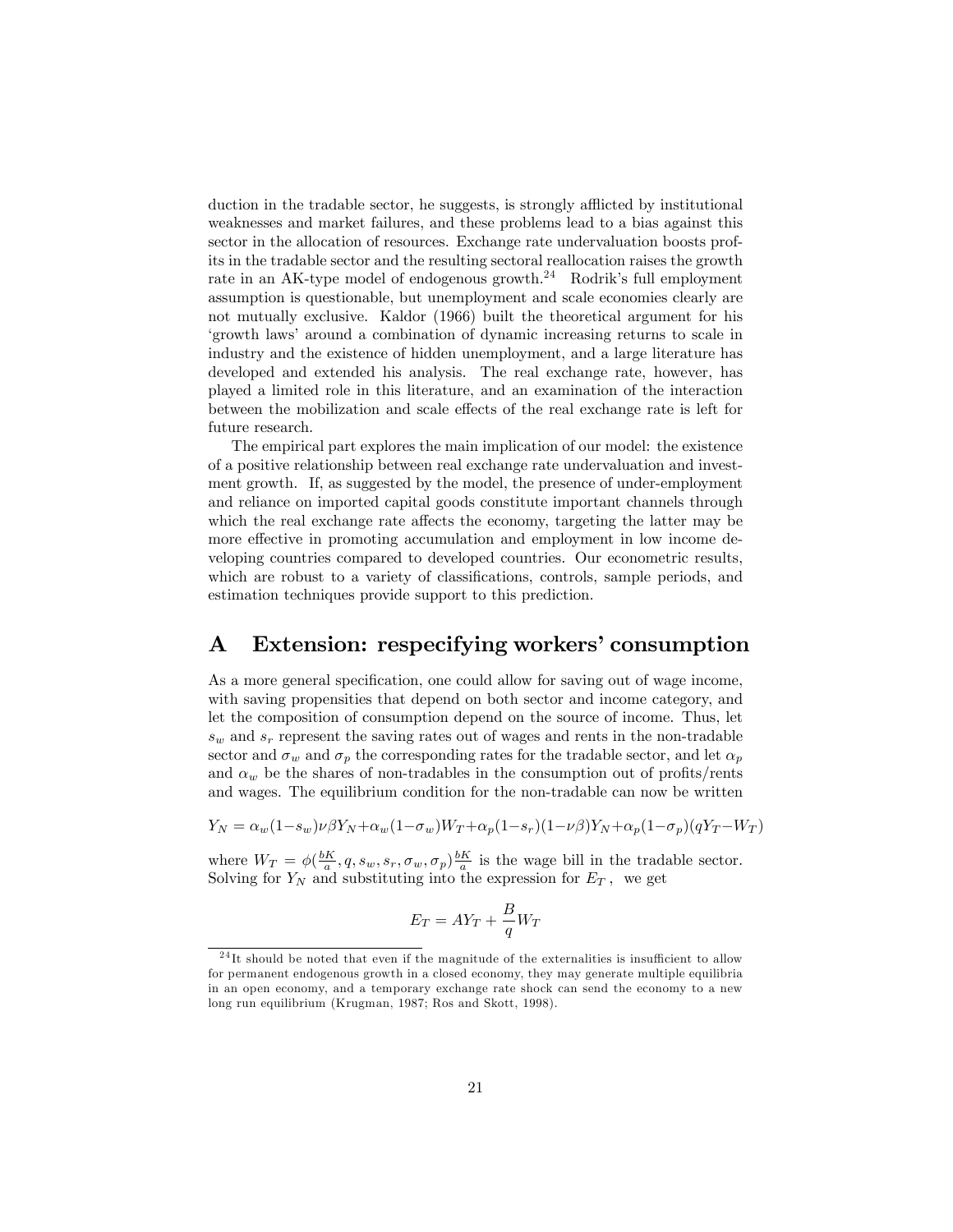where

$$
A = (1 - \sigma_p) - \alpha_p (1 - \sigma_p) \frac{s_w \nu \beta + s_r (1 - \nu \beta)}{1 - \alpha_w (1 - s_w) \nu \beta - \alpha_p (1 - s_r) (1 - \nu \beta)}
$$
  
\n
$$
B = (\sigma_p - \sigma_w) - [(1 - \sigma_w) \alpha_w - (1 - \sigma_p) \alpha_p] \frac{s_w \nu \beta + s_r (1 - \nu \beta)}{1 - \alpha_w (1 - s_w) \nu \beta - \alpha_p (1 - s_r) (1 - \nu \beta)}
$$

The value of  $A$  is decreasing in  $q$  as long as the substitutability condition is satisfied for both  $\alpha_p$  and  $\alpha_w$  ( $\alpha_p'(q) > 0, \alpha_w(q) > 0$ ). Hence, the condition  $\partial \left(\frac{B}{q}W_T\right)/\partial q \leq 0$  is sufficient to ensure that the domestic demand for tradables will be inversely related to the real exchange rate. Our specification in section 2 emerges as a special case with  $\alpha_w = 1, s_w = \sigma_w = 0, s_r = \sigma_p = s > 0$ . Another simple case arises with uniform saving rates and consumption compositions  $(\alpha_w = \alpha_p \text{ and } s_w = \sigma_w = s_r = \sigma_p = s > 0)$ . Both of these cases satisfy the above stated condition since, in both cases,  $B \equiv 0$ .

# B Distributional effects

Changes in real exchange rates influence income distribution. The wage share of total output can be written

$$
\frac{\omega_N L_N + \omega_T L_T}{Y_N + qY_T} = \frac{\omega_N L_N}{Y_N} \frac{Y_N}{Y_N + qY_T} + \frac{\omega_T L_T}{qY_T} \left(1 - \frac{Y_N}{Y_N + qY_T}\right) \tag{51}
$$

Hence, the change in the wage share becomes

$$
d\left(\frac{\omega_{N}L_{N} + \omega_{T}L_{T}}{Y_{N} + qY_{T}}\right) = \frac{Y_{N}}{Y_{N} + qY_{T}}d\left(\frac{\omega_{N}L_{N}}{Y_{N}}\right) + \left(1 - \frac{Y_{N}}{Y_{N} + qY_{T}}\right)d\left(\frac{\omega_{T}L_{T}}{qY_{T}}\right) + \left(\frac{\omega_{N}L_{N}}{Y_{N}} - \frac{\omega_{T}L_{T}}{qY_{T}}\right)d\left(\frac{Y_{N}}{Y_{N} + qY_{T}}\right)
$$
(52)

By assumption the wage share in the non-tradable sector is constant  $(\omega_N L_N / Y_N =$  $\nu\beta$ ) so the first term on the right hand side is zero. The signs of the second and third terms, however, are both ambiguous.

Turning to the wage rate, our (strong) assumption about the composition of workers' consumption implies that a growth policy and the associated real depreciation raise the consumption real wage in the formal sector as well as the effective employment and the average remuneration in the traditional sector. These results, which hold for a given capital stock, are reinforced by the positive effects of higher accumulation on wages and employment in both sectors. Fast growth, by construction, is generated by raising the rate of return relative to the cost of finance in the tradable sector, and it follows that workers and tradable-sector capitalists have a shared interest in growth. Distributional conflicts between workers and capitalists may emerge if workers consume tradables and the wage function  $\phi$  is insensitive to changes in q, but as long as the share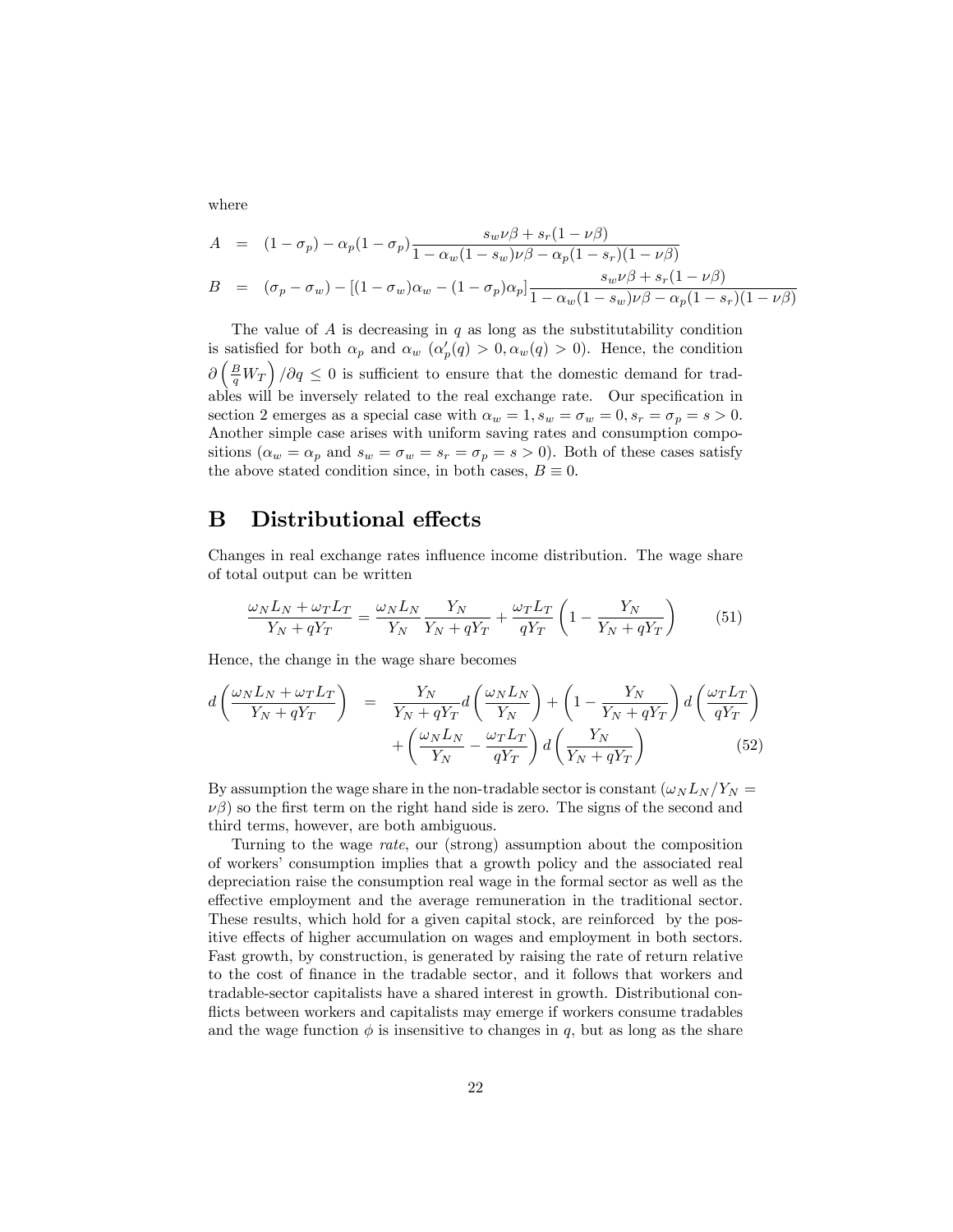of tradables in workers' consumption remains small, the consumption real wage would decline much less, proportionately, than the product real wage.

Opposition to a growth policy that involves a real depreciation could come from landlords. By lowering the real wage in the traditional sector, a depreciation increases rents, but the change in the relative price may reduce the real value of rents. Depending on the composition of landlord consumption (and thus the relevant price index), the net effect could go either way.

# C Deriving the index of real exchange rate misalignment

We follow the three-step methodology pursued by Rodrik (2008) to obtain an index of real exchange rate undervaluation. Using data from Penn World Tables 6.2 (Heston, Summers, and Aten, 2006), we first calculate the real exchange rate  $(RER)$  as the ratio between the nominal exchange rate  $(XRAT)$  and the purchasing power parity conversion factor  $(PPP)$ . We use a 5-year frequency, in which each observation corresponds to the period average. Both variables are expressed as national currency units per U.S. dollar. However, since  $PPP$  is calculated over the entire GDP, the basket includes non-tradables for which we do not expect the law of one price to hold. Thus, in order to calculate equilibrium real exchange rates, in a second step we adjust for the Balassa-Samuelson (BS) effect, regressing  $RER$  on real GDP per capita  $(RGDPCH)$ :

$$
\ln RER_{it} = \alpha + \beta \ln RGDPCH_{it} + f_t + \varepsilon_{it} \tag{53}
$$

where  $i$  and  $t$  are country and time indexes, respectively,  $f_t$  accounts for time fixed effects, and  $\varepsilon_{it}$  is the error term. We obtain an estimate of  $\beta = -0.24$ , with a t-statistic of  $21.29$ . The sign of the coefficient is in line with the Balassa-Samuelson prediction; in this case, a  $10\%$  increase in  $RGDPCH$  is associated with a  $2.4\%$  real appreciation. Finally, we define the undervaluation index (UNDERV AL) as the ratio of actual to BS-adjusted real exchange rates:  $UNDERVAL_{it} = RER_{it}/\widehat{RER_{it}}$ . Defined in index form,  $UNDERVAL$  is comparable across countries and over time; when it exceeds unity, the domestic currency is undervalued in real terms (i.e., domestic goods are cheap in international dollar terms). We use  $\ln UNDERVAL$  as the main variable of interest; it has a zero mean and a standard deviation of 0.47.

### References

- Bahmani-Oskoee, M. and F. Niroomand (1998). Long-run price elasticities and the Marshall-Lerner condition revisited. Economics Letters  $61$ ,  $101-9$ .
- Barro, R. J. and J.-W. Lee (2000, April). International data on educational attainment: Updates and implications. Working Paper 42, Center for International Development, Harvard University, Harvard.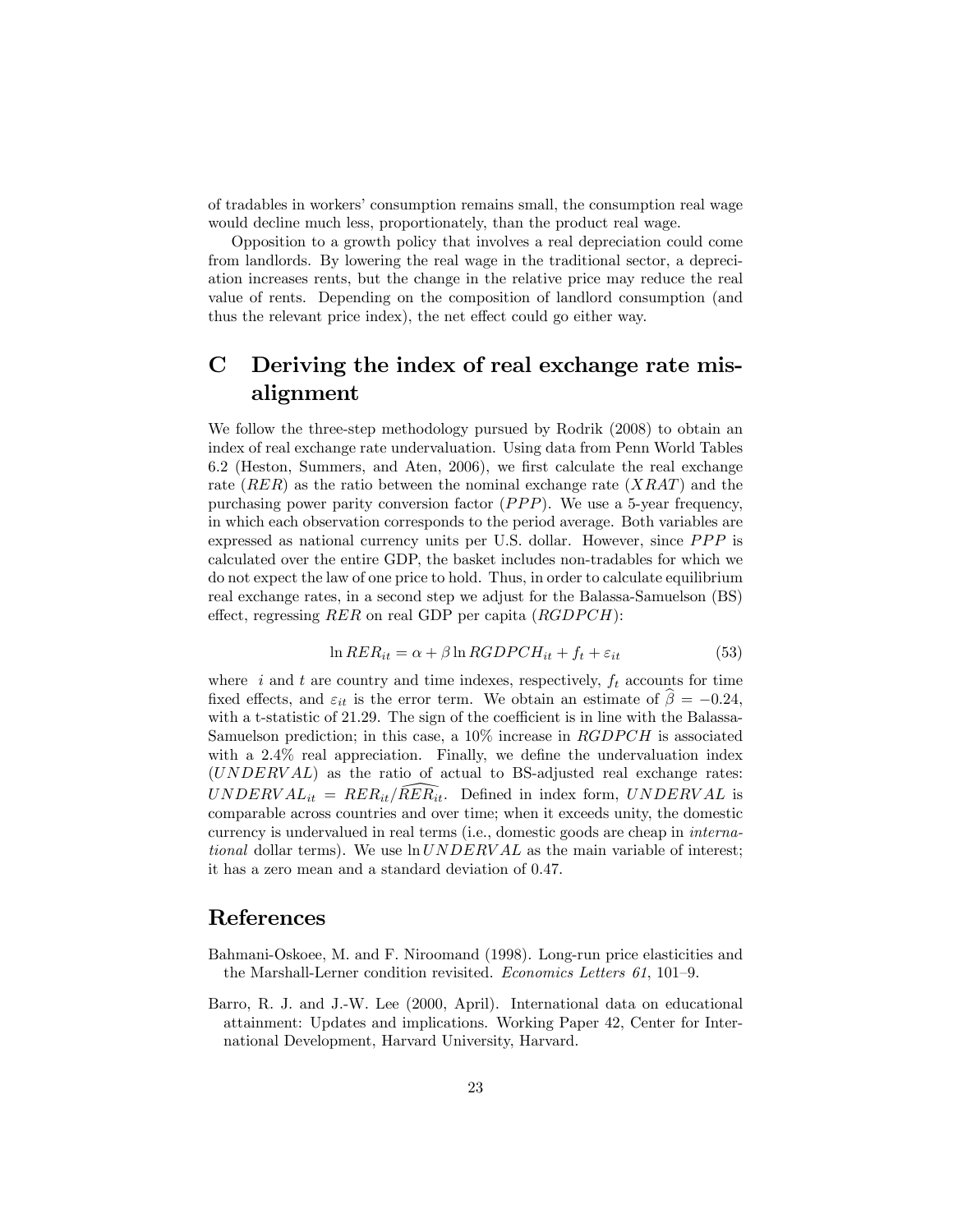- Berg, A., J. D. Ostry, and J. Zettelmeyer (2008, March). What makes growth sustained? Working Paper 08/59, International Monetary Fund, Washington, DC.
- Blecker, R. and A. Razmi (2008, January). The contractionary short-run effects of nominal devaluation in developing countries: Some neglected nuances. Cambridge Journal of Economics  $32(1)$ , 83-109.
- Blecker, R. A. (2002). Distribution, demand and growth in neo-Kaleckian macro models. In M. Setterfield (Ed.), The Economics of Demand-Led Growth: Challenging the Supply-Side Vision of the Long-Run. Edward Elgar.
- Calvo, G. and C. Reinhart (2002, May). The fear of floating. Quarterly Journal of Economics CXVII(2), 379-408.
- Chinn, M. and S.-J. Wei (2008). A faith-based initiative: Does a flexible exchange rate regime really facilitate current account adjustment? Technical Report 14420, National Bureau of Economic Research.
- Fisher, I. (1933). The debt-deflation theory of great depressions. *Economet*rica  $1(4)$ , 337–357.
- Flaschel, P. and P. Skott (2006). Steindlian models of growth and stagnation. *Metroeconomica* 57(3), 303-338.
- Gala, P. (2007). Real exchange rate levels and economic development: theoretical analysis and econometric evidence. Cambridge Journal of Economics.
- Hausmann, R., L. Pritchett, and D. Rodrik (2003). Economic development as self-discovery. Journal of Development Economics  $72(2)$ , 603–633.
- Heston, A., R. Summers, and B. Aten (2006, May). Penn World Table version 6.2. Technical report, Center for International Comparisons of Production, Income and Prices at the University of Pennsylvania.
- Kaldor, N. (1966). Causes of the Slow Rate of Economic Growth of the United Kingdom: An Inaugural Lecture. Cambridge: Cambridge University Press.
- Kaufmann, D., A. Kraay, , and M. Mastruzzi (2008). Governance matters vii: Aggregate and individual governance indicators, 1996-2007. Technical Report 4654, World Bank Policy Research Working Paper, Washington, DC.
- Keynes, J. M. (1936). The General Theory of Employment, Interest and Money. Cambridge: Macmillan Cambridge University Press.
- Krugman, P. (1987). The narrow moving band, the Dutch disease, and the competitive consequences of Mrs. Thatcher: Notes on trade in the presence of dynamic scale economies. Journal of Development Economics 27, 41-55.
- Kuijs, L. (2006, July). How will China's saving-investment balance evolve? Working Paper 3958, World Bank, Washington, DC.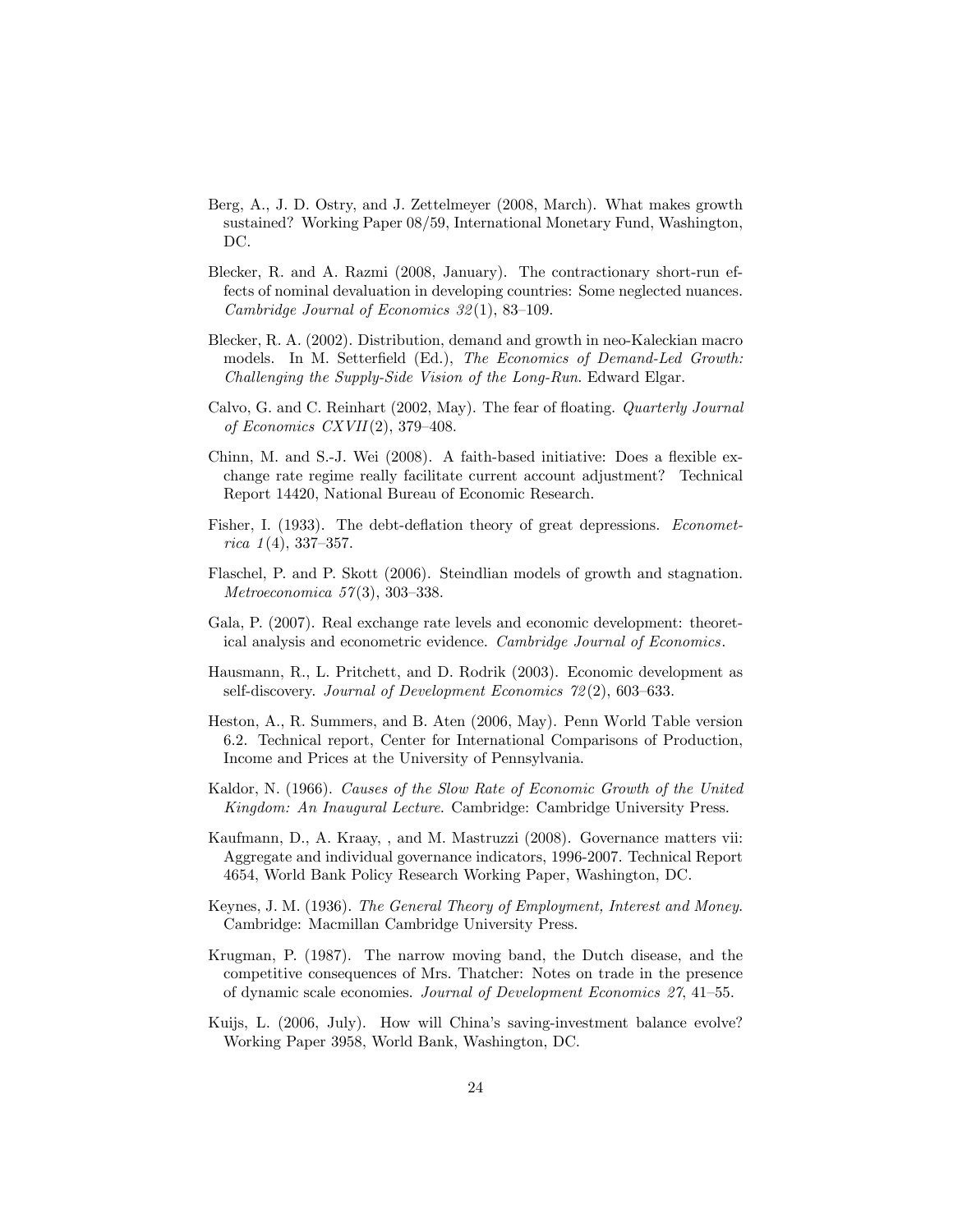- LABORSTA (2009). LABORSTA internet. On-line database, International Labour Organisation, Geneva.
- Levi-Yeyati, E. and F. Sturzenegger (2007, November). Fear of appreciation. Policy Research Working Paper 4387, The World Bank, Washington, DC.
- Meese, R. and R. Kenneth (1983). Empirical exchange rate models of the seventies. do they fit out of sample? Journal of International Economics  $1/4$ ,  $3 - 24.$
- Polterovich, V. and V. Popov (2002). Accumulation of foreign exchange reserves and long term growth. Technical report, New Economic School.
- Porcile, G. and T. Lima, Gilberto (2010, November). Real exchange rate and elasticity of labour supply in a balance-of-payments-constrained macrodynamics. Cambridge Journal of Economics  $34(6)$ , 1019–1039.
- Prasad, E., R. Rajan, and A. Subramanian (2007). Foreign capital and economic growth. Brookings Papers on Economic Activity  $1, 1-57$ .
- Rapetti, M., P. Skott, and A. Razmi (2011, May). The real exchange rate and economic growth: are developing countries different? Working Paper 2011-07, University of Massachusetts, Amherst, MA.
- Razin, O. and S. Collins (1997, September). Real exchange rate misalignments and growth. Working Paper 6174, National Bureau for Economic Research, Cambridge, Massachusetts.
- Rodrik, D. (1997, February). Trade strategy, investment and export: Another look at East Asia. *Pacific Economic Review 2(1)*, 1–24.
- Rodrik, D. (2008). The real exchange rate and economic growth. Brookings Papers on Economic Activity 2, 365–412.
- Rodrik, D. (2009). Growth after the crisis. Working Paper 65, Commission on Growth and Development, Washington, DC.
- Ros, J. and P. Skott (1998). Dynamic effects of trade liberalization and currency overvaluation under conditions of increasing returns. The Manchester School of Economic and Social Studies  $66(4)$ , 466–89.
- Thirlwall, A. P. (1979, March). The balance of payments constraint as an explanation of international growth rate differences. Banca Nazionale del Lavoro Quarterly Review XXXII(128), 45–53.
- Wang, L. and A. Szirmai (2008, April). Regional capital inputs in Chinese industry and manufacturing, 1978-2003. Research Memorandum GD-99, Groningen Growth and Development Centre, Groningen.
- World Bank (2007, February). China: Quarterly Update. Technical report, The World Bank, Washington, DC.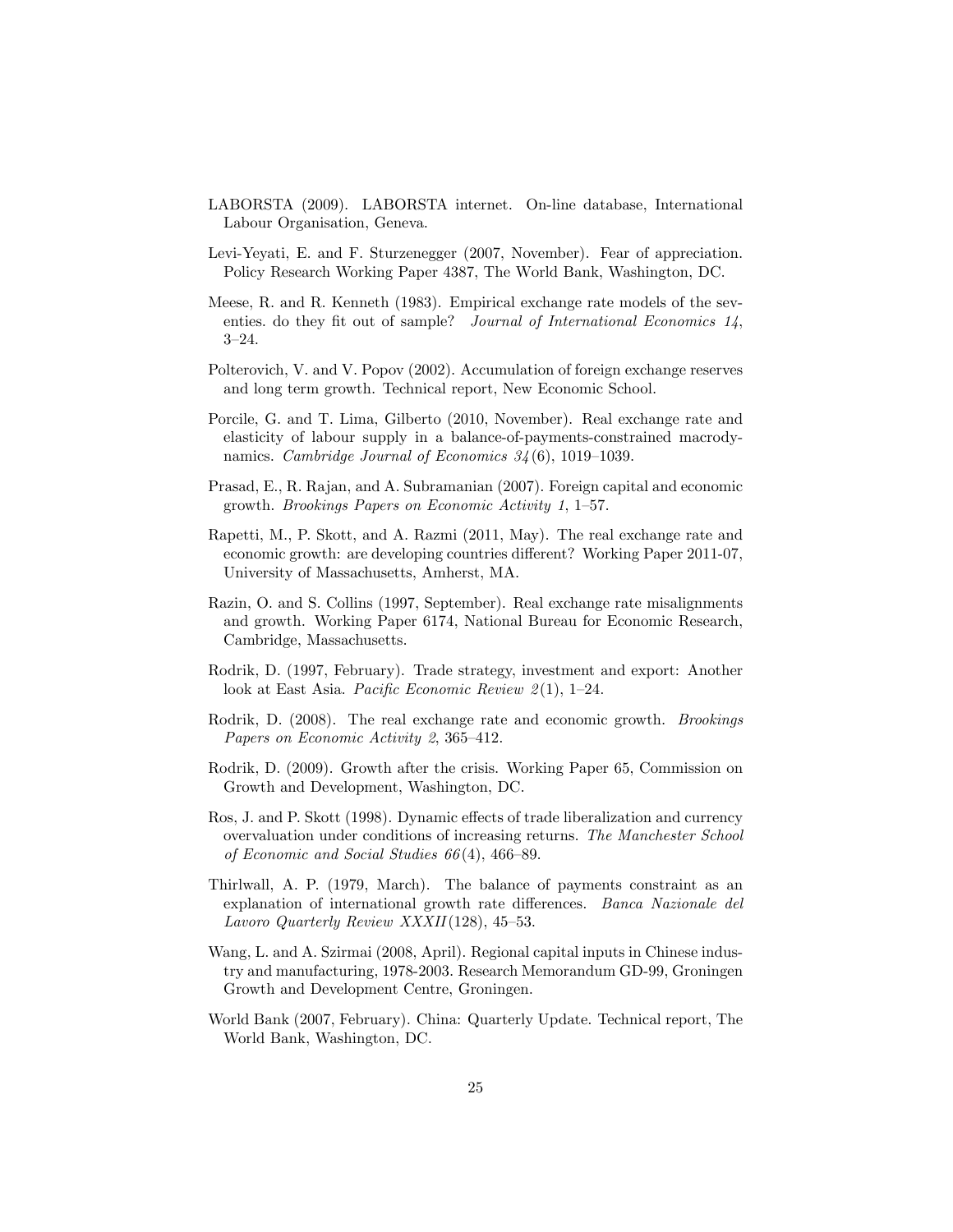

Figure 1: Phase diagram for the short-run set-up



Figure 2: Time plots of 5-year averaged undervaluation (right hand scale), output growth, and accumulation rate for China (1952-2004). Source: PWT 6.2, Wang and Szirmai (2008), and authors' calculations.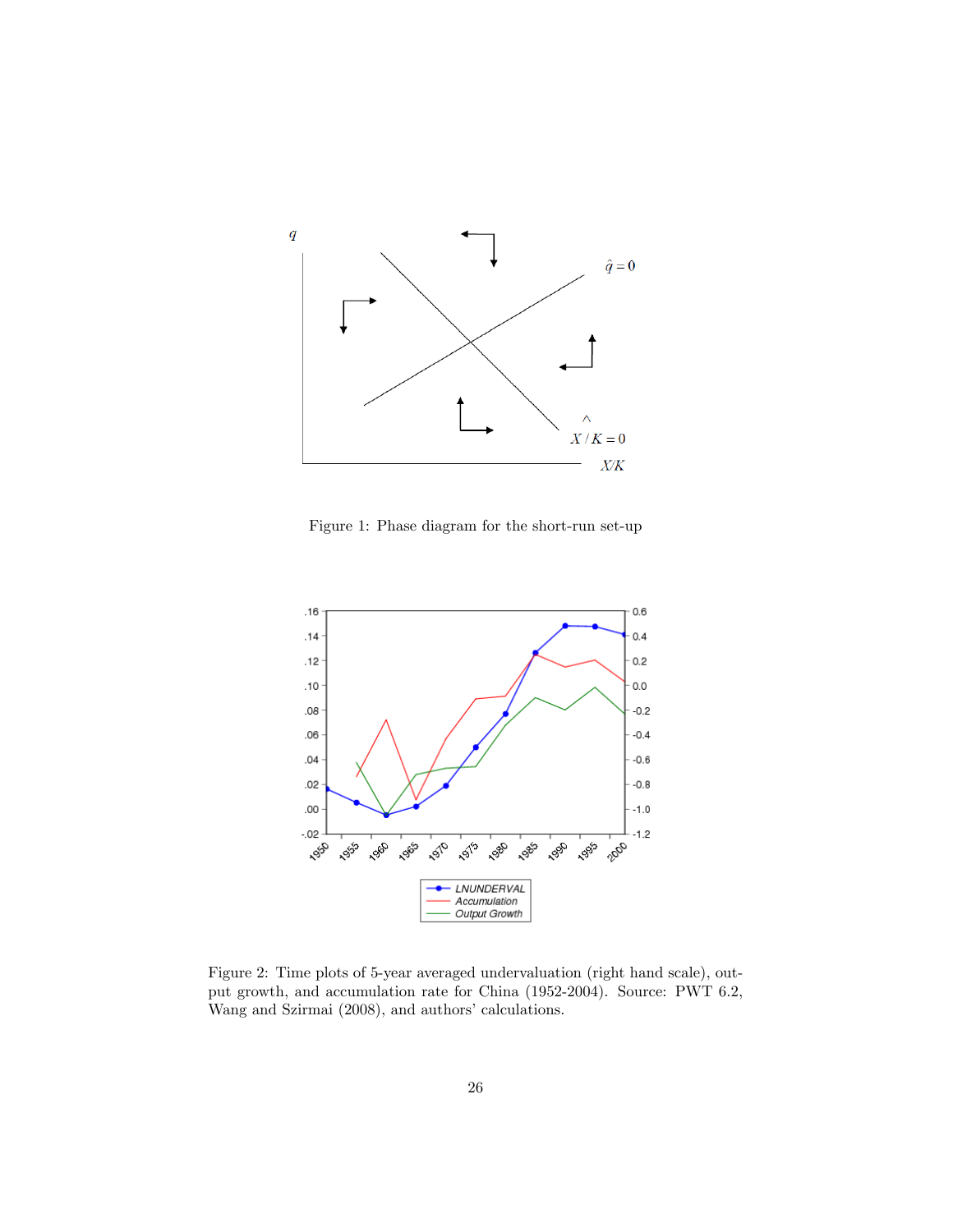|                                                 |                          | Table 1: Data definitions, sources, and coverage                                                                                                                                                                                        |                                                |                        |
|-------------------------------------------------|--------------------------|-----------------------------------------------------------------------------------------------------------------------------------------------------------------------------------------------------------------------------------------|------------------------------------------------|------------------------|
| Name                                            | Code                     | Definition                                                                                                                                                                                                                              | Source                                         | Coverage               |
| Investment growth                               | <b><i>GROWTHGFCF</i></b> | ${\cal G}ROMTHGFCF = [(GFCF_t/GFCF_{t-1})^{0.2}] - 1$                                                                                                                                                                                   | Authors' calculations                          | 1965-2004              |
| Real Exchange Rate                              | RER                      | $RER = XRAT/PPP$                                                                                                                                                                                                                        | Authors' calculations                          | 1950-2004              |
| Real Exchange Rate Volatility                   | TO<br>RERV               | Calculated as the coefficient of variation of $RER$ within each 5-year<br>period                                                                                                                                                        | Authors' calculations                          | 1960-2004              |
|                                                 |                          |                                                                                                                                                                                                                                         |                                                |                        |
| Average years of Education<br>Rule of Law Index | TYR<br>ROL               | Index elaborated based on responses on the quality of governance<br>Average years of education for the population aged 25 and over.                                                                                                     | Kaufmann et al. (2008)<br>Barro and Lee (2000) | 1960-1999<br>1996-2004 |
|                                                 |                          | It is measured in units ranging from about -2.5 to 2.5, with higher<br>given by a large number of enterprise, citizen and expert survey.                                                                                                |                                                |                        |
|                                                 |                          | values corresponding to better governance outcomes.                                                                                                                                                                                     |                                                |                        |
| Real GDP per capita                             | <b>RGDPCH</b>            | Real GDP per capita in constant U.S. dollars in 2000. It is obtained<br>using a chain index.                                                                                                                                            | PWT                                            | 1950-2004              |
| Nominal Exchange Rate                           | XRAT                     | National currency units per U.S. dollar.                                                                                                                                                                                                | PWT                                            | 1950-2004              |
| Degree of Openness                              | OPENC                    | Exports plus Imports divided by GDP. All variables are expressed<br>in current prices.                                                                                                                                                  | PWT                                            | 1960-2004              |
| Purchasing Power Parity                         | PPP                      | Number of national currency units required to buy goods equivalent<br>to what can be bought with one unit of U.S. It is calculated over<br>GDP                                                                                          | PWT                                            | 1950-2004              |
| Gross Domestic Savings                          | AC.<br><b>GDSG</b>       | Gross domestic savings is calculated as GDP less final consumption<br>expenditure (total consumption). Data are as share of GDP and<br>divided by 100.                                                                                  | IdM                                            | 1960-2004              |
| Government Consumption                          | <b>GOV GDP</b>           | It includes all government current expenditures for purchases of<br>goods and services. Data are as share of GDP and divided by 100.                                                                                                    | IIM                                            | 1960-2004              |
| Consumer Price Index                            | CPI                      | Consumer price index.                                                                                                                                                                                                                   | IdM                                            | 1960-2004              |
| Investment (Gross Fixed Capi-<br>tal Formation) | GFCF                     | It includes land improvements; plant, machinery, and equipment<br>purchases; and the construction (including schools, roads, railways,<br>offices, hospitals, private residential dwellings). Data are in con-<br>stant local currency. | ICM                                            | 1960-2004              |
| External debt                                   | <b>LND</b><br>DEBT       | Total external debt stocks to gross national income.                                                                                                                                                                                    | ICM                                            | 1960-2004              |
| Terms of Trade                                  | TT                       | The terms of trade effect equals capacity to import less exports of<br>goods and services in constant prices. Data are in constant local<br>currency.                                                                                   | IdM                                            | 1960-2004              |

Table 1: Deta definition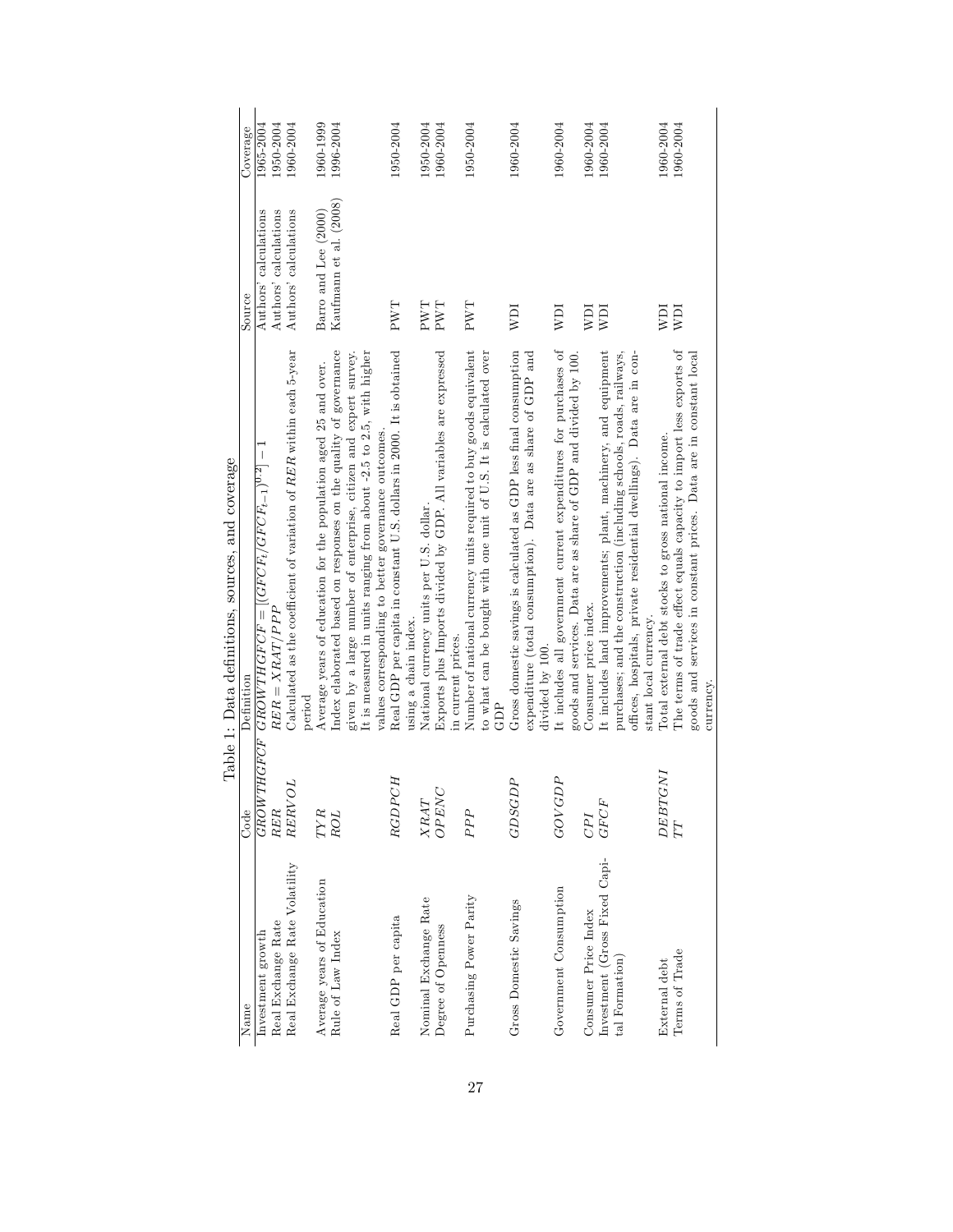|                                                                                                                    |                                |                         |                                |                                    |                                    | $\frac{1}{100}$ , $\frac{1}{200}$ , $\frac{1}{20}$ , $\frac{1}{200}$ , $\frac{1}{200}$ , $\frac{1}{200}$ , $\frac{1}{200}$ , $\frac{1}{200}$ , $\frac{1}{200}$ , $\frac{1}{200}$ , $\frac{1}{200}$ |                             |                                              |
|--------------------------------------------------------------------------------------------------------------------|--------------------------------|-------------------------|--------------------------------|------------------------------------|------------------------------------|----------------------------------------------------------------------------------------------------------------------------------------------------------------------------------------------------|-----------------------------|----------------------------------------------|
| Dependent variable: GROWTHGFCF (Investment growth) $^{\mathrm{a,b}}$                                               |                                |                         |                                |                                    |                                    |                                                                                                                                                                                                    |                             |                                              |
|                                                                                                                    | Baseline<br>$\widehat{\Xi}$    | $\widehat{\otimes}$     | $\circledS$                    | $\bigoplus$                        | $\widehat{E}$                      | $\circledcirc$                                                                                                                                                                                     | $\epsilon$                  | $\circledcirc$                               |
| $Ln$ $RGDPCH_{t\text{-}1}$                                                                                         | $0.071***$<br>$(-5.65)$        | $0.070***$<br>(4.90)    | $-0.087***$<br>$(-5.96)$       | $0.097***$<br>$(-6.49)$            | $0.110***$<br>$(-5.81)$            | $0.110***$<br>$(-5.09)$                                                                                                                                                                            | $-0.162**$<br>$(-2.29)$     | $0.080***$<br>$(-6.36)$                      |
| $Ln$ UNDERVAL $_t$                                                                                                 | $-0.006$<br>$(-0.51)$          | $-0.002$<br>$(-0.12)$   | $-0.013$                       | $-0.014$                           | $-0.017$                           | $-0.009$<br>(0.49)                                                                                                                                                                                 | 0.040<br>(0.78)             | $0.107***$                                   |
| $Ln$ UNDERVAL $_{\rm t\text{-}1}$                                                                                  | $0.044***$<br>(3.24)           | $0.042***$<br>(2.94)    | $0.042***$<br>(98.0)<br>(3.00) | $0.042***$<br>(.1.08)<br>(3.00)    | $0.051***$<br>$(-1.19)$<br>(3.42)  | 0.029<br>(1.64)                                                                                                                                                                                    | 0.003<br>(0.08)             | $0.153***$<br>$\left( 4.80\right)$<br>(3.30) |
| $Ln$ UNDERVAL $_{\rm t-2}$                                                                                         | $-0.015$<br>$(-1.27)$          | $0.025**$<br>$(-2.12)$  | $-0.021*$<br>(.1.81)           | $-0.023*$<br>$(-1.94)$             | $-0.027*$<br>$(-1.93)$             | $-0.022$<br>$(-1.38)$                                                                                                                                                                              | 0.034<br>(1.18)             | $0.101***$<br>(3.09)                         |
| Government Consumption<br>(share of GDP)                                                                           |                                | (1.41)<br>0.141         | 0.148<br>(1.51)                | $0.224**$<br>(2.21)                | $0.295**$<br>(2.55)                | (1.32)<br>0.181                                                                                                                                                                                    | 0.299<br>(0.94)             |                                              |
| Ln $(CPI_{\theta} CPI_{t\text{-}1})$                                                                               |                                | $0.010***$<br>$(-3.88)$ | $0.009***$<br>$(-3.61)$        | $0.009***$<br>$(-3.58)$            | $0.008***$<br>$(-2.70)$            | $-0.007**$<br>$(-2.50)$                                                                                                                                                                            | 0.016<br>(0.79)             |                                              |
| Ln (RER volatility)                                                                                                |                                | $0.009**$<br>$(-2.53)$  | $0.009**$<br>$(-2.57)$         | $0.009**$<br>$(-2.55)$             | $0.011***$<br>$(-2.90)$            | $0.015***$<br>$(-3.10)$                                                                                                                                                                            | 0.003<br>(0.34)             |                                              |
| (Exports+Imports as share of GDP)<br>Gross Domestic Saving (Residuals)<br>Openness                                 |                                |                         | $0.084***$<br>(4.31)           | $0.137***$<br>$0.077***$<br>(3.91) | $0.202***$<br>$0.101***$<br>(3.79) | $0.166**$<br>$0.048*$<br>$(1.82)$                                                                                                                                                                  | $-0.010$<br>0.019<br>(0.32) |                                              |
| Average years of Education                                                                                         |                                |                         |                                | (2.81)                             | $-0.005$<br>$(-0.75)$<br>(3.57)    | (2.31)                                                                                                                                                                                             | $(-0.06)$                   |                                              |
| Ln Terms of Trade                                                                                                  |                                |                         |                                |                                    |                                    | 0.019<br>(.0.98)                                                                                                                                                                                   |                             |                                              |
| Rule of Law                                                                                                        |                                |                         |                                |                                    |                                    |                                                                                                                                                                                                    | $0.070**$<br>(2.58)         |                                              |
| $\text{Ln}(\text{RGBPE})$ x $(\text{Ln} \text{UND}_t + \text{Ln} \text{UND}_t, \text{+Ln} \text{UND}_t, \text{2})$ |                                |                         |                                |                                    |                                    |                                                                                                                                                                                                    |                             | $-0.013***$<br>$(-3.82)$                     |
| Time Dummies                                                                                                       | yes                            | yes                     | yes                            | yes                                | yes                                | yes                                                                                                                                                                                                | yes                         | $y$ es                                       |
| Country Dummies                                                                                                    | yes                            | $y$ es                  | $y$ es                         | $y$ es                             | $y$ es                             | $y$ es                                                                                                                                                                                             | $y$ es                      | yes                                          |
| $\texttt{LnUND}_{t} + \texttt{LnUND}_{t\text{-}1} + \texttt{LnUND}_{t\text{-}2}$                                   | 0.023                          | 0.015                   | $0.008$                        | $0.005\,$                          | $0.007$                            | $-0.002$                                                                                                                                                                                           | 0.077                       | í,                                           |
| Wald statistic<br>p-value                                                                                          | (0.074)<br>3.196               | $1.238$<br>$(0.266)$    | $0.335$<br>$(0.563)$           | $0.141$<br>$(0.708)$               | $0.187$<br>$(0.666)$               | $0.005$<br>$(0.942)$                                                                                                                                                                               | (0.307)<br>1.045            |                                              |
| Adjusted R-squared                                                                                                 | 0.18                           | 0.22                    | 0.25                           | 0.26                               | 0.33                               | 0.19                                                                                                                                                                                               | 0.22                        | 0.20                                         |
| Number of countries                                                                                                | 153                            | 138                     | 138                            | 138                                | $\overline{6}$                     | 102                                                                                                                                                                                                | $131\,$                     | 153                                          |
| Observations                                                                                                       | 712                            | 639                     | 639                            | 639                                | 432                                | 395                                                                                                                                                                                                | 234                         | 712                                          |
| $a * p < 0.10, * p < 0.05, * * p < 0.01$<br>alandar ala<br>$\frac{1}{2}$                                           | $ATN$ The Linear $N \geq 1$ is |                         | ATAT                           |                                    |                                    |                                                                                                                                                                                                    |                             |                                              |

All regressions exclude observations for which Ln(UNDERVAL)<-1.5 and Ln(UNDERVAL)>1.5

Table 2: Panel evidence on investment growth (all countries: 1960-2004) Table 2: Panel evidence on investment growth (all countries: 1960-2004)

28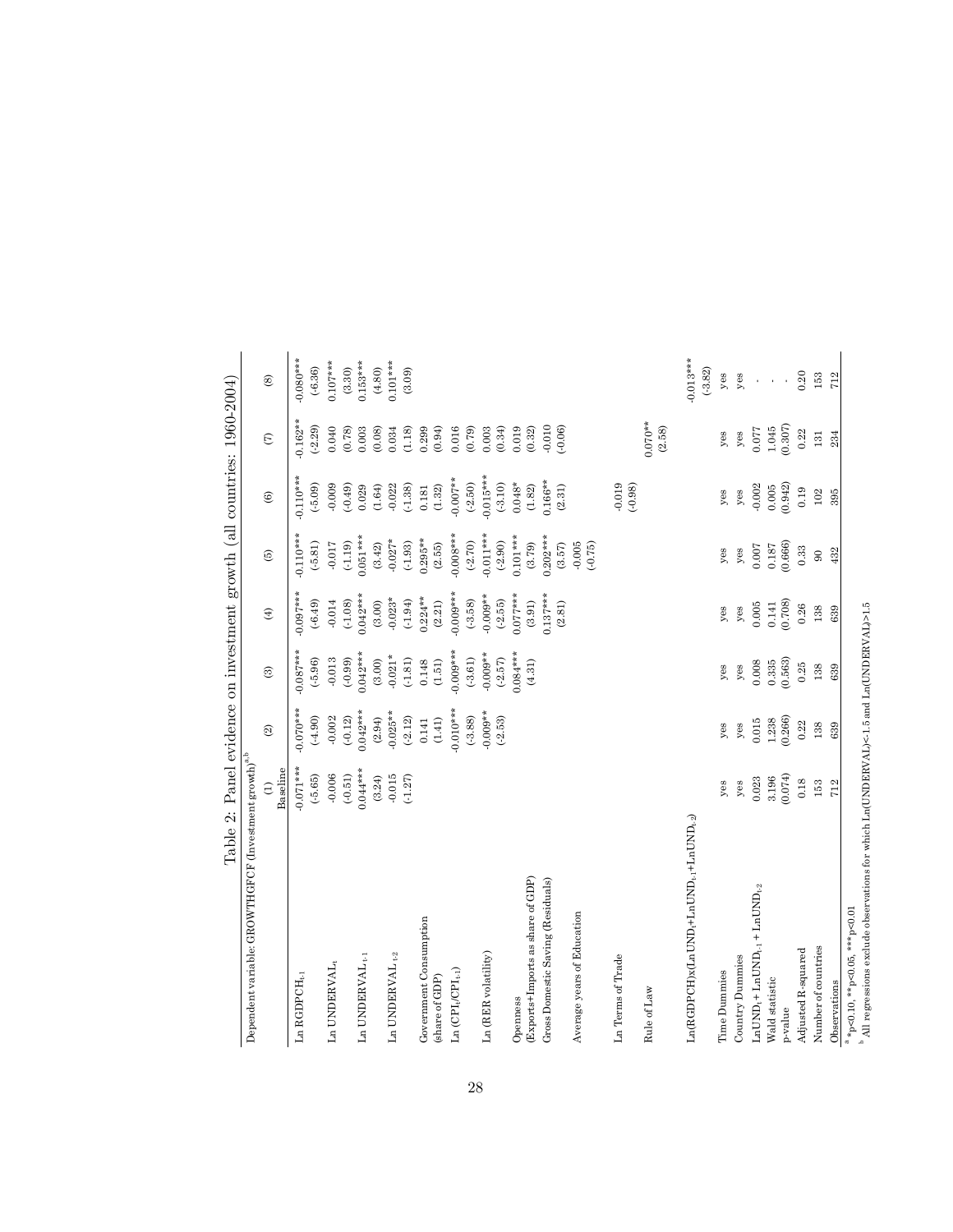| Dependent variable: GROWTHGFCF (Investment growth) $^{a,b}$                |                             |                          |                      |                      |                      |                          |                      |               |                                       |
|----------------------------------------------------------------------------|-----------------------------|--------------------------|----------------------|----------------------|----------------------|--------------------------|----------------------|---------------|---------------------------------------|
|                                                                            | Baseline<br>$\widehat{\Xi}$ | $\widehat{\mathfrak{A}}$ | $\odot$              | $\oplus$             | $\widehat{\omega}$   | $\widehat{\mathfrak{S}}$ | $\epsilon$           | $\circledast$ | 1960-1984 1985-2004<br>$\circledcirc$ |
|                                                                            |                             |                          |                      |                      |                      |                          |                      |               |                                       |
| $Ln$ $RGDPCH_{t-1}$                                                        | $0.083***$                  | $0.081***$               | $0.113***$           | $0.124***$           | $0.134***$           | $0.156***$               | $0.181**$            | $0.168***$    | $0.127***$                            |
|                                                                            | $(-5.88)$                   | $(-5.01)$                | $(-5.88)$            | $(-6.27)$            | $(-5.17)$            | (.5.37)                  | $(-2.09)$            | (.3.01)       | $(-5.55)$                             |
| $\mathop{\mathtt{Ln}}\nolimits$ UNDERVAL $_{\mathtt{t}}$                   | 0.012                       | 0.017                    | $0.027*$             | 0.026                | $0.036*$             | 0.015                    | 0.040                | 0.019         | $-0.001$                              |
|                                                                            | $_{(0.86)}$                 | (1.14)                   | (1.70)               | (1.63)               | (1.69)               | (0.81)                   | (0.68)               | (0.53)        | $(-0.06)$                             |
| $\texttt{Ln}$ UNDERVAL <sub>t-1</sub>                                      | $0.048***$                  | $0.040**$                | $0.032*$             | $0.032**$            | 0.023                | $0.048**$                | $-0.022$             | $0.092**$     | $0.049***$                            |
|                                                                            | (3.18)                      | $(2.47)$                 | $\left( 1.96\right)$ | $(1.97)$             | (1.17)               | (2.50)                   | $(-0.49)$            | (2.13)        | (2.93)                                |
| Ln UNDERVAL <sub>t-2</sub>                                                 | $0.006\,$                   | 0.003                    | 0.001                | $-0.000$             | $-0.003$             | $-0.004$                 | 0.028                | 0.008         | 0.008                                 |
|                                                                            | (0.47)                      | $(0.20)$                 | $(0.04)$             | $(-0.02)$            | $(-0.15)$            | $(-0.22)$                | (0.76)               | (0.17)        | (0.52)                                |
| Government Consumption                                                     |                             | 0.024                    | 0.092                | 0.149                | 0.149                | $0.319**$                | 0.211                |               |                                       |
| (share of GDP)                                                             |                             | $(0.21)$                 | (0.76)               | (1.20)               | (0.98)               | (2.09)                   | (0.57)               |               |                                       |
| Ln $(CPIt/CPIt-1)$                                                         |                             | $0.010***$               | $0.007***$           | $0.007***$           | $0.007**$            | $-0.006$                 | 0.023                |               |                                       |
|                                                                            |                             | $(-3.59)$                | $(-2.61)$            | $(-2.63)$            | $(-2.08)$            | $(-1.61)$                | (0.96)               |               |                                       |
| Ln (RER volatility)                                                        |                             | $0.015***$               | $0.011***$           | $0.011**$            | $0.015**$            | $0.012***$               | $-0.005$             |               |                                       |
|                                                                            |                             | $(-3.30)$                | $(-2.39)$            | $(-2.38)$            | $(-2.52)$            | $(-2.04)$                | (.0.52)              |               |                                       |
| Openness                                                                   |                             |                          | $0.065***$           | $0.060**$            | 0.049                | $0.101***$               | 0.030                |               |                                       |
| (Exports+Imports as share of GDP)                                          |                             |                          | $\left( 2.63\right)$ | $(2.42)$<br>0.050*** | $(1.60)$<br>0.054*** | (2.84)                   | (0.39)               |               |                                       |
| <b>External Debt</b>                                                       |                             |                          | $0.051***$           |                      |                      | $0.043**$                | 0.007                |               |                                       |
| (share of GNI)                                                             |                             |                          | $(-3.87)$            | $(-3.83)$            | $(-3.43)$            | $(-2.53)$                | $(-0.17)$            |               |                                       |
| Gross Domestic Saving (Residuals)                                          |                             |                          |                      | $0.136**$            | 0.126                | $0.227***$               | 0.084                |               |                                       |
|                                                                            |                             |                          |                      | (2.16)               | (1.55)               | (2.78)                   | (0.43)               |               |                                       |
| Ln Terms of Trade                                                          |                             |                          |                      |                      | $-0.015$<br>(.0.71)  |                          |                      |               |                                       |
| Average years of Education                                                 |                             |                          |                      |                      |                      | 0.002<br>(0.17)          |                      |               |                                       |
| Rule of Law                                                                |                             |                          |                      |                      |                      |                          | $0.087***$<br>(2.61) |               |                                       |
| Time Dummies                                                               | yes                         | yes                      | yes                  | yes                  | yes                  | $y$ es                   | $y$ es               | $y$ es        | $y$ es                                |
| Country Dummies                                                            | $y$ es                      | $y$ es                   | $y$ es               | $y$ es               | $y$ es               | $y$ es                   | $y$ es               | $y$ es        | $y$ es                                |
| $\text{LnUND}_{t} + \text{LnUND}_{t\text{-}1} + \text{LnUND}_{t\text{-}2}$ | 0.066                       | 0.060                    | 0.060                | 0.058                | 0.056                | 0.059                    | 0.046                | 0.118         | 0.056                                 |
| Wald statistic                                                             | $15.79$<br>$(0.000)$        | 10.94                    | $8.85$<br>$(0.003)$  |                      | $3.86\,$             | $4.80\,$                 | $0.27$<br>$(0.600)$  | $4.90\,$      | $4.43\,$                              |
| p-value                                                                    |                             | (0.001)                  |                      | $8.37$<br>$(0.004)$  | (0.049)              | (0.029)                  |                      | 0.027         | (0.035)                               |
| Adjusted R-squared                                                         | 0.23                        | 0.28                     | 0.32                 | 0.33                 | 0.24                 | 0.37                     | 0.23                 | 0.45          | 0.22                                  |
| Number of countries                                                        | 130                         | 115                      | 100                  | 100                  | $76\,$               | 61                       | 98                   | 65            | 130                                   |
| Observations                                                               | 552                         | 484                      | 420                  | 420                  | 294                  | 261                      | 173                  | 166           | 386                                   |
| $a * p < 0.10, * p < 0.05, ** p < 0.01$                                    |                             |                          |                      |                      |                      |                          |                      |               |                                       |

Table 3: Panel evidence on investment growth (developing countries, classification I: 1960-2004) Table 3: Panel evidence on investment growth (developing countries, classification I: 1960-2004)

29

م

All regressions exclude observations for which Ln(UNDERVAL)<-1.5 and Ln(UNDERVAL)>1.5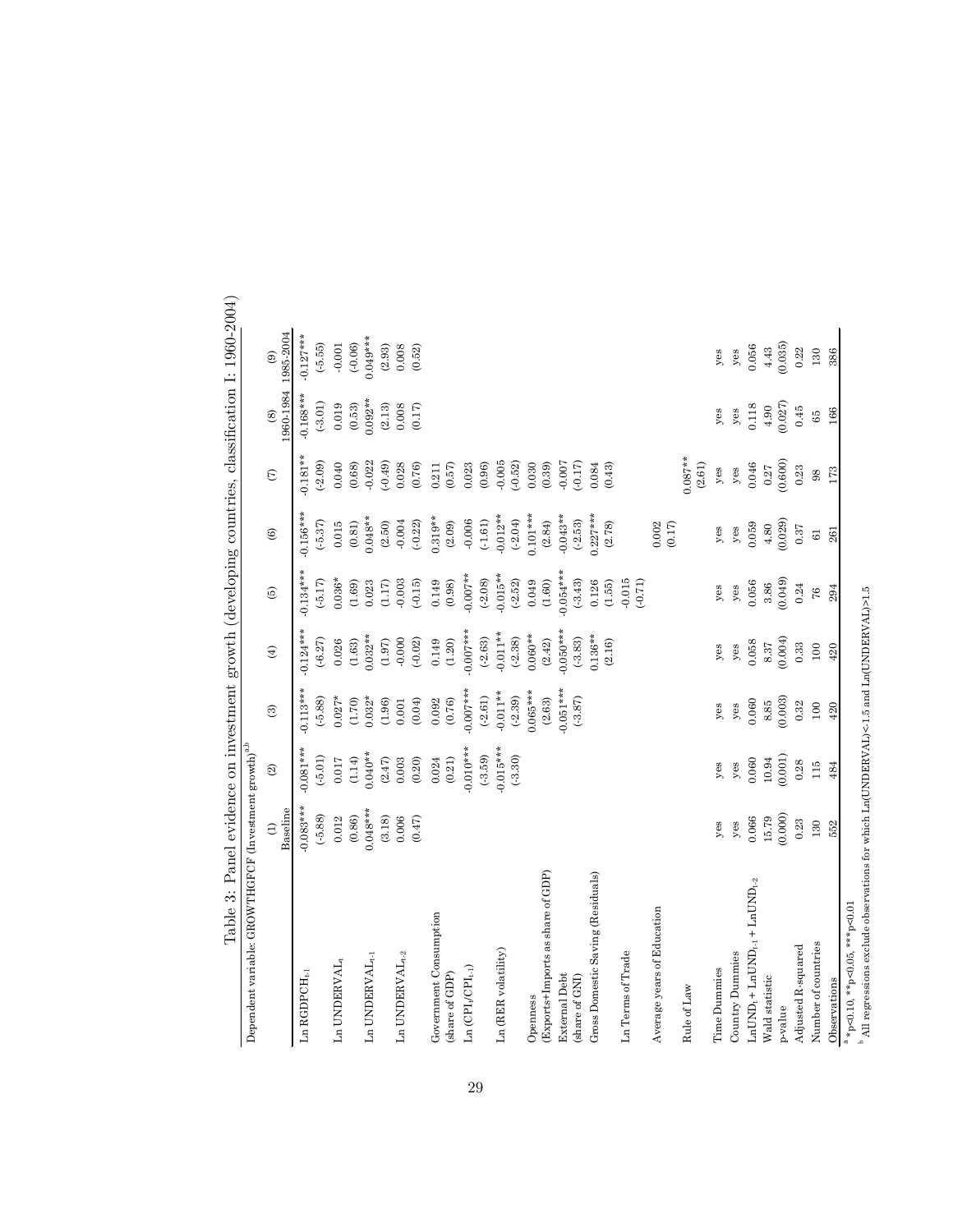| Dependent variable: GROWTHGFCF (Investment growth) $^{a,b}$                                    |                                              |                                                        |                                                       |                                                        |                       |                                                       |                                                       |                                                        |                                                        |                                                |                                                             |
|------------------------------------------------------------------------------------------------|----------------------------------------------|--------------------------------------------------------|-------------------------------------------------------|--------------------------------------------------------|-----------------------|-------------------------------------------------------|-------------------------------------------------------|--------------------------------------------------------|--------------------------------------------------------|------------------------------------------------|-------------------------------------------------------------|
|                                                                                                | $\widehat{c}$                                | $\widehat{\mathfrak{D}}$                               | $\odot$                                               | $\bigoplus$                                            | $\odot$               | $\circlede$                                           | $\widehat{\epsilon}$                                  | $\circledcirc$                                         | $\circledcirc$                                         | $\begin{pmatrix} 1 & 0 \\ 0 & 1 \end{pmatrix}$ | (11)                                                        |
|                                                                                                | Baseline                                     |                                                        |                                                       |                                                        |                       |                                                       |                                                       |                                                        |                                                        |                                                |                                                             |
| ${\rm Ln}$ RGDPCH, 1                                                                           | $0.109***$                                   | $-0.107***$                                            | $-0.119***$                                           | $0.125***$                                             | $-0.107***$           | $-0.104***$                                           | $0.116***$                                            | $-0.121***$                                            | $-0.147***$                                            | $0.098*$                                       | $0.162*$                                                    |
|                                                                                                | (.4.48)                                      | $(-4.44)$                                              | $(-5.38)$                                             | $(-5.32)$                                              | (.4.34)               | $(-4.29)$                                             | $(-5.00)$                                             | $(-5.49)$                                              | $(-5.02)$                                              | (1.79)                                         | (.1.89)                                                     |
| $Ln$ UNDERVAL <sub>t</sub>                                                                     | $-0.019$                                     | $-0.024$                                               | 0.033                                                 | $-0.049*$                                              | $-0.017$              | $-0.011$                                              | $-0.042$                                              | $-0.043$                                               | $-0.033$                                               | 0.092                                          |                                                             |
|                                                                                                | $(-0.63)$                                    | $(-0.81)$                                              | (.1.22)                                               | (.1.68)                                                | (.0.55)               | $(-0.37)$                                             |                                                       |                                                        | (.1.09)                                                | (1.77)                                         |                                                             |
| Ln UNDERVAL $_{\rm t\text{-}1}$                                                                | $0.056*$                                     | 0.043                                                  | $0.050*$                                              | $0.064**$                                              | $0.057*$              | $0.058*$                                              | $(-1.46)$<br>0.055*                                   | $(.1.57)$<br>0.054*                                    | 0.053                                                  | 0.071                                          | $\begin{array}{c} 0.111 \\ (1.25) \\ 0.181^{*} \end{array}$ |
|                                                                                                | (1.72)                                       | $(1.30)$                                               | (1.69)                                                |                                                        |                       |                                                       |                                                       |                                                        | (1.58)                                                 | $(1.50)$                                       |                                                             |
| ${\rm Ln}$ UNDERVAL $_{t\text{-}2}$                                                            | $-0.020$                                     | $-0.012$                                               | 0.006                                                 | (2.06)                                                 | $(1.70)$<br>$0.025$   | $(1.78)$<br>$-0.023$                                  | $(1.77)$ -0.007 $\,$                                  | $\begin{array}{c} (1.82) \\ 0.007 \end{array}$         | $-0.018$                                               | $-0.039$                                       | $(1.89)$<br>0.069                                           |
|                                                                                                | $(-0.81)$                                    | (.0.48)                                                | (0.28)                                                | $(-0.42)$                                              | $(-0.93)$             | (.0.91)                                               | $(-0.28)$                                             | (0.30)                                                 | $(-0.72)$                                              | (0.90)                                         | (.0.99)                                                     |
| Government Consumption                                                                         |                                              | $-0.283*$                                              |                                                       |                                                        |                       |                                                       | $-0.251*$                                             | (82.0)                                                 |                                                        |                                                |                                                             |
| (share of GDP)                                                                                 |                                              | $(-1.91)$                                              |                                                       |                                                        |                       |                                                       | (.1.70)                                               |                                                        |                                                        |                                                |                                                             |
| Gross Domestic Saving (Residuals)                                                              |                                              |                                                        | $0.233***$<br>(5.38)                                  |                                                        |                       |                                                       |                                                       | $0.177***$                                             |                                                        |                                                |                                                             |
|                                                                                                |                                              |                                                        |                                                       |                                                        |                       |                                                       |                                                       | (3.71)                                                 |                                                        |                                                |                                                             |
| Openness                                                                                       |                                              |                                                        |                                                       | $0.087***$                                             |                       |                                                       | $0.081***$                                            | $0.054**$                                              |                                                        |                                                |                                                             |
| (Exports+Imports as share of GDP)                                                              |                                              |                                                        |                                                       | (3.82)                                                 |                       |                                                       | (3.52)                                                | (2.36)                                                 |                                                        |                                                |                                                             |
| $Ln$ ( $RER$ volatility)                                                                       |                                              |                                                        |                                                       |                                                        | $-0.006$<br>$(-1.31)$ |                                                       |                                                       |                                                        |                                                        |                                                |                                                             |
| Ln $(\mathbf{CPI}_t/\mathbf{CPI}_{t\text{-}1})$                                                |                                              |                                                        |                                                       |                                                        |                       | $-0.021$                                              | $-0.029**$                                            | $-0.020$                                               |                                                        |                                                |                                                             |
|                                                                                                |                                              |                                                        |                                                       |                                                        |                       | $(-1.53)$                                             | $(-2.23)$                                             | $(-1.58)$                                              |                                                        |                                                |                                                             |
|                                                                                                |                                              |                                                        |                                                       |                                                        |                       |                                                       |                                                       |                                                        |                                                        |                                                |                                                             |
| Average years of Education                                                                     |                                              |                                                        |                                                       |                                                        |                       |                                                       |                                                       |                                                        | $-0.008$<br>$(-1.52)$                                  |                                                |                                                             |
| Ln Terms of Trade                                                                              |                                              |                                                        |                                                       |                                                        |                       |                                                       |                                                       |                                                        |                                                        | 0.058<br>(.1.37)                               |                                                             |
| Rule of Law                                                                                    |                                              |                                                        |                                                       |                                                        |                       |                                                       |                                                       |                                                        |                                                        |                                                | (0.63)<br>0.031                                             |
| Time Dummies                                                                                   | $y$ es                                       | $y$ es                                                 | $y$ es                                                | $y$ es                                                 | $y$ es                | $y$ es                                                | $y$ es                                                | $y$ es                                                 | $y$ es                                                 | $y$ es                                         | $y$ es                                                      |
| Country Dummies                                                                                | $y$ es                                       | ${\gamma}{\rm es}$                                     | $y$ es                                                | $y$ es                                                 | $y$ es                | $y$ es                                                | $y$ es                                                | $y$ es                                                 | $y$ es                                                 | $y$ es                                         | $y$ es                                                      |
| $\texttt{LnUND}_{t} + \texttt{LnUND}_{t\text{-}1} + \texttt{LnUND}_{t\text{-}2}$               | $0.017\,$                                    |                                                        | $\begin{array}{c} 0.023 \\ 1.41 \\ 0.236 \end{array}$ |                                                        | 0.015                 |                                                       |                                                       |                                                        |                                                        | $-0.060$<br>$1.09$<br>$(0.296)$                |                                                             |
| Wald statistic                                                                                 |                                              | $\begin{array}{c} 0.007 \\ 0.11 \\ 0.744) \end{array}$ |                                                       | $\begin{array}{c} 0.005 \\ 0.05 \\ 0.826) \end{array}$ |                       |                                                       |                                                       | $\begin{array}{c} 0.018 \\ 0.79 \\ 0.374) \end{array}$ | $\begin{array}{c} 0.002 \\ 0.001 \\ 0.940 \end{array}$ |                                                | $\begin{array}{c} 0.222 \\ 1.84 \\ 0.175 \end{array}$       |
| p-value                                                                                        | $\begin{array}{c} 0.61 \\ 0.436 \end{array}$ |                                                        |                                                       |                                                        | $0.46$<br>$(0.497)$   | $\begin{array}{c} 0.024 \\ 1.19 \\ 0.275 \end{array}$ | $\begin{array}{c} 0.007 \\ 0.10 \\ 0.749 \end{array}$ |                                                        |                                                        |                                                |                                                             |
| Adjusted R-squared                                                                             | 0.32                                         | $\rm 0.34$                                             | 0.45                                                  | 0.39                                                   | $\rm 0.32$            | $\rm 0.34$                                            | 0.42                                                  | $0.48\,$                                               | 0.43                                                   | $0.10\,$                                       | $0.62\,$                                                    |
| Number of countries                                                                            | 23                                           | 23                                                     | 23                                                    | 23                                                     | 23                    | 23                                                    | 23                                                    | $23\,$                                                 | $22\,$                                                 | $\frac{8}{2}$                                  | 23                                                          |
| Observations                                                                                   | 160                                          | 160                                                    | 160                                                   | 160                                                    | 158                   | 157                                                   | 157                                                   | 157                                                    | 130                                                    | 86                                             | 46                                                          |
| $a * p < 0.10, * p < 0.05, * * p < 0.01$<br>معام مالاساليد<br>$\frac{b}{4}$ A 11 $\frac{1}{2}$ | ا عاملنا الم                                 | ATNIDEDVIAT>1.5                                        |                                                       | $1.7$ TATATIONTATAT                                    |                       |                                                       |                                                       |                                                        |                                                        |                                                |                                                             |

All regressions exclude observations for which Ln(UNDERVAL)<-1.5 and Ln(UNDERVAL)>1.5

Table 4: Panel evidence on investment growth (developed countries, classification I: 1960-2004) Table 4: Panel evidence on investment growth (developed countries, classification I: 1960-2004)

30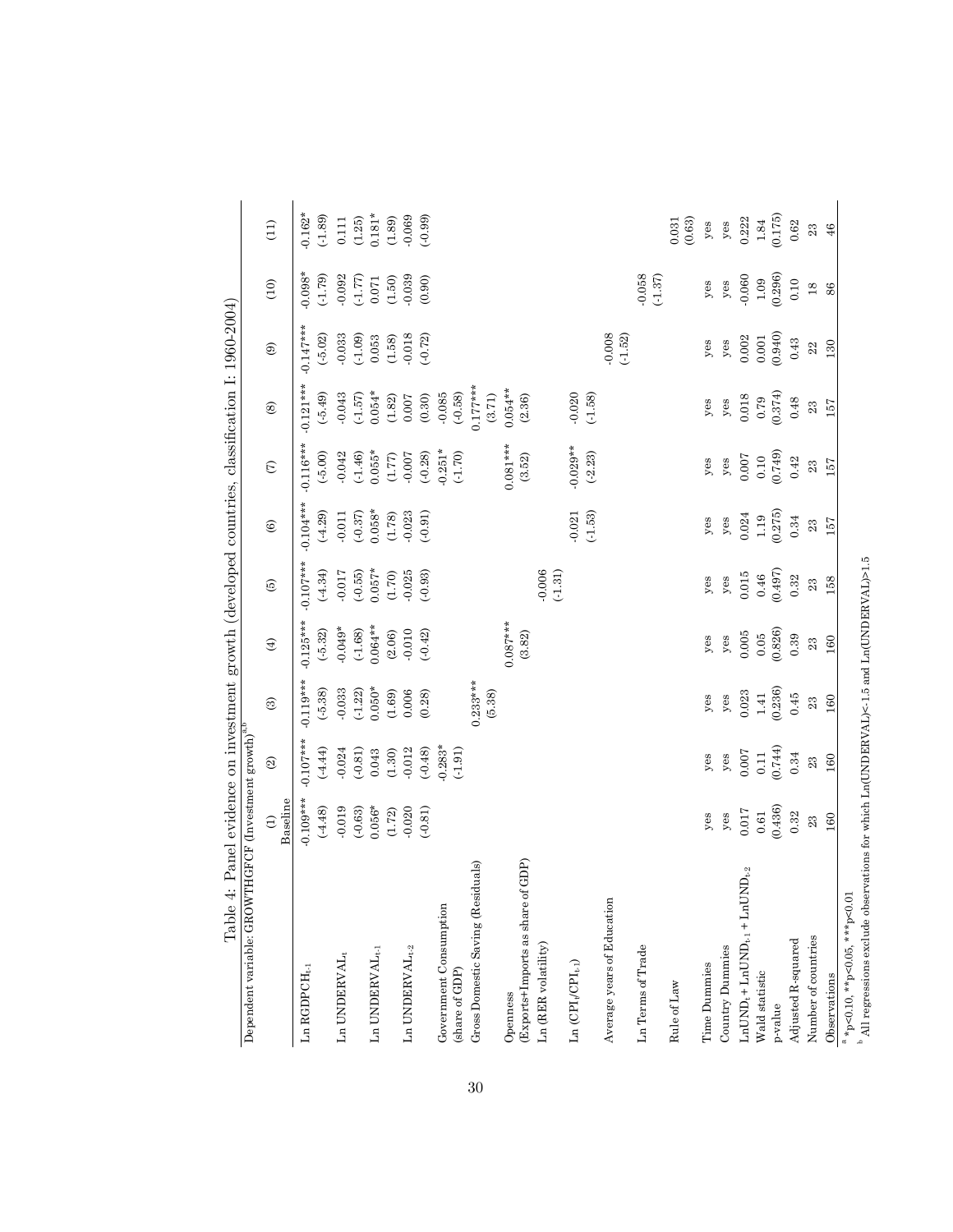| Dependent variable:                                                                                                     | ${\rm GROWTHGFCF}$ (Investment growth) $^{\rm a,b}$ |                          |                     |             |               |                        |             |
|-------------------------------------------------------------------------------------------------------------------------|-----------------------------------------------------|--------------------------|---------------------|-------------|---------------|------------------------|-------------|
|                                                                                                                         | $\overline{AB}$                                     |                          | Developed Countries |             |               | Developing Countries   |             |
|                                                                                                                         | countries                                           | ClassifI                 | Ulassif II          | Classif III | Classif       | $Classi$ $I$           | Classif III |
|                                                                                                                         | Э                                                   | $\widehat{\mathfrak{A}}$ | ම                   | $\bigoplus$ | $\widehat{e}$ | $\widehat{\mathbf{e}}$ | E           |
| (a) Lagged investment growth                                                                                            | $0.213***$                                          | 0.003                    | $-0.005$            | $0.159***$  | $0.216***$    | $0.234***$             | $0.172***$  |
|                                                                                                                         | (4.34)                                              | (0.04)                   | (0.07)              | (3.00)      | (4.09)        | (4.52)                 | (2.79)      |
| (b) Ln intial income                                                                                                    | $-0.080***$                                         | $-0.131***$              | $-0.111***$         | $-0.109***$ | $0.089***$    | $-0.083***$            | $-0.107***$ |
|                                                                                                                         | $(-6.25)$                                           | $(-3.66)$                | $(-3.12)$           | $(-6.19)$   | $(-6.41)$     | $(-6.09)$              | (4.47)      |
| (c) Ln UNDERVAL <sub>t</sub>                                                                                            | 0.010                                               | $-0.005$                 | $-0.102**$          | $0.060***$  | $0.021*$      | 0.019                  | $0.038***$  |
|                                                                                                                         | (0.83)                                              | $(-0.15)$                | $(-2.14)$           | $(-3.61)$   | $(1.66)$      | (1.53)                 | (3.38)      |
| (d) Ln UNDERVAL $_{t\text{-}1}$                                                                                         | $0.031***$                                          | 0.048                    | $0.097**$           | $0.026**$   | $0.042***$    | $0.033**$              | $0.061***$  |
|                                                                                                                         | (2.69)                                              | $(1.64)$                 | (2.52)              | (2.30)      | (2.71)        | (2.32)                 | (3.44)      |
|                                                                                                                         | 0.052                                               | 0.044                    | $-0.004$            | $-0.040$    | 0.079         | 0.067                  | 0.120       |
| $\begin{array}{l} \mbox{\bf (e)} = \mbox{\bf [(c)+(d)]/[l-(a)]} \\ \mbox{\bf W}\mbox{ald statistic} \end{array}$        | 13.92                                               | 2.43                     | 0.02                | 3.28        | 17.42         | 12.83                  | 31.01       |
| p-value                                                                                                                 | (0.000)                                             | (0.119)                  | (0.890)             | (0.070)     | (0.000)       | (0.000)                | (0.000)     |
| Time dummies                                                                                                            | $y$ es                                              | $y$ es                   | $y$ es              | $y$ es      | $y$ es        | $y$ es                 | $y$ es      |
| No. of countries                                                                                                        | 115                                                 | 23                       | 23                  | 58          | 92            | 96                     | 69          |
| Observations                                                                                                            | 452                                                 | 115                      | 103                 | 216         | 337           | 349                    | 236         |
| Instrument rank                                                                                                         | $30\,$                                              | 23                       | 23                  | $30\,$      | $\Omega$      | $30\,$                 | $\Omega$    |
| J-statistic                                                                                                             | 23.79                                               | 15.50                    | 16.55               | 23.06       | 23.05         | 21.10                  | 22.86       |
| Sargan Test (p-value)                                                                                                   | 0.252                                               | 0.277                    | 0.221               | 0.286       | 0.286         | 0.391                  | 0.296       |
| $a(t - \text{statistic})$ , * p<0.10, ** p<0.05, *** p<0.01                                                             |                                                     |                          |                     |             |               |                        |             |
| $^{\rm b}$ Results obtained using the orthogonal deviations transformation and assuming exogeneity of time dummies. All |                                                     |                          |                     |             |               |                        |             |

regressions exclude observations for which Ln(UNDERVAL)<-1.5 and Ln(UNDERVAL)>1.5

Table 5: Dynamic Panel Estimation of the investment growth effects of undervaluation Table 5: Dynamic Panel Estimation of the investment growth effects of undervaluation

31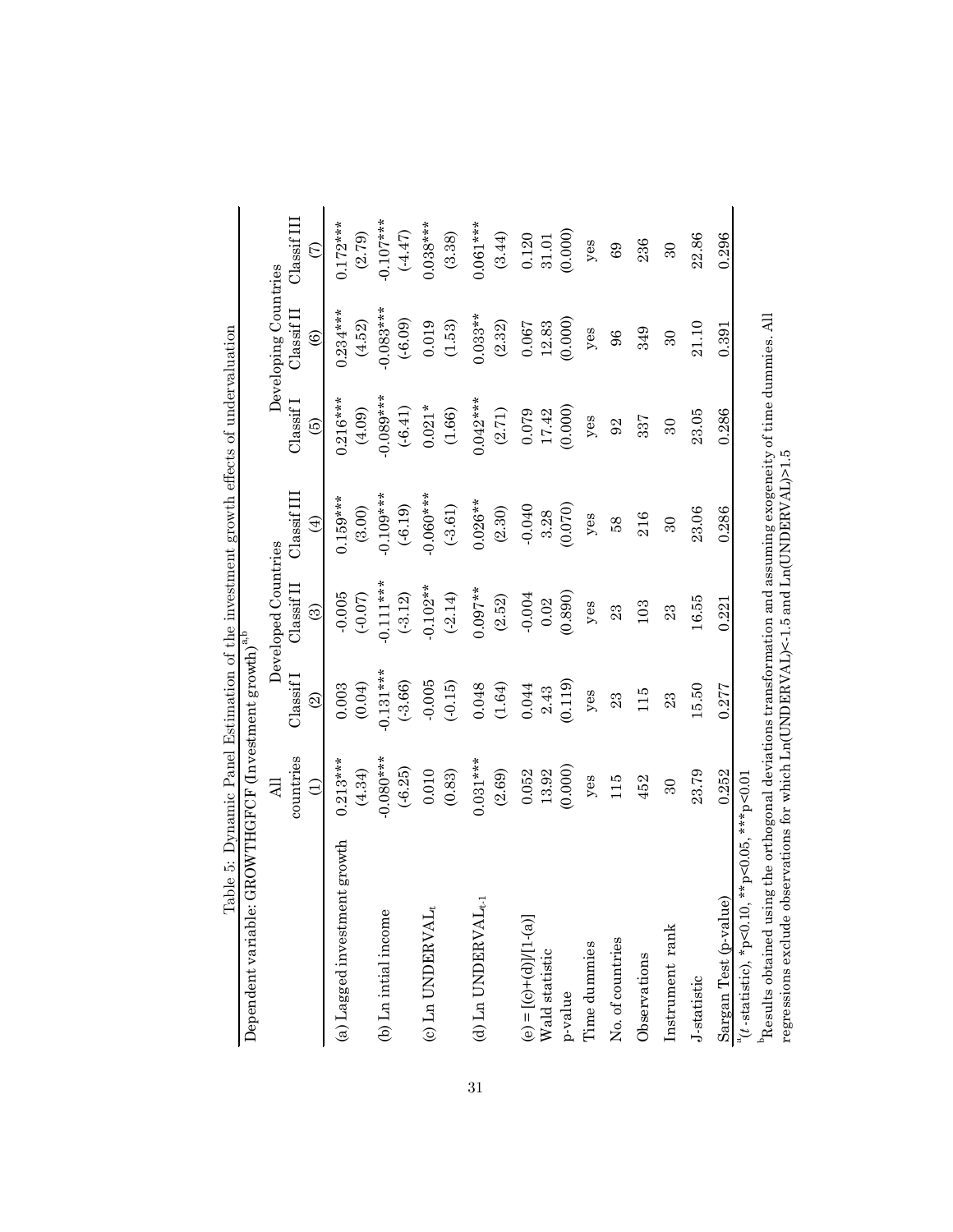|                                                                                  | Table 6: Panel evidence on investment growth, testing for sensitivity to magnitudes |                                                                                                          |             |            |                                                                                               |                      |
|----------------------------------------------------------------------------------|-------------------------------------------------------------------------------------|----------------------------------------------------------------------------------------------------------|-------------|------------|-----------------------------------------------------------------------------------------------|----------------------|
| Dependent variable: GROWTHGFCF (Investment growth) $^{\mathrm{a,b}}$             |                                                                                     |                                                                                                          |             |            |                                                                                               |                      |
|                                                                                  | $\ominus$                                                                           | -1.0 <lnund<1.0 -0.5<lnund<0.5<br="" -0.75<lnund<0.75=""><math>\widehat{\mathfrak{A}}</math></lnund<1.0> | $\odot$     | $\tag{4}$  | -1.0 <lnund<1.0 -0.5<lnund<0.5<br="" -0.75<lnund<0.75=""><math>\widehat{5}</math></lnund<1.0> | $\circlede$          |
| $Ln$ $RGDPCH_{t,1}$                                                              | $-0.082***$                                                                         | $-0.083***$                                                                                              | $-0.098***$ | $0.122***$ | $0.118***$                                                                                    | $-0.134***$          |
|                                                                                  | $(-5.70)$                                                                           | (5.60)                                                                                                   | $(-6.37)$   | $(-5.97)$  | $(-5.65)$                                                                                     | $(-5.92)$            |
| $\text{Ln}$ UNDERVAL,                                                            | 0.008                                                                               | $-0.014$                                                                                                 | $-0.026$    | 0.024      | 0.002                                                                                         | $-0.006$             |
|                                                                                  | (0.54)                                                                              | (.0.84)                                                                                                  | (.1.26)     | (1.44)     | (0.98)                                                                                        | $(-0.25)$            |
| Ln UNDERVAL $_{\rm t\text{-}1}$                                                  | $0.045***$                                                                          | $0.051***$                                                                                               | $0.078***$  | $0.030*$   | $0.038**$                                                                                     | $0.064***$           |
|                                                                                  | (2.92)                                                                              | $(3.21)$                                                                                                 | (4.40)      | (1.79)     | (2.19)                                                                                        | (3.34)               |
| Ln UNDERVAL <sub>t-2</sub>                                                       | 0.008                                                                               | 0.010                                                                                                    | 0.011       | 0.000      | 0.001                                                                                         | 0.006                |
|                                                                                  | (0.61)                                                                              | (0.69)                                                                                                   | (0.75)      | (0.00)     | (0.06)                                                                                        | $\left(0.37\right)$  |
| Government Consumption                                                           |                                                                                     |                                                                                                          |             | 0.144      | 0.103                                                                                         | $0.102\,$            |
| (share of GDP)                                                                   |                                                                                     |                                                                                                          |             | (1.13)     | (0.77)                                                                                        | $(\pm 7.0)$          |
| Ln $(CPIt/CPIt-1)$                                                               |                                                                                     |                                                                                                          |             | $-0.007**$ | $-0.008***$                                                                                   | $-0.007**$           |
|                                                                                  |                                                                                     |                                                                                                          |             | $(-2.55)$  | $(-2.68)$                                                                                     | $(-2.31)$            |
| Ln (RER volatility)                                                              |                                                                                     |                                                                                                          |             | $-0.012**$ | $-0.008*$                                                                                     | $-0.009$             |
|                                                                                  |                                                                                     |                                                                                                          |             | $(-2.40)$  | (.1.65)                                                                                       | (.1.61)              |
| Openness                                                                         |                                                                                     |                                                                                                          |             | $0.056**$  | $0.058**$                                                                                     | 0.040                |
| (Exports+Imports as share of GDP)                                                |                                                                                     |                                                                                                          |             | (2.19)     | (2.24)                                                                                        | (1.40)               |
| External Debt (share of GNI)                                                     |                                                                                     |                                                                                                          |             | $-0.050**$ | $0.052***$                                                                                    | $0.042***$           |
|                                                                                  |                                                                                     |                                                                                                          |             | $(-3.78)$  | $(-3.85)$<br>0.126*                                                                           | $(-2.73)$<br>0.155** |
| Gross Domestic Saving (Residuals)                                                |                                                                                     |                                                                                                          |             | $0.137**$  |                                                                                               |                      |
|                                                                                  |                                                                                     |                                                                                                          |             | (2.14)     | $(1.91)$                                                                                      | (2.22)               |
| <b>Time Dummies</b>                                                              | $y$ es                                                                              | $y$ es                                                                                                   | $y$ es      | $y$ es     | $y$ es                                                                                        | $y$ es               |
| Country Dummies                                                                  | $y$ es                                                                              | $y$ es                                                                                                   | $y$ es      | $y$ es     | $y$ es                                                                                        | $y$ es               |
| $\texttt{LnUND}_{t} + \texttt{LnUND}_{t\text{-}1} + \texttt{LnUND}_{t\text{-}2}$ | 0.061                                                                               | 0.046                                                                                                    | 0.063       | 0.054      | 0.041                                                                                         | 0.064                |
| Wald statistic                                                                   | 12.82                                                                               | $6.25\,$                                                                                                 | 8.33        | 6.85       | $3.37$                                                                                        | 5.20                 |
| p-value                                                                          | (0.000)                                                                             | (0.012)                                                                                                  | (0.004)     | (0.009)    | (0.067)                                                                                       | (0.023)              |
| Adjusted R-squared                                                               | 0.22                                                                                | 0.22                                                                                                     | 0.23        | 0.32       | 0.31                                                                                          | 0.29                 |
| Number of countries                                                              | 126                                                                                 | 123                                                                                                      | 113         | 98         | 95                                                                                            | 86                   |
| Observations                                                                     | 540                                                                                 | 518                                                                                                      | 463         | 411        | 394                                                                                           | 347                  |
|                                                                                  |                                                                                     |                                                                                                          |             |            |                                                                                               |                      |

a b \*p<0.10, \*\*p<0.05, \*\*\*p<0.01

All regressions exclude observations for which Ln(UNDERVAL)<-1.5 and Ln(UNDERVAL)>1.5